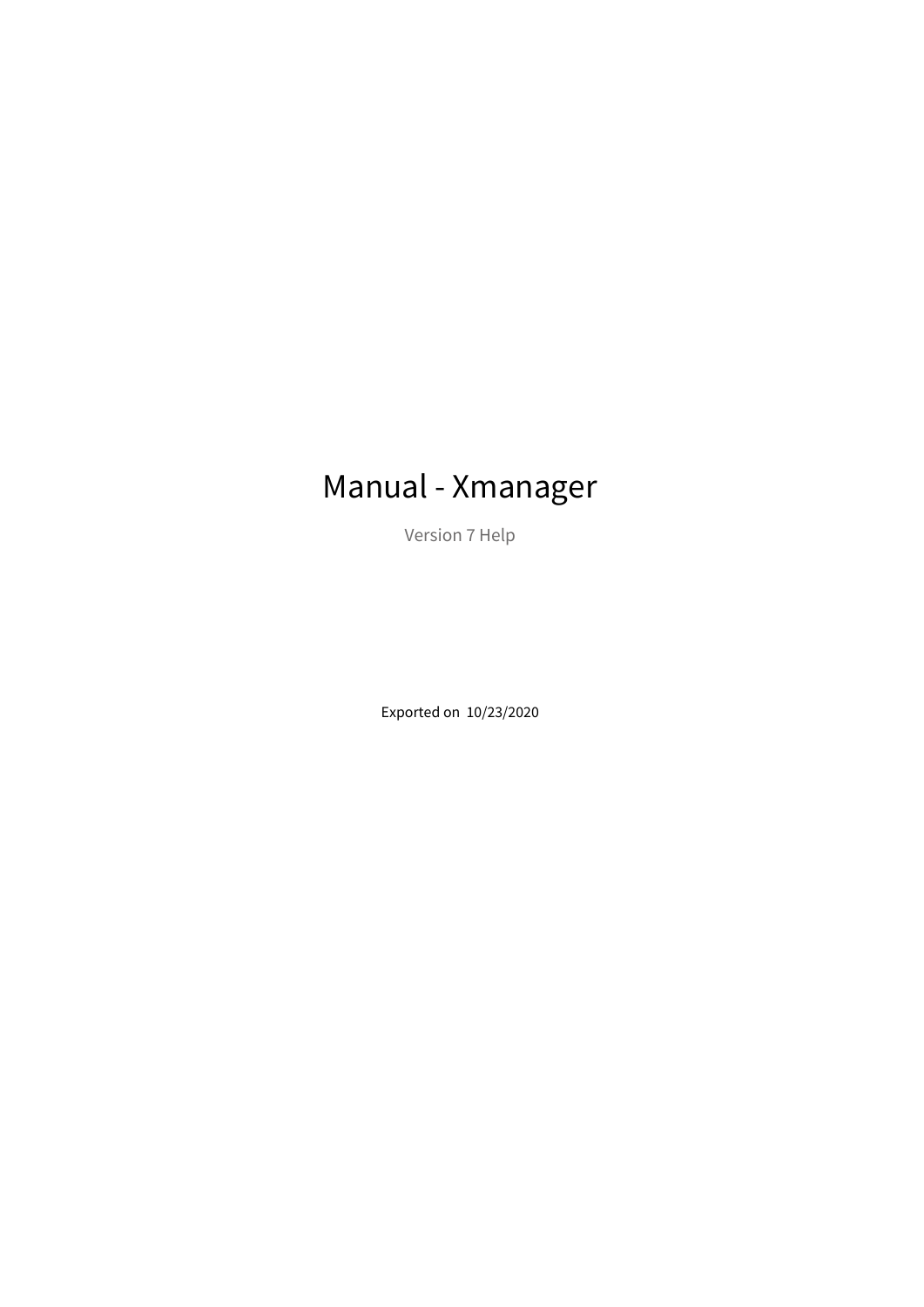# Table of Contents

| 1     |                               |
|-------|-------------------------------|
| 2     |                               |
| 2.1   |                               |
| 2.2   |                               |
| 2.3   |                               |
| 2.4   |                               |
| 2.5   |                               |
| 2.6   |                               |
| 2.7   |                               |
| 2.8   |                               |
| 2.9   |                               |
| 3     |                               |
| 3.1   |                               |
| 3.2   |                               |
| 3.3   |                               |
| 4     |                               |
| 4.1   |                               |
| 4.2   |                               |
| 4.3   |                               |
| 5     |                               |
| 5.1   |                               |
| 5.2   | Automatic XDMCP Session<br>18 |
| 5.3   |                               |
| 5.4   |                               |
| 5.4.1 |                               |
| 5.4.2 |                               |
| 5.4.3 |                               |
|       |                               |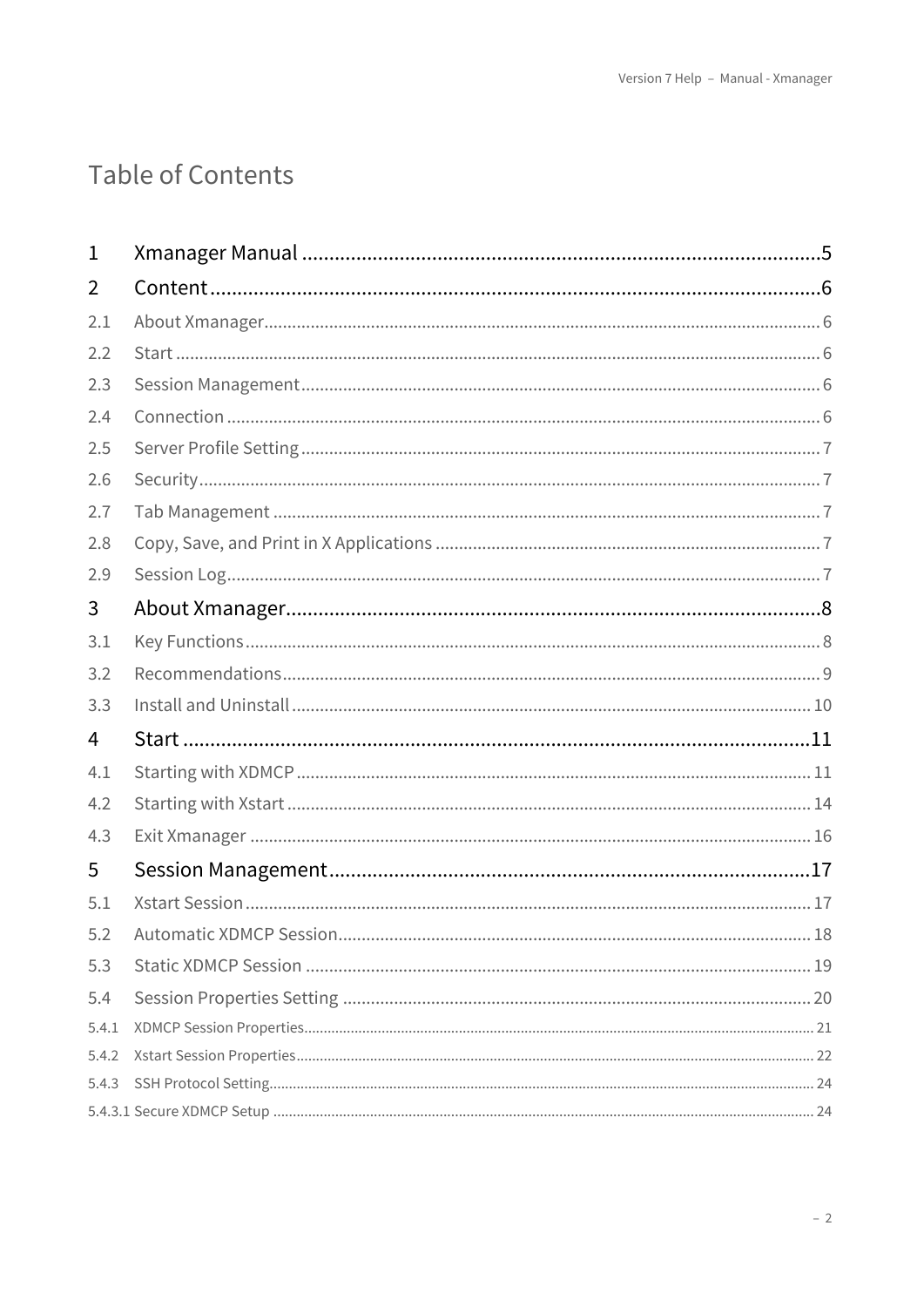| 5.5            |  |
|----------------|--|
| 5.5.1          |  |
| 5.6            |  |
| 5.7            |  |
| 5.8            |  |
| 5.9            |  |
| 6              |  |
| 6.1            |  |
| 6.2            |  |
| 6.3            |  |
| 6.4            |  |
| 6.4.1          |  |
| 6.4.2          |  |
| 6.5            |  |
| 6.6            |  |
| 6.7            |  |
| 6.8            |  |
| $\overline{I}$ |  |
| 7.1            |  |
| 7.2            |  |
| 7.3            |  |
| 7.4            |  |
| 7.5            |  |
| 7.6            |  |
| 7.7            |  |
| 7.8            |  |
| 7.9            |  |
| 7.10           |  |
| 8              |  |
| 8.1            |  |
|                |  |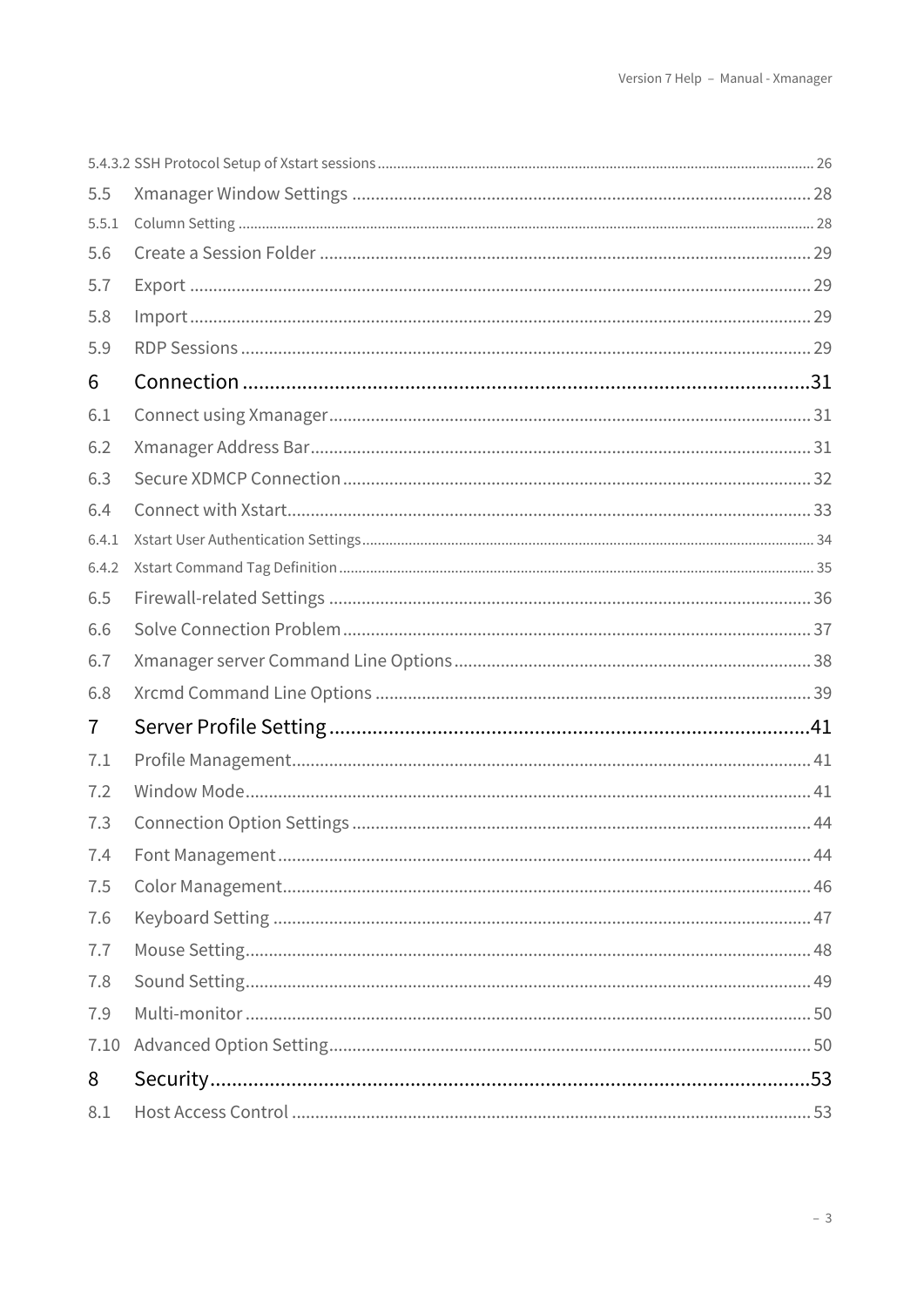| 8.5 |  |
|-----|--|
|     |  |
| 9.1 |  |
| 9.2 |  |
| 10  |  |
|     |  |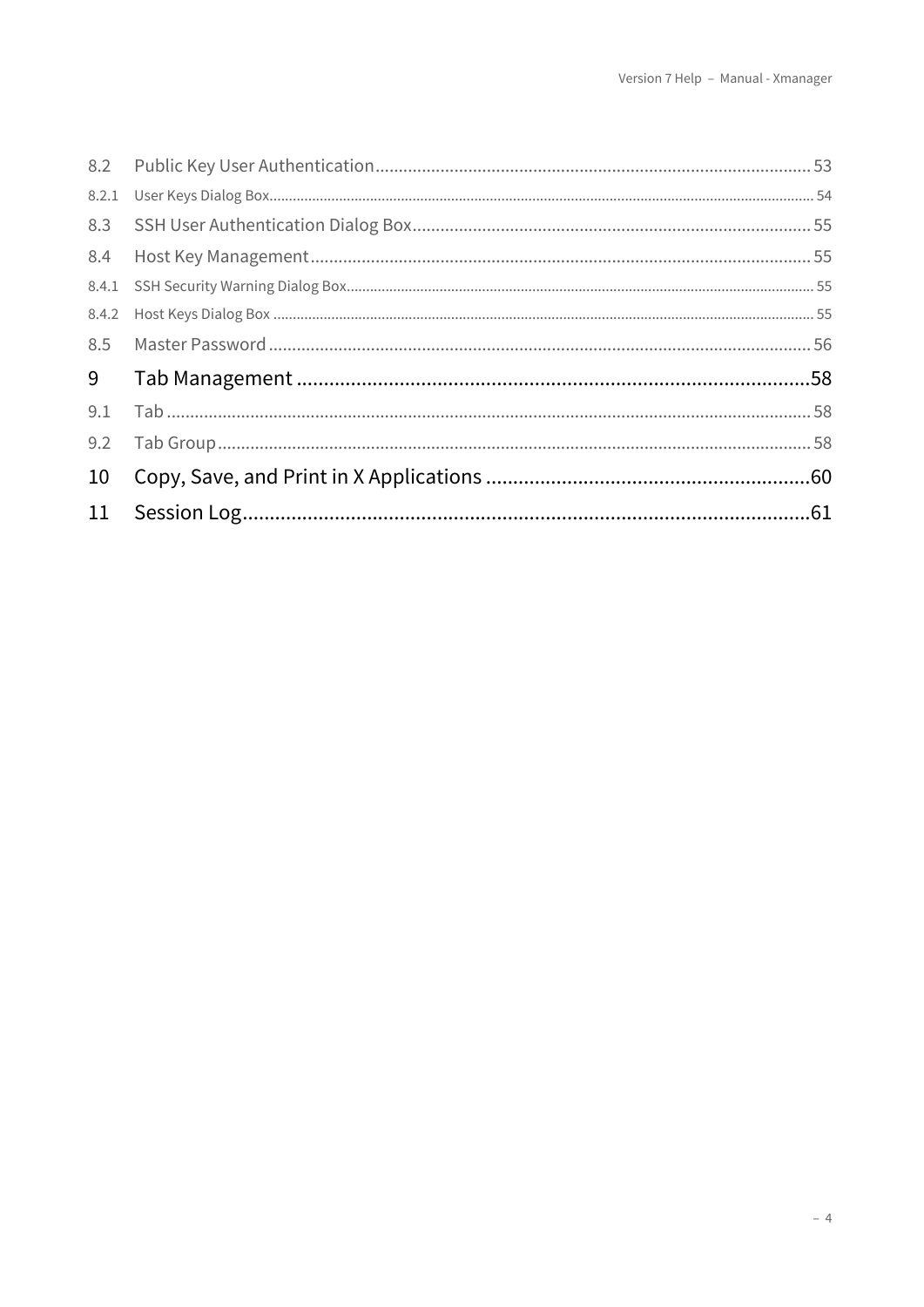# <span id="page-4-0"></span>1 Xmanager Manual

The manual describe how to use the program's interface and will guide you through the basics.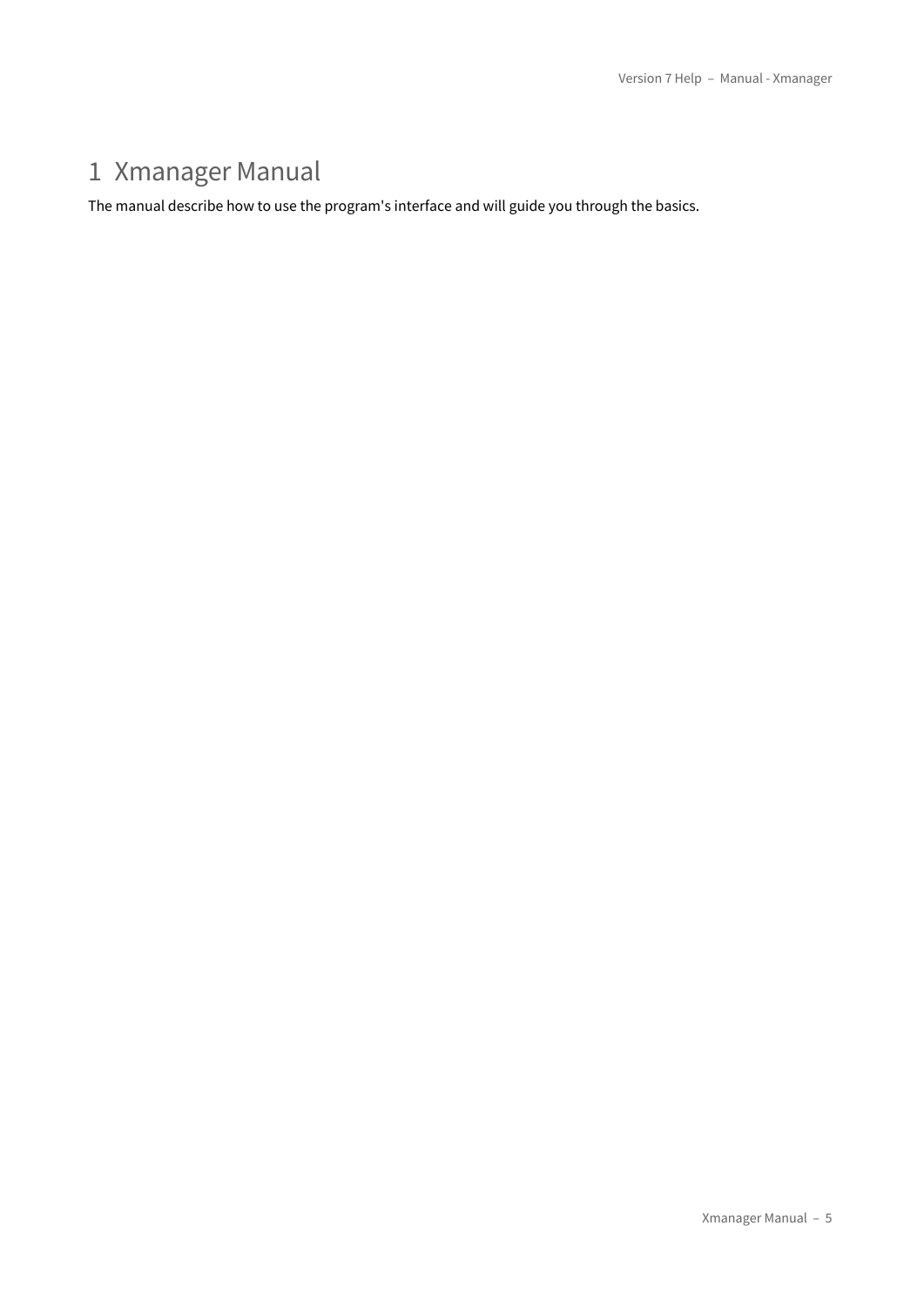# <span id="page-5-0"></span>2 Content

# <span id="page-5-1"></span>2.1 [About Xmanager](#page-7-0)

- [Key Functions](#page-7-1)[\(see page 8\)](#page-7-1)
- [Recommendations](#page-8-0)[\(see page 9\)](#page-8-0)
- [Install and Uninstall](#page-9-0)[\(see page 10\)](#page-9-0)

### <span id="page-5-2"></span>2.2 [Start](#page-10-0)

- [Starting with XDMCP](#page-10-1)[\(see page 11\)](#page-10-1)
- [Starting with Xstart](#page-13-0)[\(see page 14\)](#page-13-0)
- [Exit Xmanager](#page-15-0)[\(see page 16\)](#page-15-0)

## <span id="page-5-3"></span>2.3 [Session Management](#page-16-0)

- [Xstart Session](#page-16-1)[\(see page 17\)](#page-16-1)
- [Automatic XDMCP Session](#page-17-0)[\(see page 18\)](#page-17-0)
- [Static XDMCP Session](#page-18-0)[\(see page 19\)](#page-18-0)
- [Session Properties Setting](#page-19-0)[\(see page 20\)](#page-19-0)
	- [XDMCP Session Properties](#page-20-0)[\(see page 21\)](#page-20-0)
	- [Xstart Session Properties](#page-21-0)[\(see page 22\)](#page-21-0)
	- [SSH Protocol Setting](#page-23-0)[\(see page 24\)](#page-23-0)
		- [Secure XDMCP Setup](#page-23-1)[\(see page 24\)](#page-23-1)
			- [SSH Tab](#page-23-2)[\(see page 24\)](#page-23-2)
			- [Options Tab](#page-24-0) [\(see page 25\)](#page-24-0)
			- [Tunneling Tab](#page-24-1)[\(see page 25\)](#page-24-1)
		- [SSH Protocol Setup of Xstart sessions](#page-25-0)[\(see page 26\)](#page-25-0)
			- [General Tab](#page-25-1) [\(see page 26\)](#page-25-1)
			- [Options Tab](#page-26-0) [\(see page 27\)](#page-26-0)
			- [Tunneling Tab](#page-26-1) [\(see page 27\)](#page-26-1)
- [Xmanager Window Settings](#page-27-0)[\(see page 28\)](#page-27-0)
	- [Column Setting](#page-27-1)[\(see page 28\)](#page-27-1)
- [Create a Session Folder](#page-28-0)[\(see page 29\)](#page-28-0)
- [Export](#page-28-1)[\(see page 29\)](#page-28-1)
- [Import](#page-28-2)[\(see page 29\)](#page-28-2)
- [RDP Sessions](#page-28-3)[\(see page 29\)](#page-28-3)

## <span id="page-5-4"></span>2.4 [Connection](#page-30-0)

- [Connect using Xmanager](#page-30-1)[\(see page 31\)](#page-30-1)
- [Xmanager Address Bar](#page-30-2)[\(see page 31\)](#page-30-2)
- [Secure XDMCP Connection](#page-31-0)[\(see page 32\)](#page-31-0)
- [Connect with Xstart](#page-32-0)[\(see page 33\)](#page-32-0)
	- [Xstart User Authentication Settings](#page-33-0)[\(see page 34\)](#page-33-0)
	- [Xstart Command Tag Definition](#page-34-0)[\(see page 35\)](#page-34-0)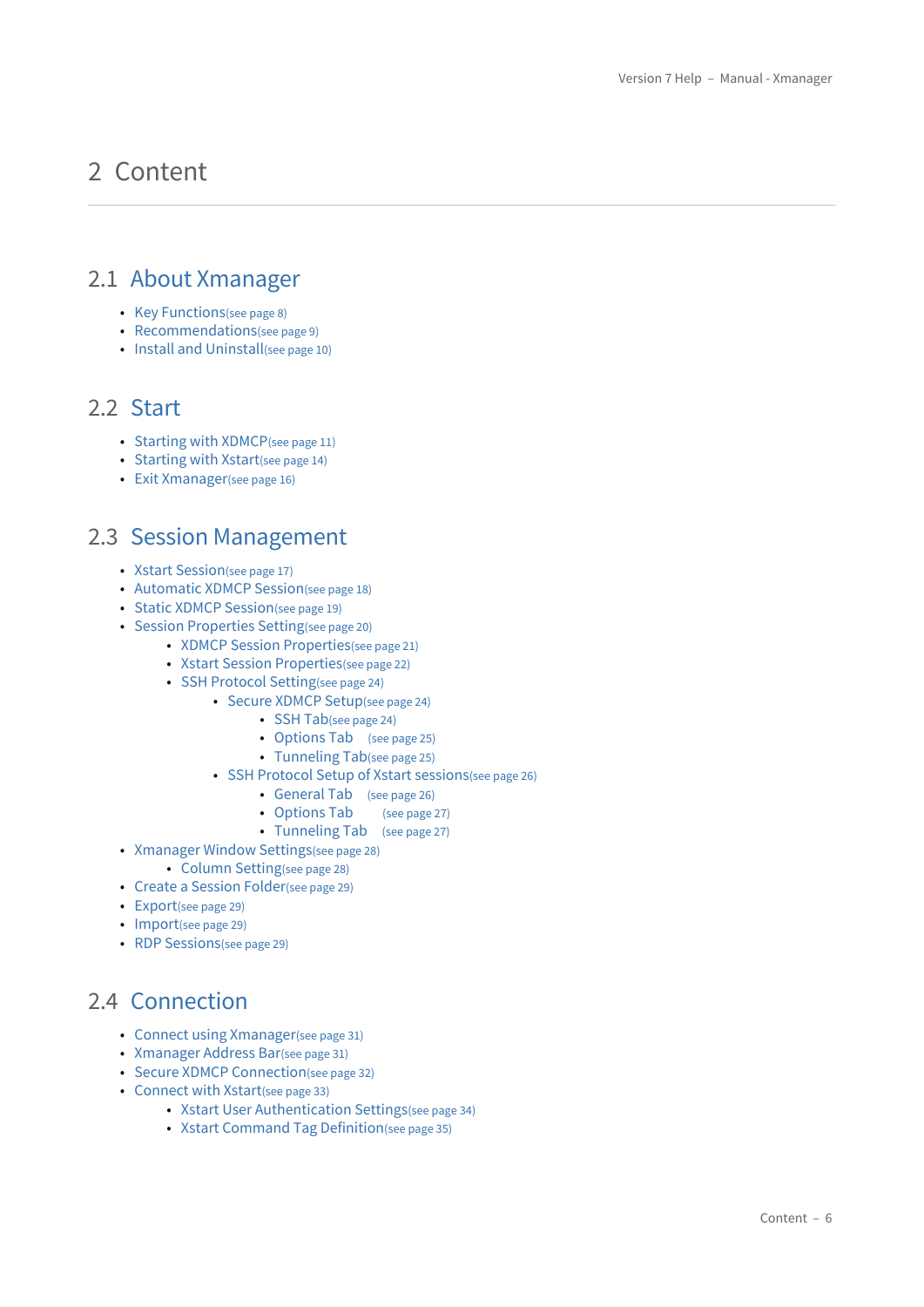- [Firewall-related Settings](#page-35-0)[\(see page 36\)](#page-35-0)
- [Solve Connection Problem](#page-36-0)[\(see page 37\)](#page-36-0)
- [Xmanager server Command Line Options](#page-37-0)[\(see page 38\)](#page-37-0)
- [Xrcmd Command Line Options](#page-38-0)[\(see page 39\)](#page-38-0)

# <span id="page-6-0"></span>2.5 [Server Profile Setting](#page-40-0)

- [Profile Management](#page-40-1)[\(see page 41\)](#page-40-1)
- [Window Mode](#page-40-2)[\(see page 41\)](#page-40-2)
- [Connection Option Settings](#page-43-0)[\(see page 44\)](#page-43-0)
- [Font Management](#page-43-1)[\(see page 44\)](#page-43-1)
- [Color Management](#page-45-0)[\(see page 46\)](#page-45-0)
- [Keyboard Setting](#page-46-0)[\(see page 47\)](#page-46-0)
- [Mouse Setting](#page-47-0)[\(see page 48\)](#page-47-0)
- [Sound Setting](#page-48-0)[\(see page 49\)](#page-48-0)
- [Multi-monitor](#page-49-0)[\(see page 50\)](#page-49-0)
- [Advanced Option Setting](#page-49-1)[\(see page 50\)](#page-49-1)

# <span id="page-6-1"></span>2.6 [Security](#page-52-0)

- [Host Access Control](#page-52-1)[\(see page 53\)](#page-52-1)
- [Public Key User Authentication](#page-52-2)[\(see page 53\)](#page-52-2)
	- [User Keys Dialog Box](#page-53-0)[\(see page 54\)](#page-53-0)
- [SSH User Authentication Dialog Box](#page-54-0)[\(see page 55\)](#page-54-0)
- [Host Key Management](#page-54-1)[\(see page 55\)](#page-54-1)
	- [SSH Security Warning Dialog Box](#page-54-2)[\(see page 55\)](#page-54-2)
	- [Host Keys Dialog Box](#page-54-3)[\(see page 55\)](#page-54-3)
- [Master Password](#page-55-0)[\(see page 56\)](#page-55-0)

### <span id="page-6-2"></span>2.7 [Tab Management](#page-57-0)

- [Tab](#page-57-1)[\(see page 58\)](#page-57-1)
- [Tab Group](#page-57-2)[\(see page 58\)](#page-57-2)

# <span id="page-6-3"></span>2.8 [Copy, Save, and Print in X Applications](#page-59-0)

# <span id="page-6-4"></span>2.9 [Session Log](#page-60-0)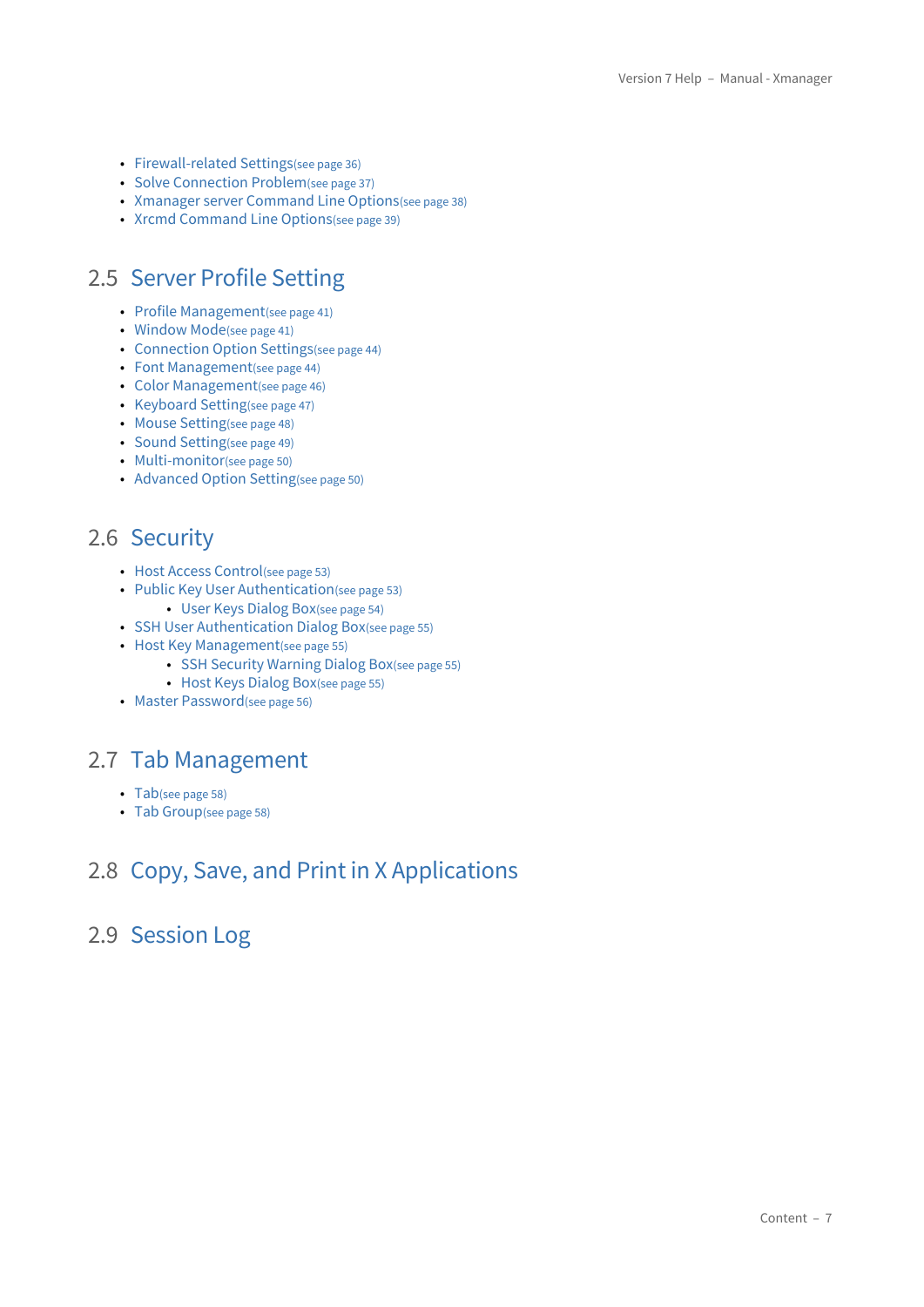# <span id="page-7-0"></span>3 About Xmanager

**Xmanager®** is a powerful, convenient PC X server software package that operates in the Windows® environment. Users can bring the UNIX/Linux desktop to their Windows PC via **Xmanager**. Additionally, the X application can be safely executed through SSH (secure shell) even when a user's PC is inside a private network or there is a firewall in between a user PC and remote server.

**Xmanager** offers diverse functions, such as setting multiple servers, multi-visual, multi-monitor, multiple user settings, multiple XDMCP sessions, and SSH security reinforcement. **Xmanager** provides a variety of premium options for advanced users and a simple user interface for first-time users.

**Xmanager** is comprised of **Xmanager**, **Xmanager Classic**, **Xconfig**, **Xstart** and several other utilities. In version 7, it is divided into Xmanager, which provides a new X server based on X11R7.7, and Xmanager Classic, which provides an existing X server.

- **Xmanager** has several meanings:
	- An X server program for PC.
	- Xmanager as a server. Graphical applications, X clients, of remote UNIX/Linux hosts can be displayed on a Windows Screen via **Xmanager Server**.
	- A session utility which manages sessions and session files (In previous versions, this was referred to as Xbrowser). Using the Xmanager Utility, users can create Xstart and XDMCP sessions as well as start, stop, manage, etc. the sessions. Multiple sessions can be run simultaneously from **Xmanager** and shortcuts can be created for each host. If Xshell and Xftp are installed, their respective session files can be managed via **Xmanager** as well.
- **Xconfig** creates and manages **Xmanager** server profiles. These server profiles determine various **Xmanager** options such as window modes, font catalogs, colors, etc.
- **Xstart** enables the direct execution of single remote X applications on a user's PC. Supported protocols include SSH, TELNET, RLOGIN, REXEC, RSH, and LOCAL when connecting to remote hosts. A remote host command can be conveniently executed on a user's Windows PC via **Xstart**.

# <span id="page-7-1"></span>3.1 Key Functions

This section provides descriptions of the key **Xmanager** functions. **Connection and Startup**

- Manage Xmanager (Xstart and XDMCP), Xshell, and Xftp sessions all in one place
- Session Manager for easily running and managing multiple sessions
- XDMCP, SSH, RSH, REXEC, RLOGIN and TELNET connection protocols
- Up to 128 X client connections per Xmanager session
- Shortcut to Xstart and XDMCP sessions
- Advanced prompt recognition settings and remote command script in Xstart
- Secure XDMCP for XDMCP connections to beyond firewalls and private networks
- IPv6 support
- Kerberos(MIT Kerberos, Microsoft SSPI) authentication support
- Multi tabs in a single window
- Multi tab groups in a single window

#### **Installation and Distribution**

- Supports Windows terminal server and Citrix MetaFrame for Windows
- Session sharing for Windows terminal service
- Silent Installation
- Multi-user setting
- Simple session and server profile distribution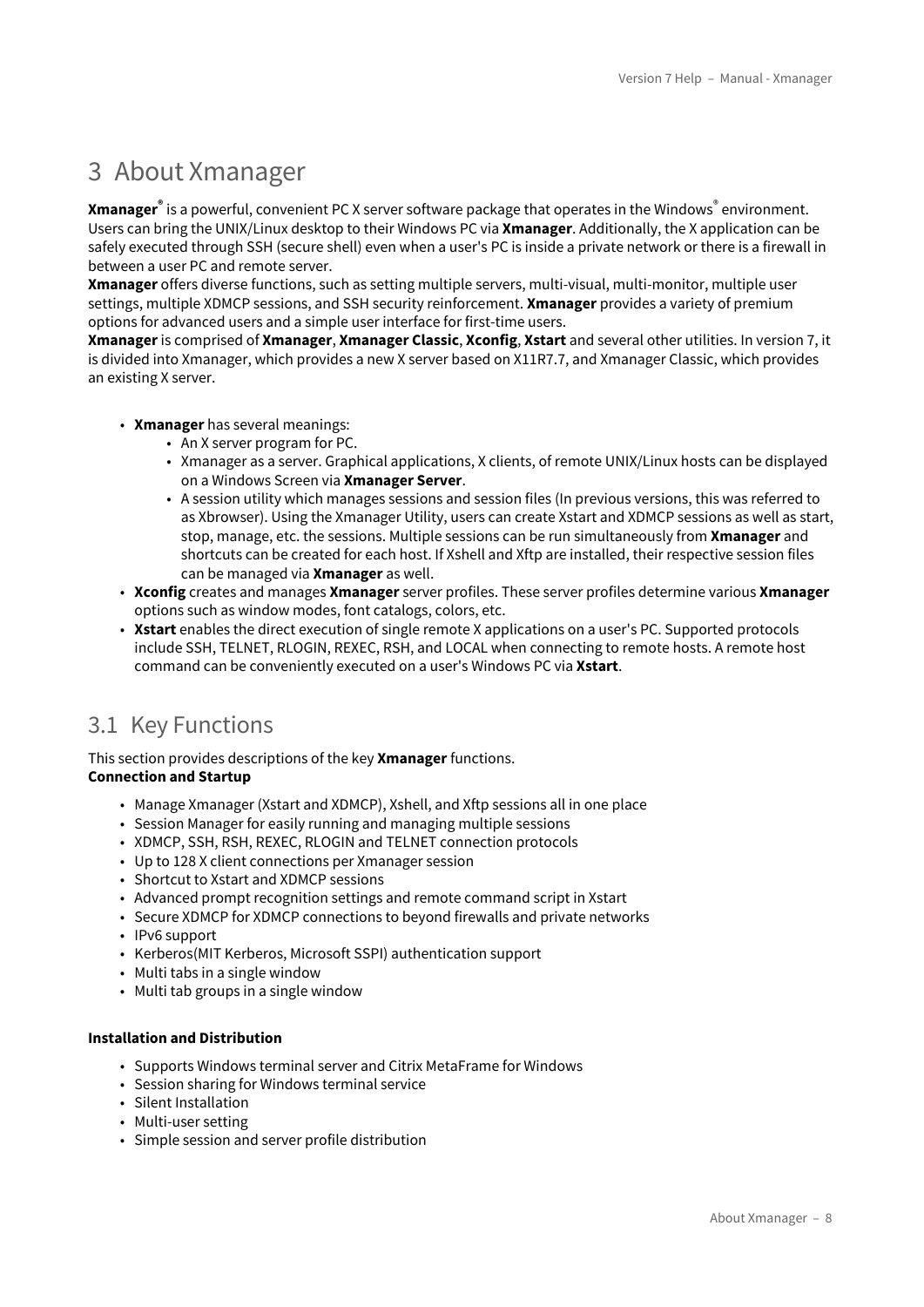- User-designated session path
- Program theme selection

#### **Security**

- SSH1/SSH2 protocols supporting public key authentication
- Creates SSH public key
- SSH user authentication agent
- Access control by host
- XDMCP connections using SSH secure tunnel(SecureXDMCP)
- User defined Master Password to add additional security to session passwords

#### **X Server**

- High-performance X11R7 PC X server
- GLX 1.3, OpenGL 1.2 extension protocol
- X Rendering extension protocol
- Supports RandR Exension
- Multi-server setting
- Multi-user setting
- Multi-monitor
- Multi-network adapter
- Multi-XDMCP sessions
- Automatic display number allocation
- Single & Multiple Window mode
- Panning and auto-raise in local window manager
- Multi-visual
- 256-color visuals in True Color video device
- Automatic color substitution for PseudoColor visuals
- Backing Store
- Complete Planemask function for 256-color applications
- Wheel mouse
- 3-button mouse emulation
- GUI keyboard editor
- Real-time keyboard change using shortcut key
- Sound files for XBell requests
- Local resources database
- Window printing in Multiple Window mode
- Automatic copy & paste between X applications and Windows applications
- Notification area icon

#### **Font**

- Font compiler
- Font server
- BDF, PCF font formats
- Automatic font substitution
- Additional fonts packages for various languages and X applications

## <span id="page-8-0"></span>3.2 Recommendations

- **Processor:** Intel® compatible
- **Operating System:** Windows 7 SP1 or higher, Windows Server 2008 R2 or higher
- **Storage Space:** 100MB or more reserve space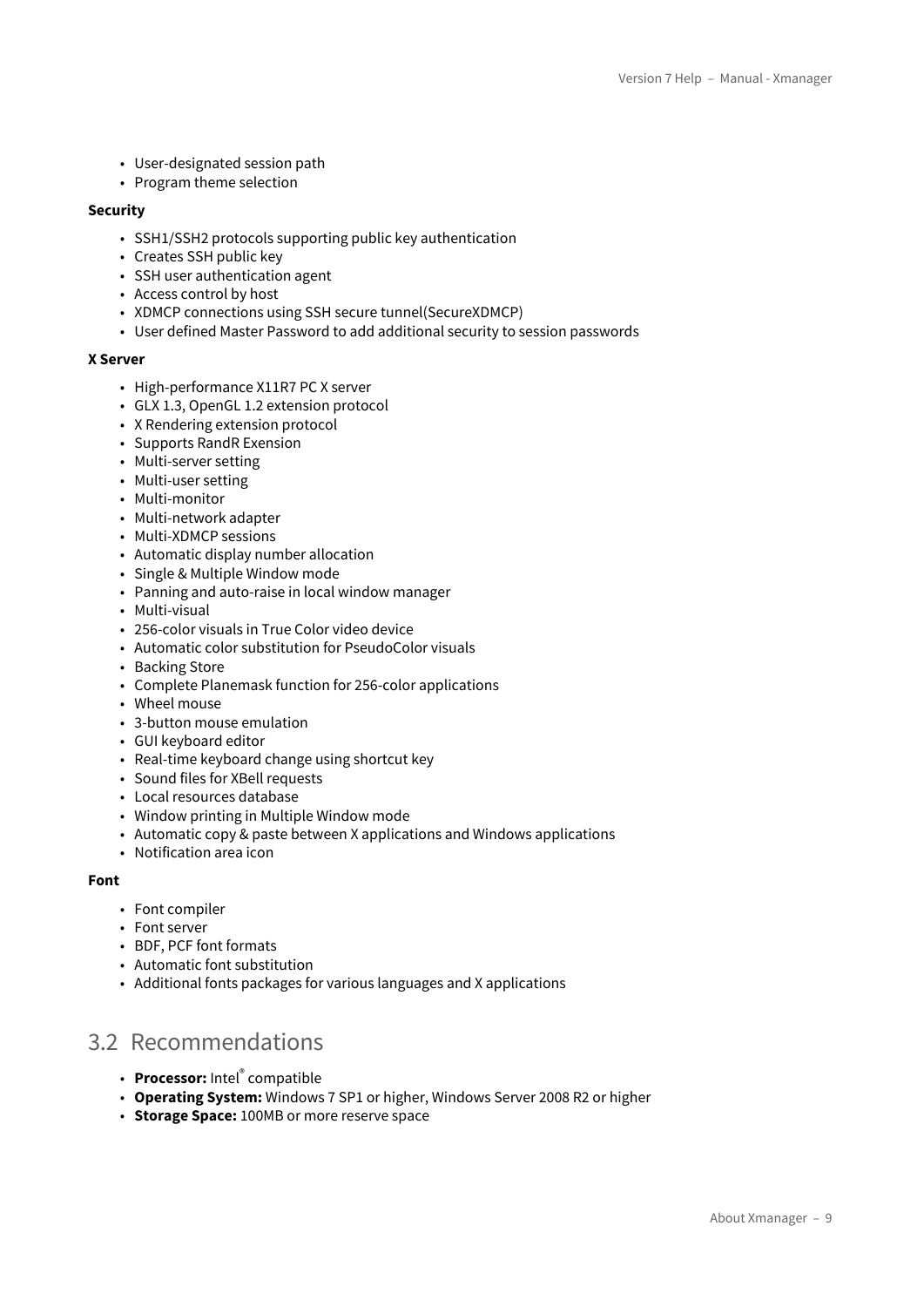• **Network:** TCP/IP network

### <span id="page-9-0"></span>3.3 Install and Uninstall

The **Xmanager** installation program was created using InstallShield<sup>®</sup>. A variety of installation options can be changed during installation. However, it is often sufficient to simply click [Next].

To uninstall **Xmanager**, use the standard Windows add/remove functions. Run the Control panel program regarding programs(control appwiz.cpl) and select to uninstall **Xmanager** from the list.

Even when the program is uninstalled, the registry information, log files and data files created by the user are not removed. The information and files are available for reuse when the program is reinstalled. If you want to remove all the files and registry information completely, remove the following explicitly:

#### **Registry Information:**

• \HKEY\_CURRENT\_USER\Software\NetSarang\Xmanager

#### **File and Folder:**

• User's Documents Folder\Netsarang Computer\7\Xmanager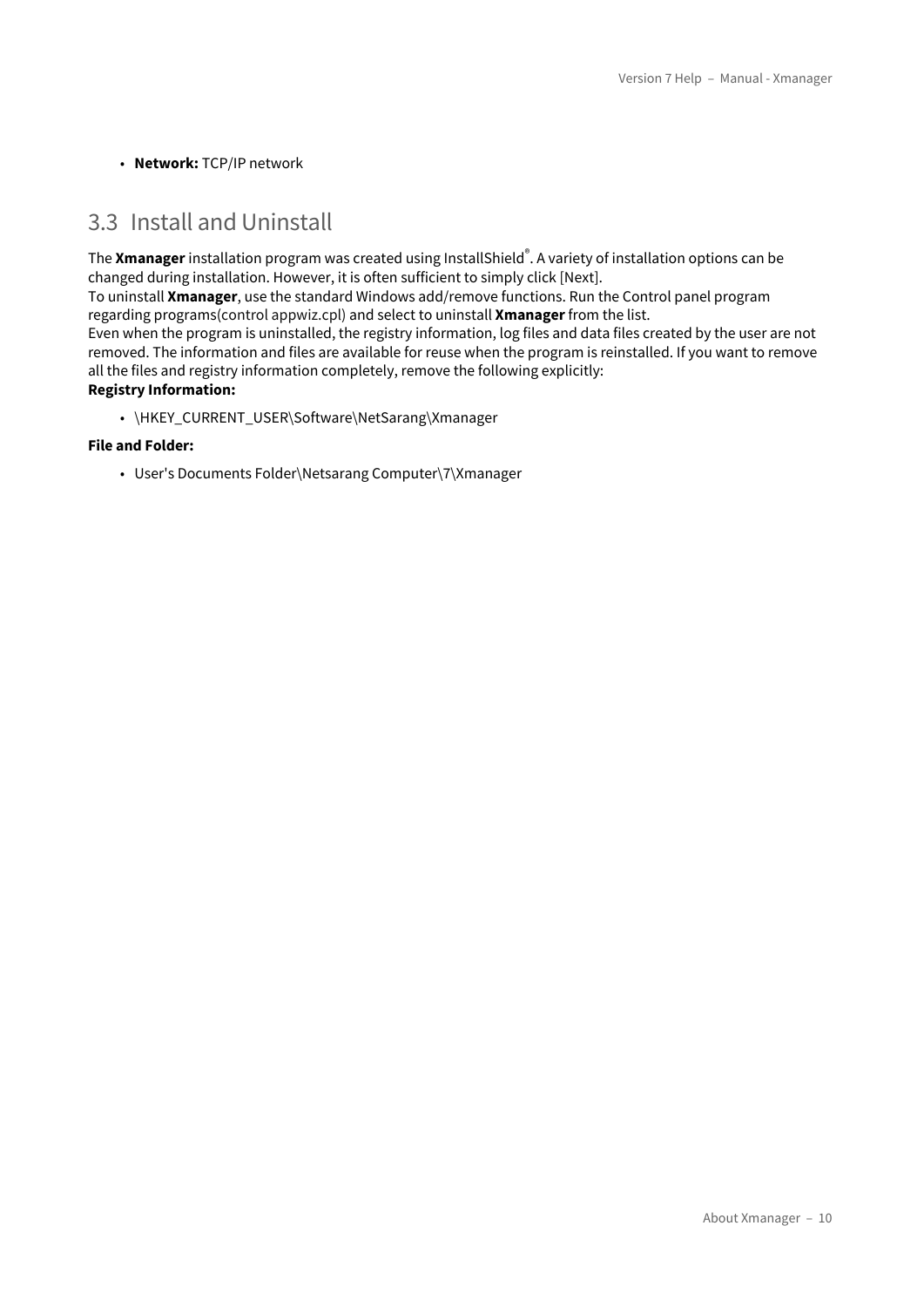# <span id="page-10-0"></span>4 Start

**Xmanager** provides **Xmanager** and **Xstart**, two basic tools for accessing a remote UNIX/Linux host. **Xmanager** brings the entire remote desktop via XDMCP (X display manager control protocol) to the user's Windows PC. Other users who only need access to single X applications, as opposed to an entire desktop environment, can opt to us **Xstart** as it is simpler and quicker than an XDMCP connection.

#### **Note**

Run **Xmanager - Passive** from the Tools folder under the **Xmanager** installation folder to have **Xmanager server** enter standby mode for X application connections. Users can then run a remote X application using **Xstart** or other tools.

Run **Xmanager - Broadcast** in the Tools folder under the **Xmanager** installation folder to have **Xmanager server** broadcast an XDMCP Query message through the network. Hosts that respond to the query message are listed in the Chooser window. A host can be selected from the list and a connection to it can be made.

## <span id="page-10-1"></span>4.1 Starting with XDMCP

To use **Xmanager sessions**, set a remote UNIX/Linux host to support the XDMCP service for a remote X server. In general, **dtlogin**, **kdm**, **gdm, lightdm**, or **xdm** must be running on the host. For details about XDMCP service settings, refer to the proper UNIX/Linux manual.

1. Open **Xmanager** folder on your desktop.



Fig. 1: Xmanager Folder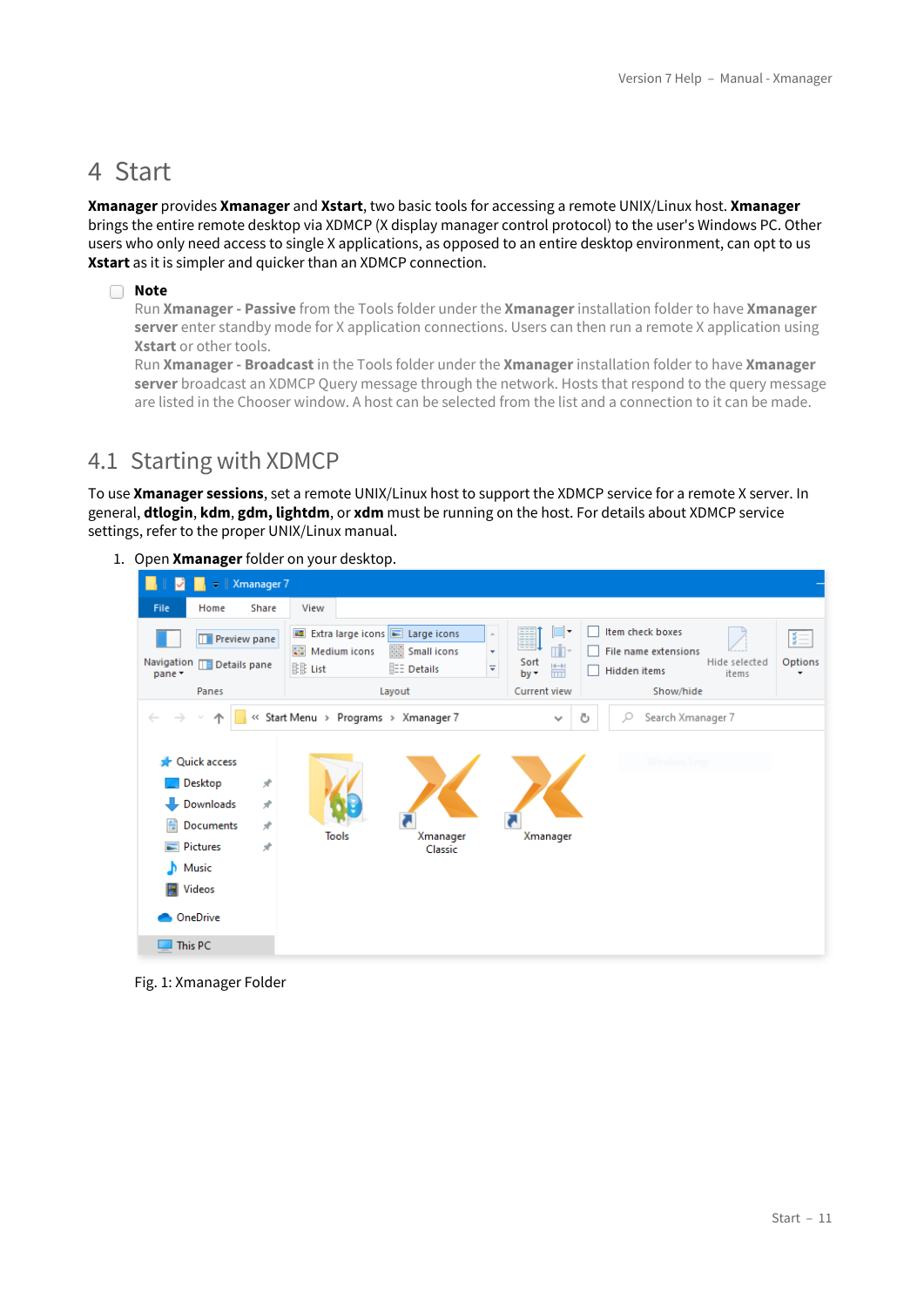#### 2. Run **Xmanager**.

| X Xmanager 7                                                                                                       |                                                      |                    |      |                           |      |                            | □ | ×    |
|--------------------------------------------------------------------------------------------------------------------|------------------------------------------------------|--------------------|------|---------------------------|------|----------------------------|---|------|
|                                                                                                                    | File Edit View Tools Tab                             | Help               |      |                           |      |                            |   |      |
|                                                                                                                    |                                                      |                    |      |                           |      |                            |   |      |
|                                                                                                                    | Host name or IP address                              |                    |      |                           |      |                            |   |      |
| <b>Session Manager</b>                                                                                             | $\times$                                             | $X$ XDMCP $\times$ |      |                           |      |                            |   | 4 下。 |
| □ X XDMCP<br>$+$<br>$\overline{\mathbf{x}}$<br>nsc1<br>x<br>$\mathbb{X}$ nsc2<br>$X$ nsc3<br>□ X Xstart<br>X admin | Q<br><b>X</b> <broadcast><br/>backup_svr</broadcast> | backup_svr         | nsc1 | nsc <sub>2</sub>          | nsc3 | T-Ubuntu1                  |   |      |
| <b>XDMCP Properties</b>                                                                                            |                                                      |                    |      |                           |      |                            |   |      |
| Name                                                                                                               | Value                                                |                    |      |                           |      |                            |   |      |
| Name<br>Path                                                                                                       | <b>XDMCP</b><br>C:\Users\test\Doc                    |                    |      |                           |      |                            |   |      |
|                                                                                                                    |                                                      |                    |      | XDMCP Sessions: 5 item(s) |      | XDMCP local broadcast: Off |   | ui.  |

#### Fig. 2: Xmanager main window

#### **Note**

**Xmanager** automatically finds all UNIX/Linux hosts in the local network. If the UNIX/Linux host to access is on a different network than the user's PC, register the UNIX/Linux host IP address or broadcast address in the **Options** dialog box. For setting details, see **'**Automatic XDMCP Session**'.** If a UNIX/Linux host is not displayed in the **Xmanager** window, it means that the host is not prepared for an XDMCP connection.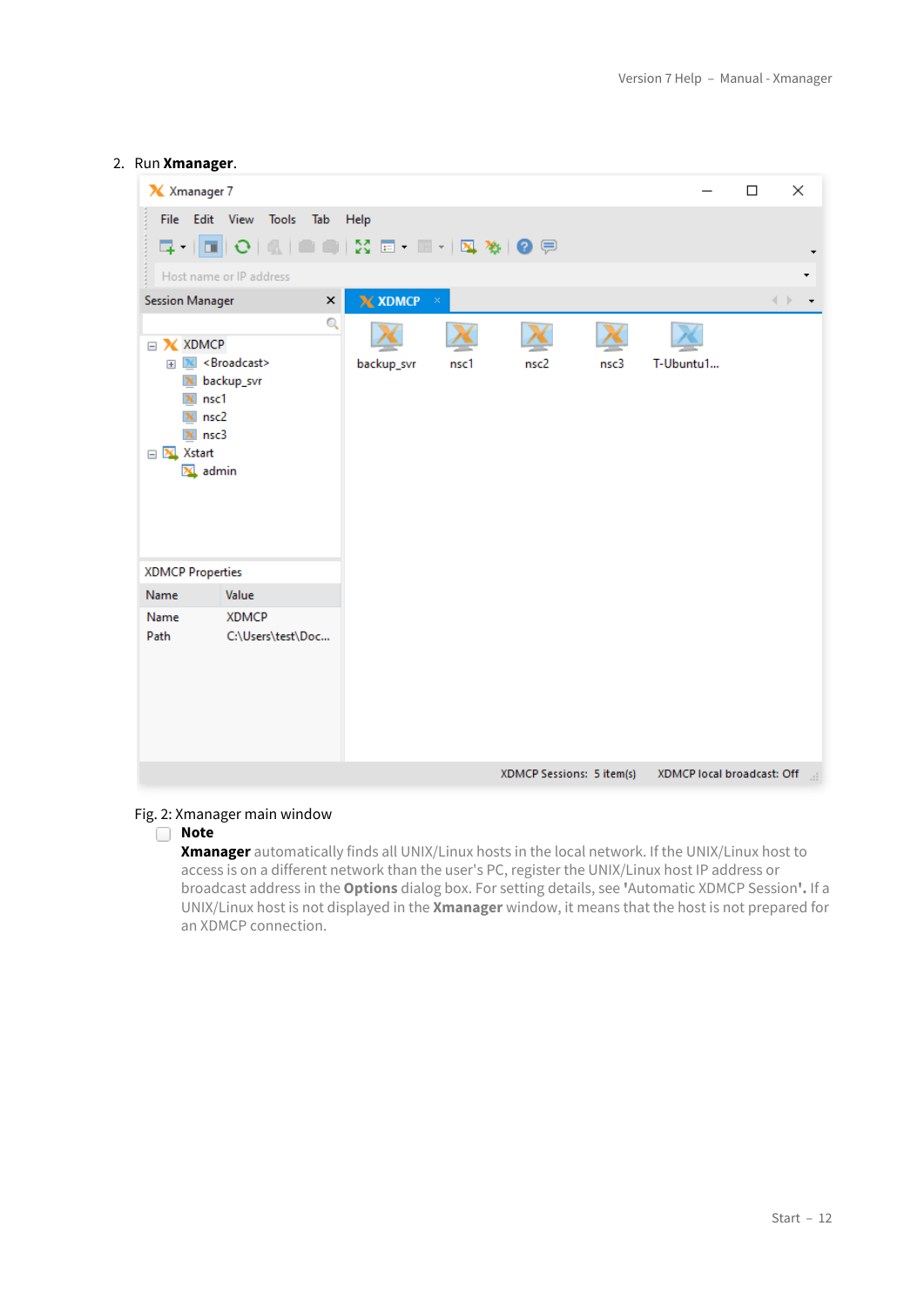|                                                                                  |                                                     |                         | boasie eilen a nost to connect to. A grupme togin sereen opens. |                                                          |                                    |                           |
|----------------------------------------------------------------------------------|-----------------------------------------------------|-------------------------|-----------------------------------------------------------------|----------------------------------------------------------|------------------------------------|---------------------------|
|                                                                                  | X nsc1 (T-Ubuntu1804) [0:0] - Xmanager 7            |                         |                                                                 |                                                          | $\Box$<br>$\overline{\phantom{m}}$ | $\times$                  |
|                                                                                  | File Edit View Tools Tab Help                       |                         |                                                                 |                                                          |                                    |                           |
|                                                                                  | E- 0 4 0 4 0 6 X 0 - 0 1 4 3 0 9                    |                         |                                                                 |                                                          |                                    |                           |
| xsession://nsc1                                                                  |                                                     |                         |                                                                 |                                                          |                                    |                           |
| <b>Session Manager</b>                                                           |                                                     | $\times$ <b>X</b> XDMCP | X nsc1 (T-Ubuntu1804) [0:0]                                     |                                                          |                                    | $\langle \cdot \rangle$ . |
|                                                                                  | $\mathbb{Q}$                                        | T-Ubuntu1804            |                                                                 |                                                          |                                    |                           |
| $\Box$ XDMCP<br>$X$ nsc1<br>$X$ nsc2<br>$X$ nsc3<br><b>E X</b> Xstart<br>X admin | <b>E M</b> <broadcast><br/>X backup_svr</broadcast> |                         |                                                                 | Other<br>$\overline{\phantom{a}}$<br>Enter your password |                                    |                           |
| <b>XDMCP Properties</b>                                                          |                                                     |                         |                                                                 | Log In                                                   |                                    |                           |
| Name                                                                             | Value                                               |                         |                                                                 |                                                          |                                    |                           |
| Name<br>Path                                                                     | <b>XDMCP</b><br>C:\Users\test\Doc                   |                         |                                                                 |                                                          |                                    |                           |
|                                                                                  |                                                     |                         |                                                                 |                                                          | Xmanager[0:0]                      |                           |

3. Double-click a host to connect to. A graphic login screen opens.

#### Fig. 3: CentOS login screen via an XDMCP connection

#### **Note**

If graphic login screen is not displayed, it is possible there is a firewall between the user's PC and the remote host.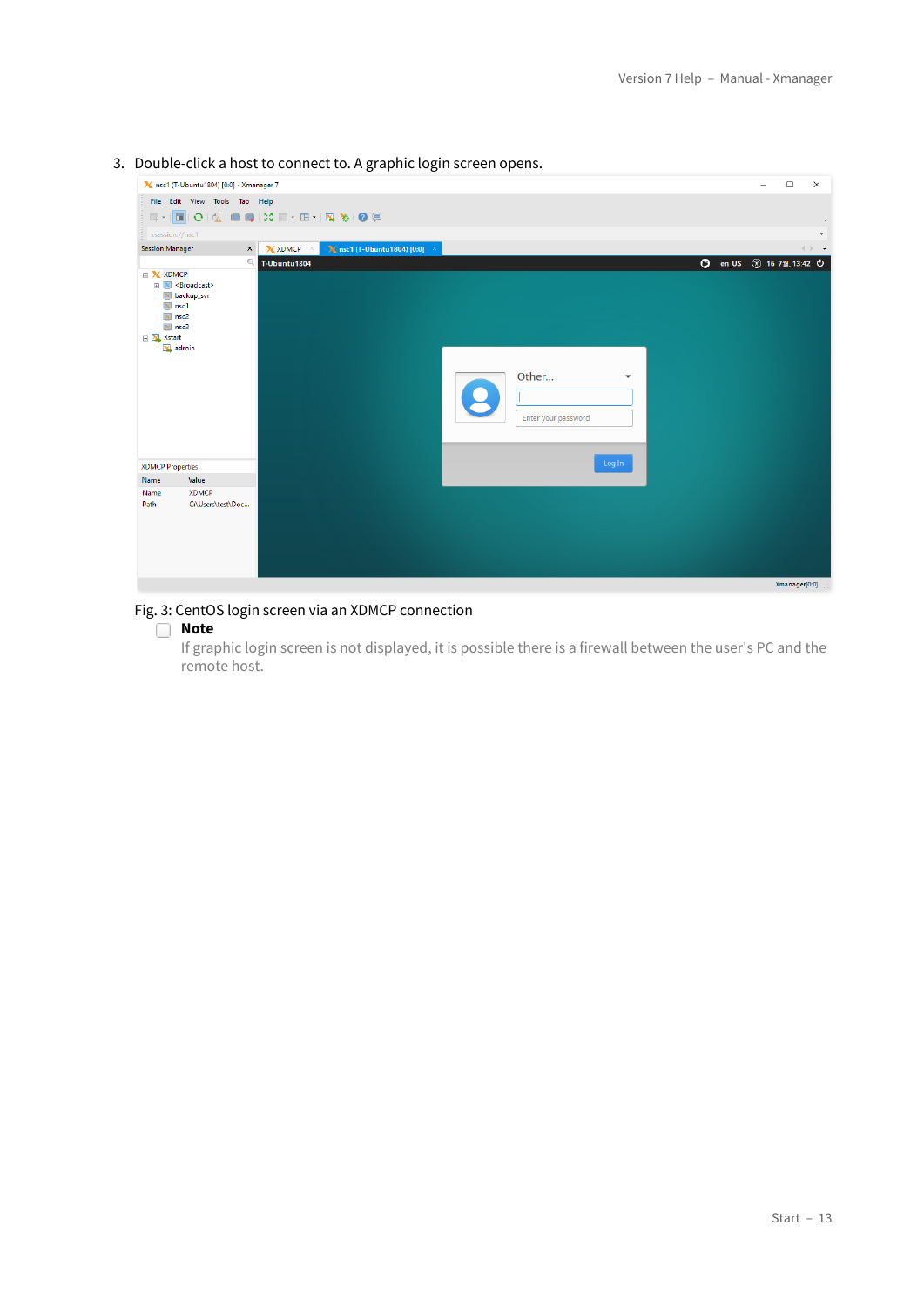| > nsc1 (T-Ubuntu1804) [0:0] - Xmanager 7                                                                                                | ö<br>×                                                                                                                              |
|-----------------------------------------------------------------------------------------------------------------------------------------|-------------------------------------------------------------------------------------------------------------------------------------|
| 파일(F) 편집(E) 보기(V) 도구(T) 탭(B) 도움말(H)                                                                                                     |                                                                                                                                     |
| E-1802 2003 2004 2005 2006 2007 2009                                                                                                    |                                                                                                                                     |
| xsession://nsc1                                                                                                                         |                                                                                                                                     |
| X nsc1 (T-Ubuntu1804) [0:0]<br>X XDMCP                                                                                                  | $\leftarrow$ $\rightarrow$                                                                                                          |
| The leading operating syste   F.   Terminal - test@T-Ubuntu18   Keyboard                                                                | ■ (1) ① 13:56 1 ● (1) 09 7월, 13:56<br>Δ                                                                                             |
|                                                                                                                                         | The leading operating system for PCs, IoT devices, servers and the cloud   Ubuntu - Mozilla Firefox $-$                             |
| Terminal - test@T-Ubuntu1804:~<br>- -<br>$+$<br>stem X                                                                                  |                                                                                                                                     |
| File Edit View Terminal Tabs Help<br>A https://ubuntu.com<br>Display the list of currently remembered directories. Directories<br>Trash | $\mathbf{d}' \equiv$<br>$\cdots$ $\odot$<br>☆<br>$\mathbb{I}$ $\mathbb{I}$ $\mathbb{I}$ $\mathbb{I}$ $\mathbb{I}$<br>$\circledcirc$ |
| find their way onto the list with the 'pushd' command; you can get<br>back up through the list with the 'popd' command.                 | Products $\sim$                                                                                                                     |
|                                                                                                                                         |                                                                                                                                     |
| Options:<br>$+ x$<br>Keyboard<br>clear :<br>$-C$                                                                                        |                                                                                                                                     |
| $-1$<br>do not<br><b>Keyboard</b><br>to your<br>m.                                                                                      |                                                                                                                                     |
| <b>File System</b><br>Edit keyboard settings and application shortcuts<br>print t<br>-p<br>print :<br>-v                                | $\alpha$                                                                                                                            |
| with it<br><b>Behavior</b> Application Shortcuts Layout                                                                                 |                                                                                                                                     |
| Developer<br>Arquments:<br>査<br>$+N$<br>Display<br>General                                                                              | Community<br>Download                                                                                                               |
| shown I<br>Restore num lock state on startup<br>zero.                                                                                   |                                                                                                                                     |
| Home                                                                                                                                    |                                                                                                                                     |
| <b>Typing Settings</b><br>$-N$<br>Display<br>shown  <br>Enable key repeat                                                               |                                                                                                                                     |
| zero.<br>From<br>Repeat delay:                                                                                                          |                                                                                                                                     |
| Exit Status:<br>500<br>Returns success unl                                                                                              |                                                                                                                                     |
| ŋе<br>test@T-Ubuntu1804:~\$<br>Repeat speed:                                                                                            |                                                                                                                                     |
| $= 20$                                                                                                                                  | r US enterprises and developers. Join live on July                                                                                  |
| <b>Cursor</b>                                                                                                                           |                                                                                                                                     |
| Show blinking                                                                                                                           |                                                                                                                                     |
| Blink delay:                                                                                                                            |                                                                                                                                     |
| $= 1200$                                                                                                                                |                                                                                                                                     |
| Test area:                                                                                                                              |                                                                                                                                     |
|                                                                                                                                         |                                                                                                                                     |
| × Close<br><sup>2</sup> Help                                                                                                            |                                                                                                                                     |
|                                                                                                                                         |                                                                                                                                     |
|                                                                                                                                         | Xmanager[0:0]                                                                                                                       |

4. Log in to the host by entering the account name and password. The remote desktop opens.

#### Fig. 4: UNIX desktop executed in Windows

#### **Note**

If the remote desktop does not display after entering the account and password, there may be a problem in the user account login shell script.

Fig. 4: UNIX desktop executed in Windows

#### If you experience problems using **Xmanager**, visit our customer support page Additional information about XDMCP settings in UNIX/Linux servers and related tips can be found in the customer support page.

### <span id="page-13-0"></span>4.2 Starting with Xstart

**Xstart** allows users to run a remote X application. Once an Xstart session is created, the remote X application can be executed any time in the future by simply clicking the session file in Windows.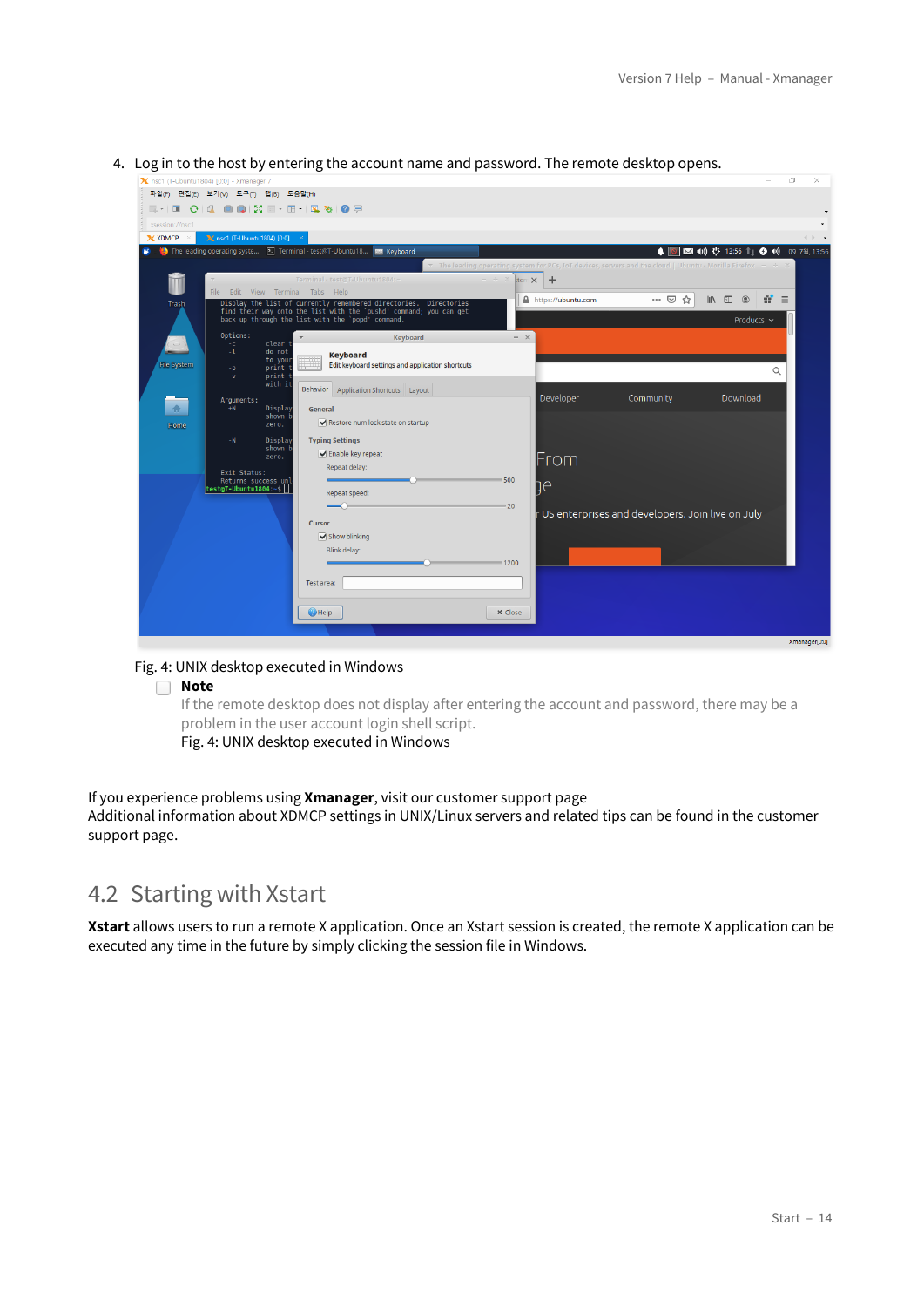| X Xstart                                       |                                                                                          |             | $\times$ |
|------------------------------------------------|------------------------------------------------------------------------------------------|-------------|----------|
| Session:                                       | Madmin<br>Delete<br>New                                                                  | $\sim$<br>Ó | Run      |
| Host:<br>Protocol:<br>User Name:<br>Password:  | nsc1.netsarang.com<br>$\checkmark$<br><b>TELNET</b><br>$\checkmark$<br>Setup<br>nsc1<br> |             | Save     |
| Command:<br>D<br>Show connection status window | /usr/bin/X11/xterm -ls -display \$DISPLAY<br>Advanced                                    | A<br>v      | Help     |

1. Run **Xstart** located in Tools of the **Xmanager** folder.

#### Fig. 5: Xstart main window

2. Click [New]. The **New Session** dialog box is displayed.

| <b>New Session</b>        |  |
|---------------------------|--|
| Enter a new session name: |  |
| <b>New Session</b>        |  |
| Cancel<br>ок              |  |
|                           |  |

Fig. 6: Xstart New Session dialog box

- 3. Enter new session name and click [OK].
- 4. Enter the remote UNIX/Linux host name or IP address in [Host].
- 5. Select one of the protocols supported by the host from [Protocol].
- 6. Click [Setup] to set protocol options, such as port or timeout.
- 7. Enter remote host user account in [User Name].
- 8. Enter remote host *Password* in [Password].
- 9. Enter a command to be executed in the host in [Command]. To run **xterm**, enter the following command: /usr/bin/X11/xterm –ls –display \$DISPLAY

#### **Note**

By pressing the button below the [Command] label, a convenient list of generally used sample xterm commands registered by UNIX/Linux types will be displayed. Select the xterm command suited to the UNIX/Linux distro to connect to. You can also add/remove frequently used commands by opening the **Registered Commands** dialog box.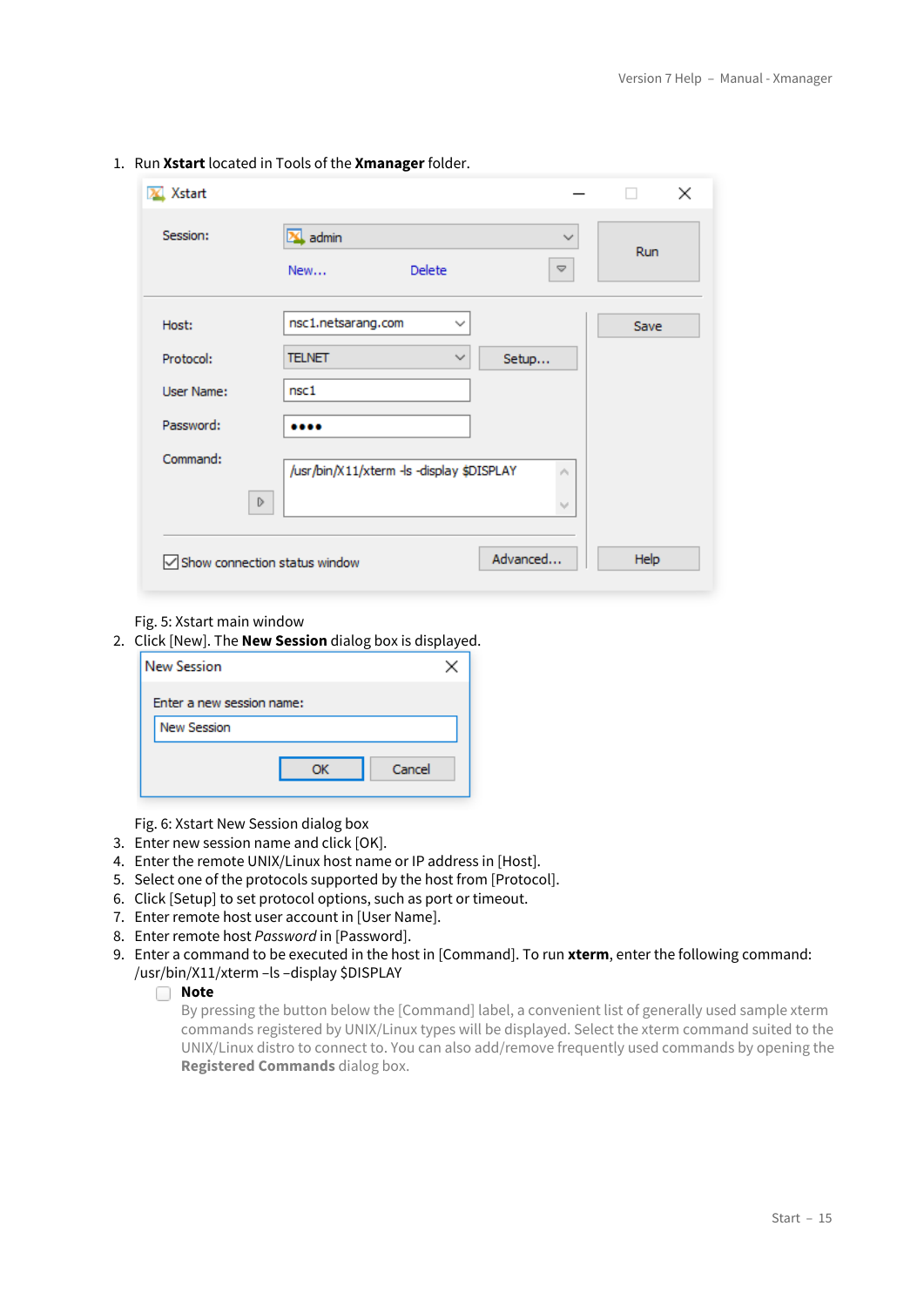10. Click [Run]. **xterm** window opens.

Fig. 8: xterm window

If you experience problems using **Xstart**, visit our customer support page Most problems are typically caused by a firewall, the user PC, or network settings. In some cases, users may have to consult with network or system administrators.

## <span id="page-15-0"></span>4.3 Exit Xmanager

To end a remote X application started by **Xstart** or **Xmanager**, select [Close] from **Xmanager server's** system menu. For **Xmanager** system menu, see 'Window Mode'.

**To Automatically Exit Xmanager server when All Remote X Applications are closed:**

- 1. Select [Properties] from **Xmanager server's** system menu. The **Profile Properties** dialog box is displayed.
- 2. Select [Exit Xmanager when all connections are closed] from the [General] tab.
- 3. **Xmanager server** exits when all X application windows are closed.

#### **Note**

If the [Exit Xmanager when all connections are closed] option is not selected, **Xmanager** initializes when all remote X applications are closed and stands by for a new X application connection.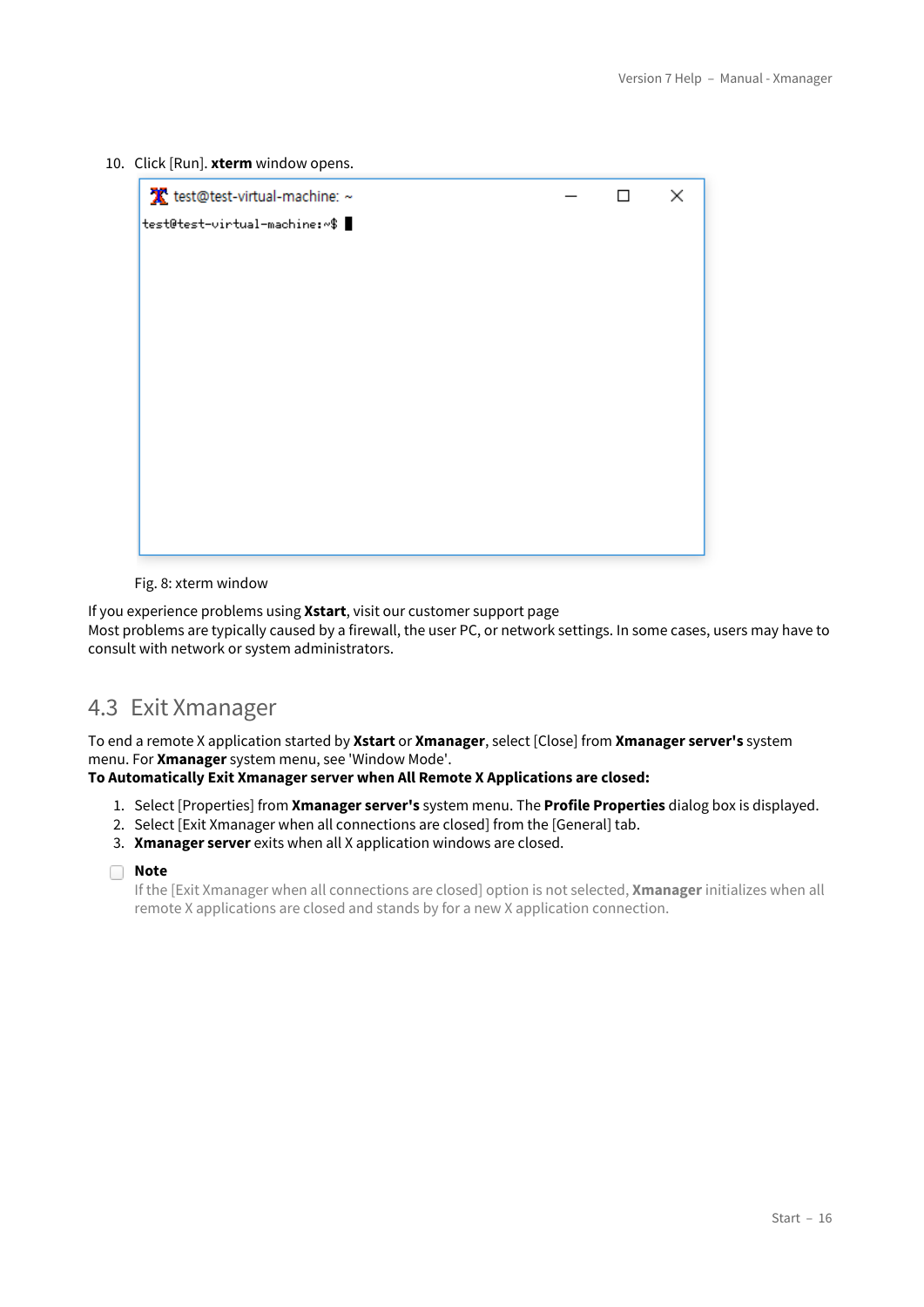# <span id="page-16-0"></span>5 Session Management

Sessions have connection information to connect to a remote host. Users can designate different options and server profiles for each connection by creating a session.

Session types are divided into automatic XDMCP sessions, static XDMCP sessions, and Xstart sessions.

| Icon | <b>Session Type</b>    | <b>Description</b>                                                                                                                                                                                                                                                                                                                                                                                                                                                                                              |
|------|------------------------|-----------------------------------------------------------------------------------------------------------------------------------------------------------------------------------------------------------------------------------------------------------------------------------------------------------------------------------------------------------------------------------------------------------------------------------------------------------------------------------------------------------------|
|      | <b>Automatic XDMCP</b> | <b>Xmanager</b> sends a broadcast message to local LAN and<br>dynamically finds the hosts. To find another subnet host, enter<br>host IP address in the <b>Options</b> dialog box.<br>All automatic sessions use the same settings. However to<br>change session settings, users can right-click on a session,<br>select [Save As], and save the session. Then, right-click on the<br>newly created session and select [Properties]. In this case, the<br>newly created session becomes a static XDMCP session. |
|      | <b>Static XDMCP</b>    | Static session is a session created by a user. Static sessions can<br>be created by copying (saving) an automatic session or using<br>the New Session Wizard. If a remote host does not respond to<br>an XDMCP request message, the displayed icon will be dim.<br>Users can create shortcuts, change settings for this session, and<br>send this session to other users via e-mail, etc.                                                                                                                       |
|      | <b>Xstart</b>          | Xmanager can create and manage Xstart sessions.<br>Additionally, users can also manage these sessions from<br>directly within Xstart. Xmanager and Xstart share all Xstart<br>sessions.<br>By double-clicking Xstart sessions, users can conveniently run a<br>remote X application in their Windows PC.                                                                                                                                                                                                        |

**Note**

Xstart session is useful when running remote X applications one by one. This session connects to a remote host, automatically executes a designated command, and opens an X application in the user's Windows PC. XDMCP session is useful for bringing the GUI login screen and the entire remote host desktop environment to the user's Windows PC. **Xmanager** supports all UNIX/Linux GUI desktop environments including CDE, KDE and GNOME.

### <span id="page-16-1"></span>5.1 Xstart Session

By creating an Xstart session, a remote host X application can be executed in a user's PC. **Xstart** automatically processes the remote host login process and executes remote X applications designated by the user. Users can create Xstart sessions in both **Xstart** and **Xmanager**.

#### **To Create a Session with Xstart:**

- 1. Run **Xstart** located in the **Xmanager** Folder.
- 2. Click [New]. The **New Session** dialog box is displayed.
- 3. Enter a new session name and click [OK].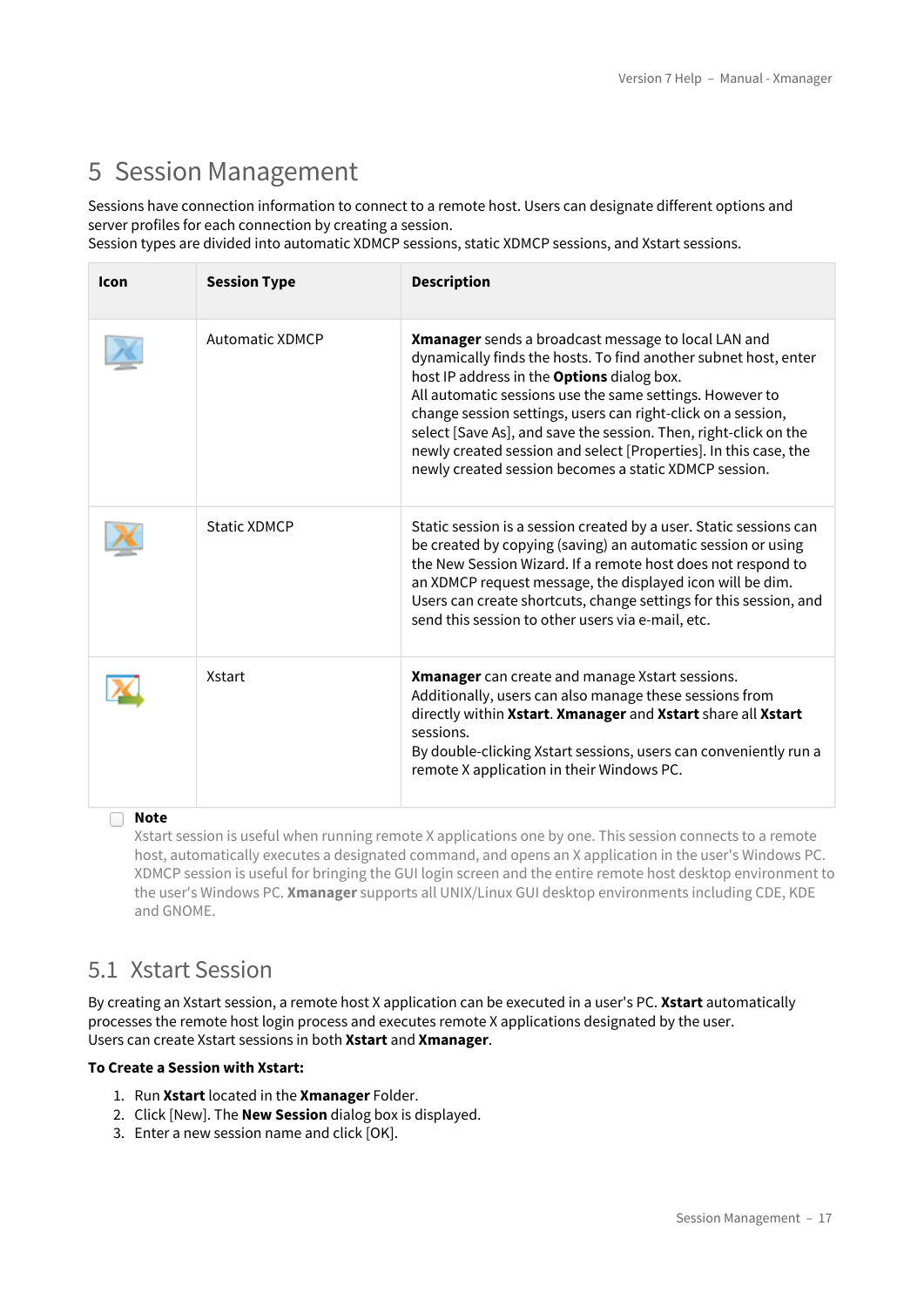- 4. Enter the remote UNIX/Linux host name or IP address in [Host].
- 5. Select one of the host supported protocols from [Protocol].
- 6. Click [Setup] to set options by protocol, such as port or timeout.
- 7. Enter remote host user account in [User Name].
- 8. To save user password in session, set [Authentication] as *Password* and click the [Setup] button on the right. The **Password Setup** dialog box is displayed.
- 9. Enter a command to be executed in the remote host in [Command]. To run **xterm**, enter command as follows: /us**r/bin**/X11/xterm –ls –display \$DISPLAY

Press the button below the [Command] label to see a list of generally used sample xterm commands registered by different UNIX/Linux types. Select the xterm command suited to the UNIX/Linux to connect to. User can also add/remove frequently used commands by opening the **Registered Commands** dialog box. \$DISPLAY is converted to the PC's IP address and the display number that the Xmanager server is waiting for. However, if the SSH Protocol is being utilized, DISPLAY is automatically specified according to the X11 forwarding protocol, so the '-display \$DISPLAY' option is not required. Xstart will not convert \$DISPLAY while delivering the command.

10. Click [Save].

#### **To Create a Session with Xmanager:**

- 1. Run **Xmanager** in the **Xmanager** Folder.
- 2. Point to [New] in the [File] menu and select [Xstart Session]. The **New Session Properties** dialog box is displayed.
- 3. Enter [Session] name in [General] tab. Make sure not to enter a duplicate session name with an existing session file.
- 4. Enter the remote UNIX/Linux host name or IP address in [Host].
- 5. Select one of the host supported protocols from [Protocol].

6. Click [Setup] to set options by protocol, such as port or timeout.

7. Enter remote host user account in [User Name].

8. Enter the password to the user account in [Password].

9. Enter a command to be executed in the remote host in [Execution Command]. For example, enter command as follows to run **xterm**: /usr/bin/X11/xterm –ls –display \$DISPLAY

10. Click [OK].

#### **Note**

Users can also create Xstart sessions using the **New Session Wizard** provided in **Xmanager**. Make sure the **Xmanager** session category is set as **Xstart**, then point to [New] in the [File] menu and select [New Session Wizard] to open the wizard.

#### **To Create Shortcuts to Xstart Sessions:**

- 1. Run **Xstart**.
- 2. Select a session from [Session] list.
- 3. Click the arrow button to view more menus and click [Create Shortcut]. The **Browse For Folder** dialog box is displayed.
- 4. Select a folder in which to create the shortcut.

## <span id="page-17-0"></span>5.2 Automatic XDMCP Session

**Xmanager** sends an XDMCP Broadcast message to the local network or a network designated by a user and shows the hosts that respond to the message. These sessions are automatically created by **Xmanager** and users do not need to create them manually. Therefore, these sessions are referred to as automatic sessions.

In general, all UNIX/Linux systems support the XDMCP service, and there should be no problem finding hosts in the **Xmanager** window. In some cases, a remote host is set not to support the XDMCP service and, as a result, it is not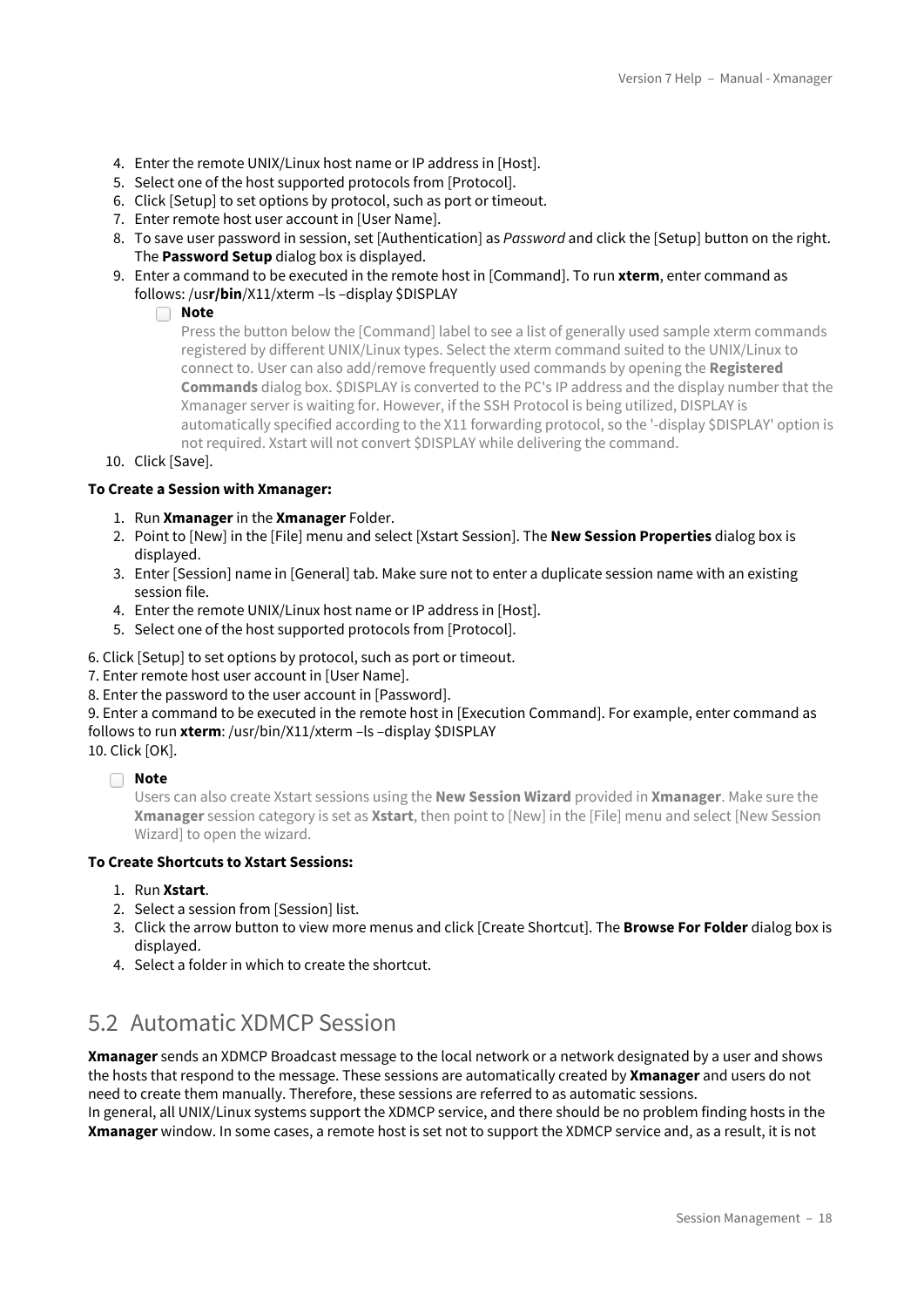displayed in **Xmanager**. In this case, contact the system administrator of the concerned host and request to have the XDMCP service supported.

**Xmanager** provides an option to find hosts in other networks. Additionally, it offers an option to turn off the broadcast function in case there are too many hosts in the local network.

#### **To Find Hosts in Another Network:**

- 1. Run **Xmanager**.
- 2. Select [Options] in the [Tools] menu. The **Options** dialog box is displayed.
- 3. Enter the host name or IP address to find in [Search] section or enter the network broadcast address to find all hosts available (e.g. 192.168.0.255)
- 4. Click [Add].
- 5. Click [OK].

#### **To Turn off the Local Broadcast Option:**

- 1. Run **Xmanager**.
- 2. Select [Options] in the [Tools] menu. The **Options** dialog box is displayed.
- 3. Unselect [Search for local hosts (XDMCP Broadcast)].
- 4. Click [OK].

**Note**

If there are too many hosts in the user's local network and there are a limited number of hosts to use, it may be convenient to turn off the [Search for local hosts (XDMCP Broadcast)] option and add only the necessary hosts to the list of search addresses.

### <span id="page-18-0"></span>5.3 Static XDMCP Session

In addition to automatic sessions, **Xmanager** provides support for static sessions, such as Passive, XDMCP Query, XDMCP Broadcast, XMDCP Indirect, and Secure XDMCP. Unlike automatic sessions, static sessions are displayed in the **Xmanager** window at all times and can be created, modified, or deleted by users. Unlike XDMCP sessions, passive sessions wait passively for an X application's request, but are grouped with XDMCP sessions based simply on the fact that they are not Xstart sessions.

#### **To Create Passive Sessions:**

- 1. Run **Xmanager**.
- 2. Select XMDCP in the sessions category on the left.
- 3. Point to [New] in the [File] menu and select [New Session Wizard]. The **New Session Wizard** is displayed.
- 4. Select *None (Passive)* in [Method] and click [Next].
- 5. Select a server profile from [X Server Profile] and click [Next].
- 6. Enter a session name in [Name].
- 7. Click [Finish].

#### **Note**

When a passive session is executed, Xmanager enters a mode in which it stands by for an X application connection. Users can then run a remote X application by using Xstart or a terminal program, such as telnet.

#### **To Create XDMCP Query/Broadcast/Indirect/Secure XDMCP Session:**

- 1. Run **Xmanager**.
- 2. Select XDMCP in the sessions category.
- 3. Point to [New] in the [File] menu and select [New Session Wizard]. **New Session Wizard** is displayed.
- 4. Select *XMDCP Query*, *XDMCP Broadcast*, *XDMCP Indirect,* or *Secure XDMCP* in [Method].
	- **Note**

*XDMCP Query* connections are made directly with a designated host and the GUI login screen can be brought to a user's window.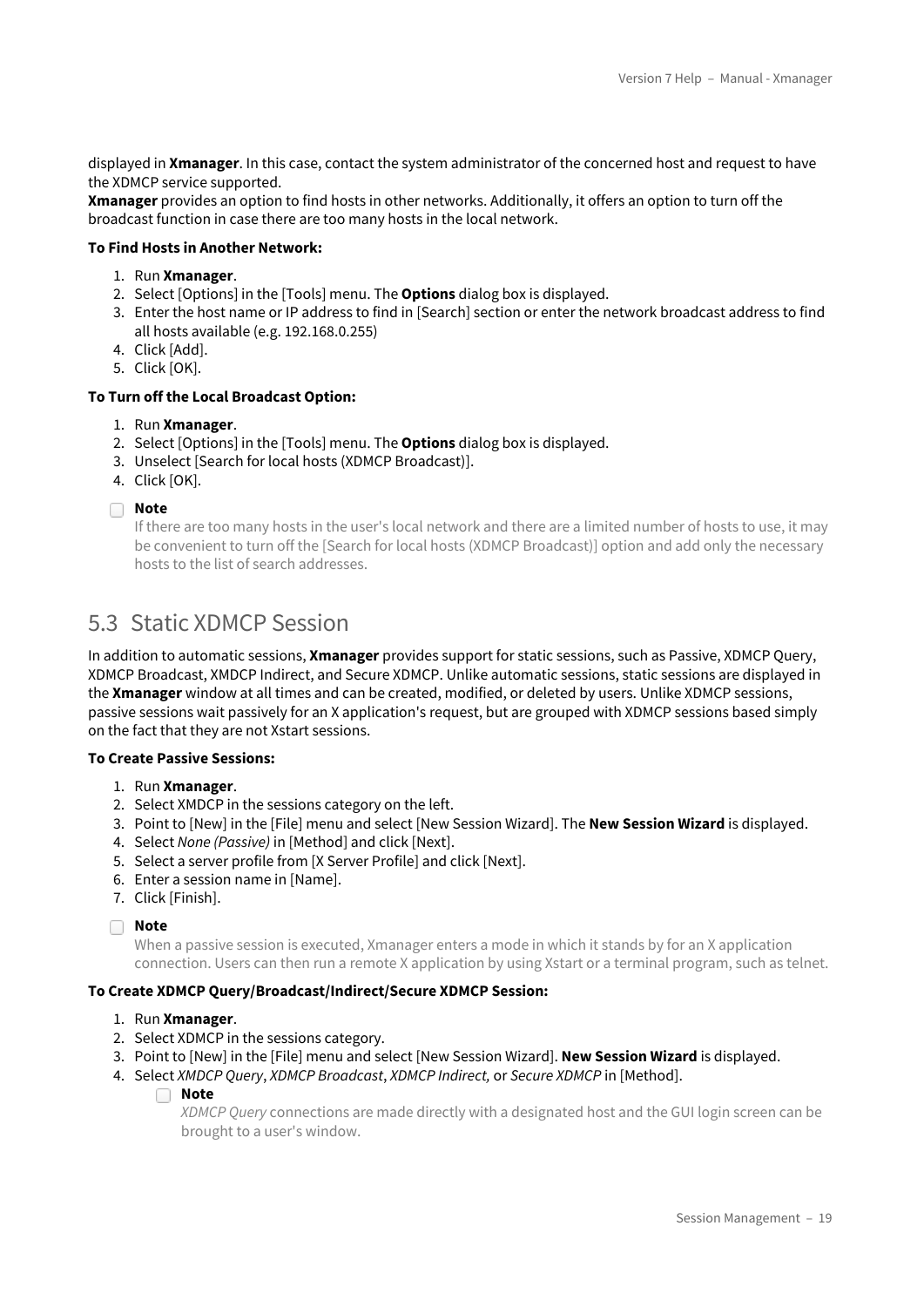*XDMCP Broadcast* connections are a method where Xmanager opens the Chooser dialog box and lists hosts available for connection.

*XDMCP Indirect* connections are similar to XMDCP Broadcast connections. However, the Chooser dialog box is displayed by a designated remote host, not Xmanager.

*Secure XDMCP* connections can be used when Xmanager is inside a firewall or a private network and the remote host is outside the firewall or the private network and thus users cannot make a direct XDMCP connection. If the SSH server is in operation on this remote host, XDMCP connections with the remote host can be achieved utilizing SSH tunneling of the Secure XDMCP connection.

- 5. Enter the remote host name or IP address in [Host] and click [Next].
- 6. Select server profile from [X Server Profile] and click [Next].
- 7. Enter a session name in [Name].
- 8. Click [Finish].

#### **To Create Shortcuts to Static Sessions:**

- 1. Run **Xmanager**.
- 2. Right-click on a session.
- 3. Select [Create Shortcut].

#### **To Send Sessions through E-mail:**

- 1. Run **Xmanager**.
- 2. Right-click on a session.
- 3. Point to [Send To] and select [E-Mail Recipient].

#### **To Bring Sessions into Xmanager:**

- 1. Drag a session from an external folder.
- 2. Drop it into the **Xmanager** window.

**Note**

Only static sessions saved in a file can be dragged and dropped. Automatic sessions cannot be brought in.

#### **To Share Sessions with Other Users:**

- 1. Run **Xmanager**.
- 2. Right-click on a session.
- 3. Select [Sharing].

**Note**

This task requires administrative permissions. Shared sessions are moved to a shared folder. By default, Xmanager has Shared sessions disabled. Shared sessions can be shown by navigating to the [Tools] menu and selecting [Options].

#### **To Save Automatic Sessions as a Static Session:**

- 1. Run **Xmanager**.
- 2. Select an automatic session and right-click on it.
- 3. Select [Save As].

### <span id="page-19-0"></span>5.4 Session Properties Setting

A session file has basic connection information, such as a host name and the port number. Additionally, users can configure XDMCP settings, a connection address, a server profile, and a display number.

#### **To Change a Session File's Connection Information:**

- 1. Run **Xmanager**.
- 2. Right-click on a session file.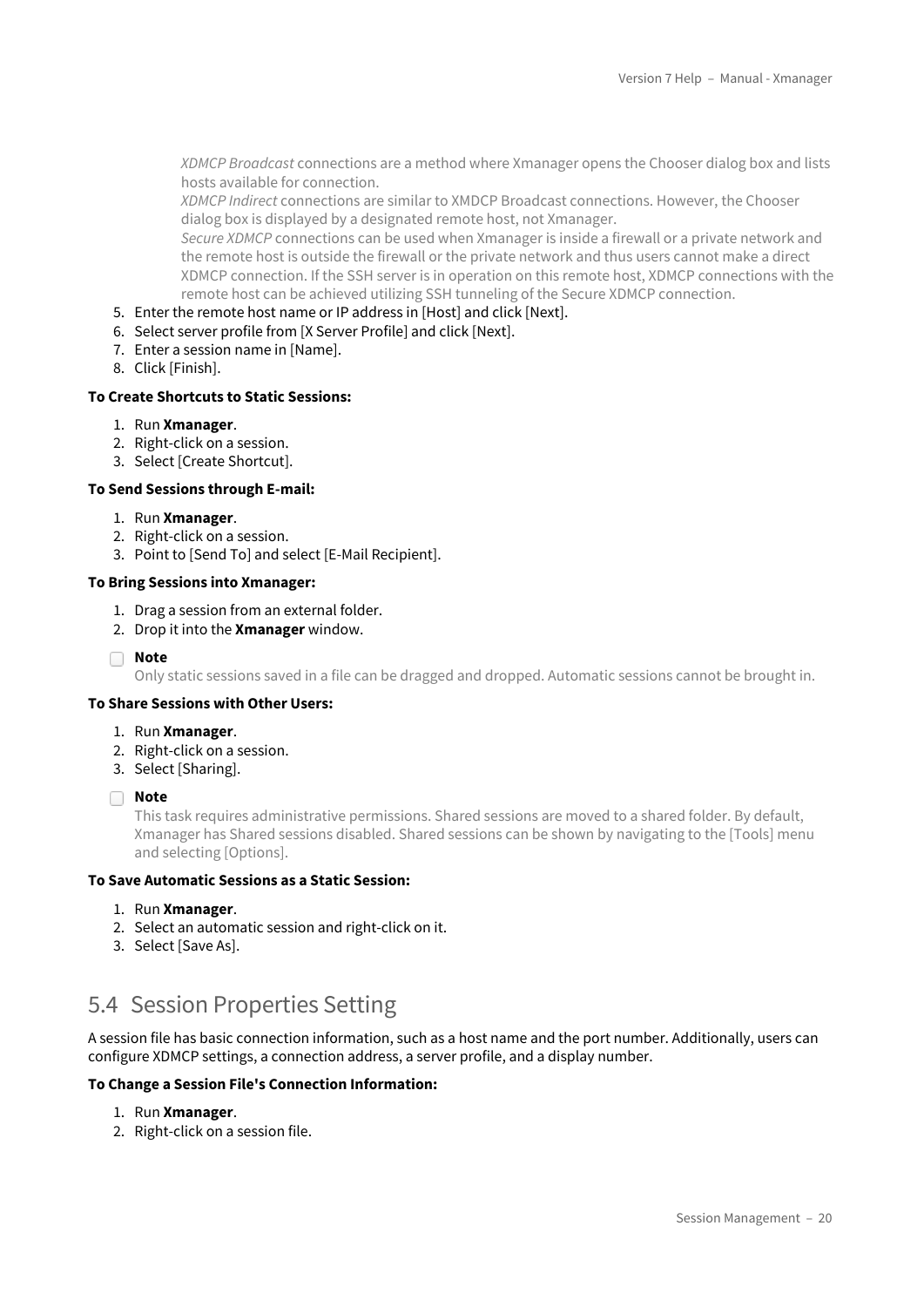- 3. Select [Properties]. The **Session Properties** dialog box is displayed.
- 4. Modify connection information in the [Connection] section of the [General] tab.

For details about XDMCP session and Xstart session properties, see 'XDMCP Session Properties' and 'Xstart Session Properties' respectively.

#### **To Allocate a Display Number:**

- 1. Start **Xmanager**.
- 2. Right-click on a session file.
- 3. Select [Properties]. The **Session Properties** dialog box is displayed.
- 4. Click [X Server] tab.
- 5. Turn off [Allocate display number automatically].
- 6. Enter a display number in [Display Number].
- 7. Click [OK].

#### **Note**

In case the display number is automatically allocated, each session holds an intrinsic display number starting from the default display number set in the profile. When several Xmanager sessions are executed, each session gets a unique display number and it is displayed on the title bar of Xmanager (e.g. [:0.0]). The first number is the display number and the second number is the screen number. In Xmanager, the screen number is always 0.

Display numbers must be a value between -4976 and 32767. Xmanager obtains TCP port numbers by adding 6000 to a display number. For example, if a user enters the number 10 in [Display Number], Xmanager communicates with X applications using TCP port 6010. Some UNIX servers cannot recognize a three-digit number. Therefore, it is recommended to use a number smaller than 100. Some systems do not support X window's default starting port of 6000. In this case, users can utilize negative values (-) such as port 5999(-1), 5998(-2), etc.

#### **To Designate a Specific Profile to a Session:**

- 1. Run **Xmanager**.
- 2. Right-click on a session file.
- 3. Select [Properties]. The **Session Properties** dialog box is displayed.
- 4. Click [X Server] tab.
- 5. Select a profile from [Server Profile] list.
- 6. Click [OK].

### <span id="page-20-0"></span>5.4.1 XDMCP Session Properties

The following are descriptions of connection-related items in the XDMCP Session Properties. The items are displayed in the [General] tab of the **XDMCP Session Properties** dialog box.

#### **Method**

The session connection methods are *None (Passive)*, *XDMCP Query*, *XDMCP Broadcast*, *XDMCP Indirect,* and *Secure XDMCP*.

For descriptions of each connection method, see 'Static XDMCP Session'.

#### **Host**

Enter the remote host name or IP address for connection.

Check if a display manager is in operation in the remote host. Most UNIX/Linux distros use **dtlogin**, **kdm**, **gdm, lightdm**, or **xdm** as the display manager.

#### **Port Number**

Enter remote display manager port number. The default value is UDP 177.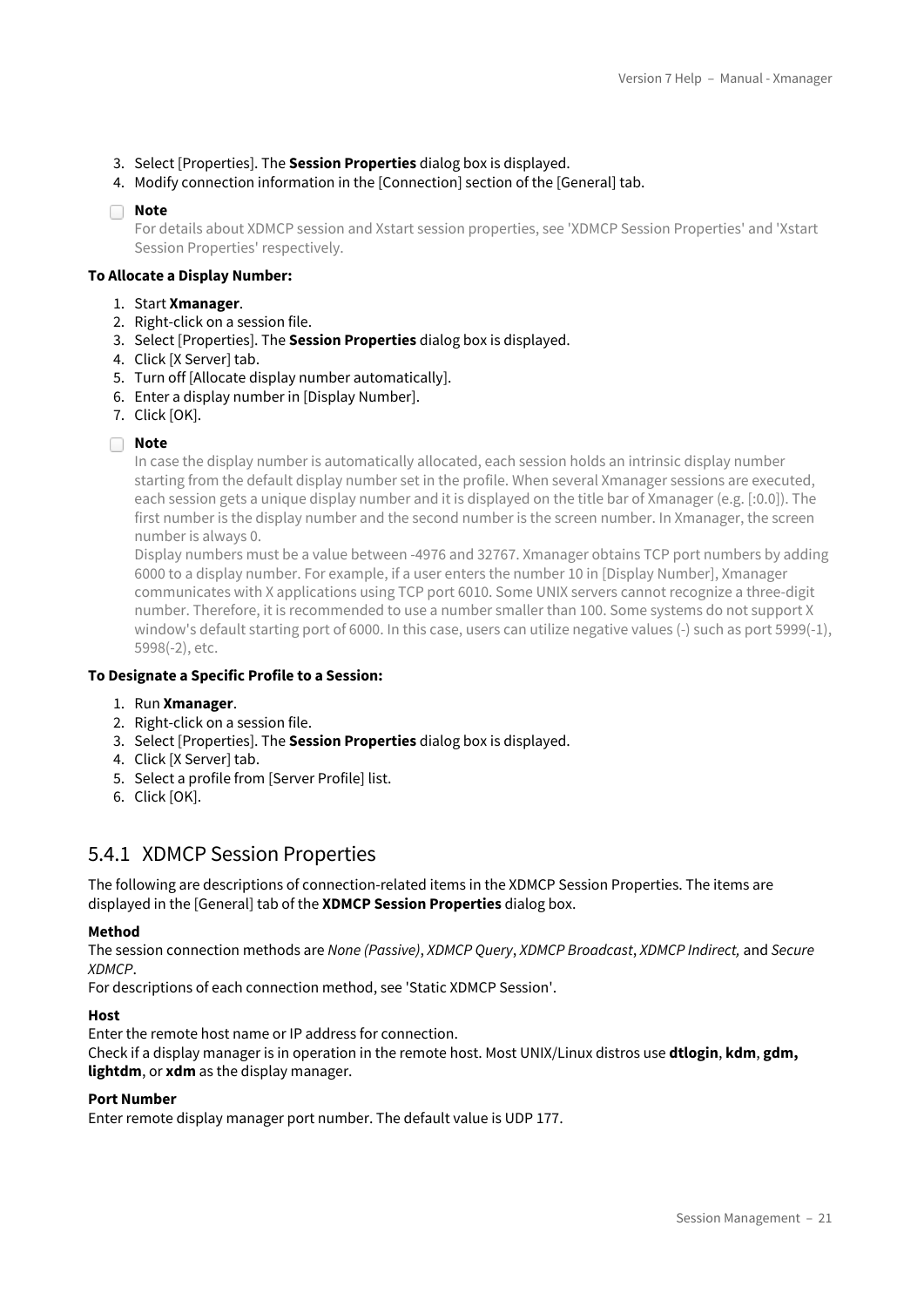#### **Use Default**

Set port number as the UDP 177 default value.

#### **Connection Address**

This option is necessary when users connect using port forwarding in a limited network environment such as a firewall or proxy server and when automatic connection address does not function properly due to XDM server settings even if *Secure XDMCP* connection is selected. When the user's Windows resides in a private network with a firewall, Xmanager cannot get a remote login window with an XDMCP connection since the firewall blocks incoming connections. Thus, the remote display manager will not be able to reach Xmanager on the user's Windows PC. To use this feature, users need to allocate a listening port in the firewall and forward incoming connections to your Windows.

#### **Address Type**

Select *User Defined* when using a proxy server or attempting XDMCP connection in an environment blocked by a firewall. When using Secure XDMCP, if *Automatic* of connection address fails, select *IP address of SSH server* or *Loopback Address (127.0.0.1)*.

#### **IP Address**

If [Address Type] is selected as *User Defined*, enter proxy server or firewall server IP address. The remote display manager attempts the connection using this address and the proxy server forwards the connection to the user's system.

#### **Port Number**

If [Address Type] is selected as *User Defined*, designate a TCP port number allocated to a proxy server and standing by for port forwarding.

For example, let's assume that a user's computer uses 192.168.1.100, a private IP address, and the firewall server uses 192.168.1.1, a private IP address. Additionally, the firewall uses 210.100.xxx.10, a public IP address, for an external Internet connection, and the UNIX host IP address is 210.100.xxx.100.

In this case, you need to configure the firewall to forward incoming connections (210.100.xxx.10, port number 6010) to **Xmanager** (192.168.1.100, port number 6010) on your Windows. This is called port forwarding. For this setting, make an inquiry to the firewall system administrator.

Now, enter 210.100.xxx.100 in the [Host] box of [Connection] field, and select *User Defined* as [Address Type] in [Connection Address]. Then, enter 210.100.xxx.10 in [IP Address] and enter 6010 in [Port Number]. Click [X Server] tab, clear [Allocate display number automatically] option and enter 10 (TCP 6010) in [Display Number].

The [Connection Address] setting process when connecting with an external host through a router is described in 'Firewall-related Setting'.

### <span id="page-21-0"></span>5.4.2 Xstart Session Properties

The following are descriptions of connection-related items in Xstart session properties. The items are displayed in the [General] tab of the **Xstart session properties** dialog box.

#### **Host**

Enter the remote UNIX/Linux host name or IP address. It is faster and more stable to enter an IP address than a host name, because Xstart does not have to connect to a name server.

#### **Protocol**

Select a protocol for remote host connection. **Xstart** supports *SSH*, *TELNET*, *RSH*, *REXEC*, *RLOGIN* and *LOCAL* protocols. Before selecting a protocol, be sure to check whether or not the remote host supports the protocol.

*SSH* is a protocol for secure connections with a remote host. SSH provides Public Key User Authentication, powerful data encryption, and X11 forwarding functions. Using the SSH protocol, a remote X application can be executed securely using the powerful encryption, even in a network environment vulnerable to security. Additionally, SSH allows for convenient connections to a host located on the other side of a firewall. A user on a private network can thus run an X application on another network using the X11 forwarding function.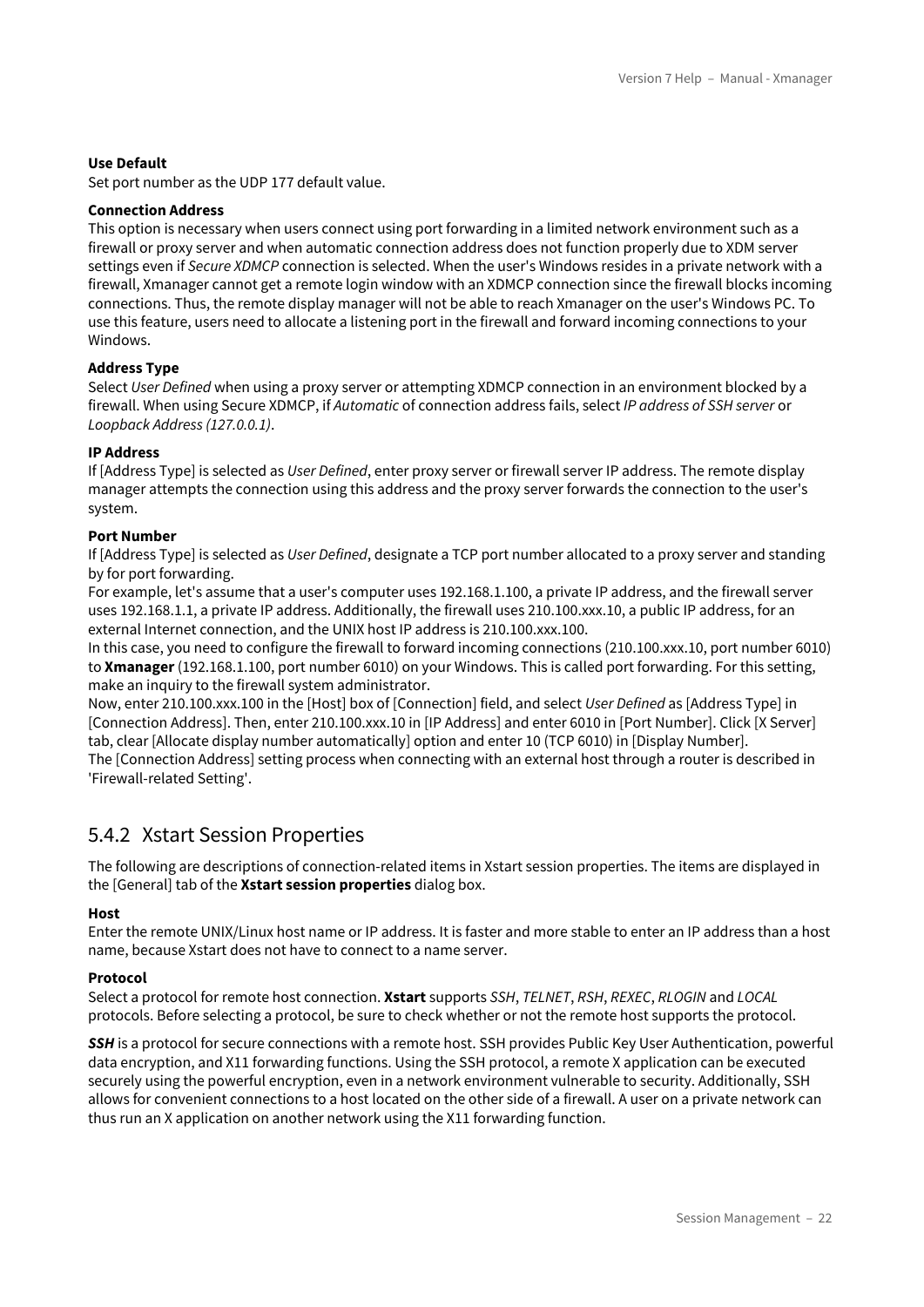*TELNET* is a legacy protocol for using a remote terminal. It is supported by most servers, such as UNIX, Linux and VMS. It is not typically utilized in modern systems because of its weak security.

*RSH* is a simple protocol for connecting with a remote host and running a designated command. It does not require a password and should be used cautiously when security is a concern.

*REXEC* is a protocol for running a command in a remote host. Although the functions are almost similar to those of RSH, REXEC requires a password for connection.

*RLOGIN* is a simple program for connecting with a remote host and obtaining login shells. Although similar to TELNET, RLOGIN authenticates users in a similar method to RSH.

*LOCAL* is for running an X application installed on a user's PC, not a remote host.

#### **Note**

For TELNET, RSH, REXEC, and RLOGIN, the latest UNIX/Linux versions do not permit connections with the default configurations.

#### **Setup**

Open the **Protocol Setup** dialog box in relation to the protocol selected and set the connection port, timeou,t and options by protocol.

#### **User Name**

Enter the remote host user account.

#### **Authentication**

Select an authentication method among *Password, Public Key, Keyboard Interactive*, GSSAPI and PKCS11. If the selected authentication method is not supported by the SSH server, a dialog box asking about the user authentication method is displayed during connection.

#### **Note**

If the PC running Xshell is utilizing an Xshell supported Kerberos module, Xshell can only automatically authenticate to the SSH server if GSSAPI authentication is selected.

#### **Execution Command**

Enter a command to be executed in the remote host.

For example, if a user executes **xterm**, the execution command is as follows:

/usr/bin/X11/xterm –display \$DISPLAY

The "\$DISPLAY" variable is converted to an appropriate value by **Xstart**. In general, it is converted to "192.168.1.100:0.0" when the IP address of your Windows is "192.168.1.100". To designate the value directly, the following command is executed:

/usr/bin/X11/xterm –display 192.168.1.100:0.0

Additionally, the '\$PCADDR' variable and the '\$DISPNO' variable can be converted. In this case, the execution command is as follows.

/usr/bin/X11/xterm –display \$PCADDR:\$DISPNO

If a user's PC uses several IP addresses, **Xstart** automatically changes them to appropriate values.

If utilizing the SSH protocol, the DISPLAY is automatically set according to the X11 forwarding protocol, so the ' display \$DISPLAY' option is not required. In this case, attempting to change the \$DISPLAY variable via the command box will be ignored by Xstart.

#### **Registered Command (Direction Key Button)**

Click this button to select a predefined command on a menu. By selecting a command on the menu, users can enter a long commands with just a single click.

Select [Add/Remove] to display the **Registered Commands** dialog box. In the dialog box, register frequently used commands.

#### **Show connection status window**

Select this option to check the connection status or messages transferred from a remote host. This option is useful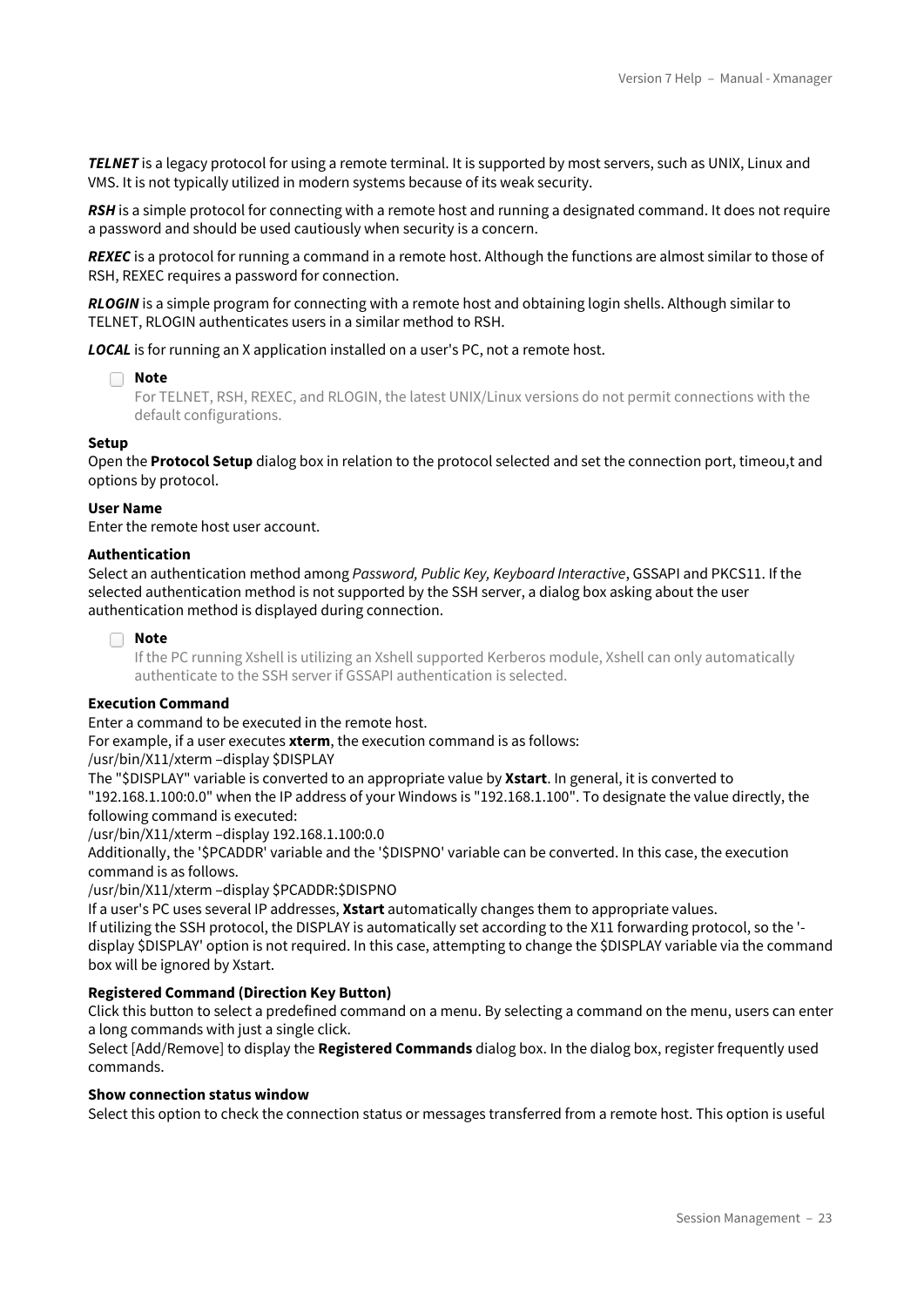when diagnosing why **Xstart** fails to run an X application. While the connection status window allows for simple input/output, it is not suitable for terminal work related to the connection status or error messages.

### <span id="page-23-0"></span>5.4.3 SSH Protocol Setting

Set the following SSH-related options for an Xstart session or a Secure XDMCP session in which the SSH protocol is selected.

#### **Note**

To set the SSH protocol, designate the protocol as *SSH* in the 'Xstart Session Properties' [General] tab and click [Setup]. Alternatively, users can designate the connection method as *Secure XDMCP* in the 'XDMCP Session Properties' [General] tab and click [Setup].

#### <span id="page-23-1"></span>5.4.3.1 Secure XDMCP Setup

Set the following SSH-related options for an Xstart session or a Secure XDMCP session in which the SSH protocol is selected.

#### <span id="page-23-2"></span>SSH Tab

#### **The SSH server host is different from the XDMCP server**

Secure XDMCP is a connection method that allows X clients to connect to the PC's **Xmanager** through SSH tunneling. If the SSH server is not running on the XDM host server, a proxy server for SSH tunneling is required. This option is to configure this SSH proxy server.

#### **Host**

Enter the host name or IP address of the proxy server for SSH tunneling. In this case, users need to configure the SSH proxy server so that it can bind to not only loopback address (127.0.0.1) but also to external connections.

#### **Port Number**

Enter port number to use in SSH connection.

#### **Use Default**

Set [Port Number] as 22, the SSH protocol default port.

#### **Preferred Version**

Select an SSH protocol version to use. SSH2 is recommended since it provides better security and more functionalities than SSH1.

#### **Send keep alive signal**

Send a keep alive signal to a remote host. This function is used to prevent disconnection while a user is temporarily absent. In some network environments, a gateway or a firewall system may terminate connections without notice when the connection is idle for a specified period of time.

#### **User Name**

Set the user name used to connect to the SSH server.

#### **Method**

Select the method to use for user authentication. Support SSH authentication methods include Password, Public Key, Keyboard interactive, GSSAPI, and PKCS#11. If using the GSSAPI or PKCS#11 methods, click the [Setup] button and enter the required information.

#### **Password**

If the Password or Keyboard interactive method has been selected, the password should be entered here.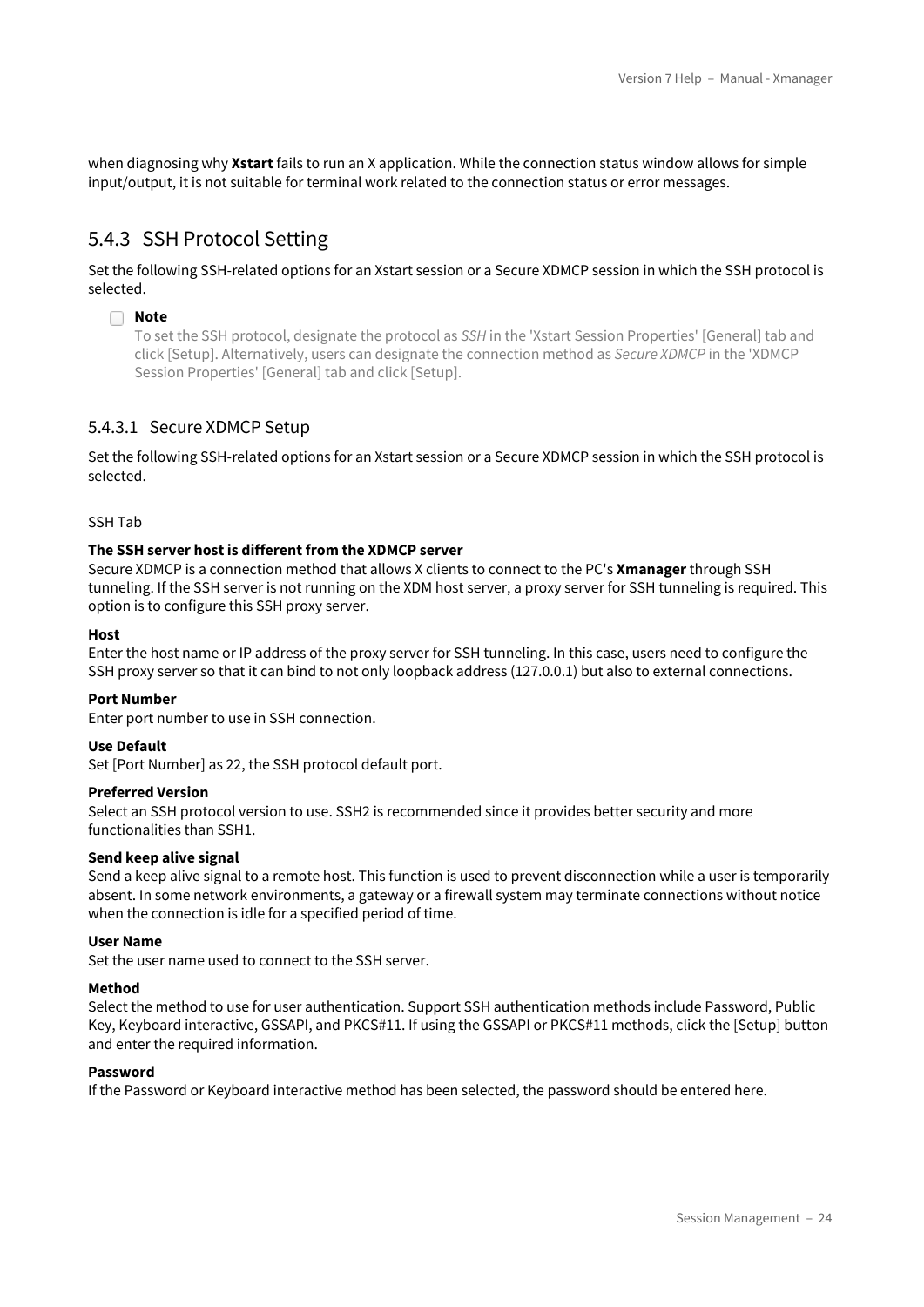#### **User Key**

If the Public Key method has been selected, the user can specify which user key to use. Click [Browse] to select the user key. Users can also create, modify, delete, import, and export user keys from the User Key dialog box. For more information regarding Public Keys and user key management, please see "**Public Key User Authentication**"and "**User Keys Dialog Box".**

#### **Passphrase**

If the Public Key method has been selected, the user key's passphrase should be entered here. The passphrase of the user key can be changed in the User Key dialog box.

#### **Use SSH authentication agent (Xagent)**

If opting to use Xagent, Public Key authentication is attempted initially.

**Xagent** is an SSH authentication agent. **Xagent** holds user keys that are used for public key authentication and passes the key to the SSH client when required.

**Xagent** maintains a list of all SSH client user keys, and if required, prompts the user for a key passphrase. Once the correct key passphrase in inputted, Xagent unencrypts the key and it is stored in memory. Therefore, with **Xagent**, users can enter a passphrase once and use the key multiple times.

#### <span id="page-24-0"></span>Options Tab

#### **Encryption**

Encryption algorithms are used to encrypt and decrypt network traffic. Users can select their preferred algorithms from the list. If <*Cipher List*> is selected, several algorithms can be tried in order of preference. To modify <*Cipher List*>, click [Edit].

#### **MAC**

MAC(Message Authentication Code) ensures that data transferred through a network is not changed by a third person. It provides increased security of the SSH2 protocol over SSH1. Users can select their preferred MAC algorithms from a list. If <*MAC List*> is selected, several algorithms can be tried in order of preference. To modify <*MAC List*>, click [Edit].

#### **Key Exchange**

These are the options for the SSH initial key exchange. User can select the desired algorithm from the list. Keep in mind that if the server does not support the selected algorithm, the connection will fail.

#### **Compress network data(using ZLIB compression)**

Select this option to compress all data traffic with the ZLIB algorithm. Compression will provide better performance in a slow network environment. Depending on the X application being used, network data can be reduced between 15%-80%.

#### <span id="page-24-1"></span>Tunneling Tab

Secure XDMCP sessions or Xstart SSH protocol sessions utilize X11 forwarding (TCP/IP forwarding using the SSH protocol) to use X applications. User can also use general forwarding (SSH tunneling) and can list, add, edit, and remove SSH tunneling channels registered in the session.

#### **List Box**

This area list the TCP/IP forwarding rules stored I nthe current sessoin file.

#### **Add**

Users can add a new TCP/IP forwarding rule.

#### **Type(Direction)**:

• When using Local Forwarding, the connection through the local PC's listening port is forwarded to a specific port of the destination host.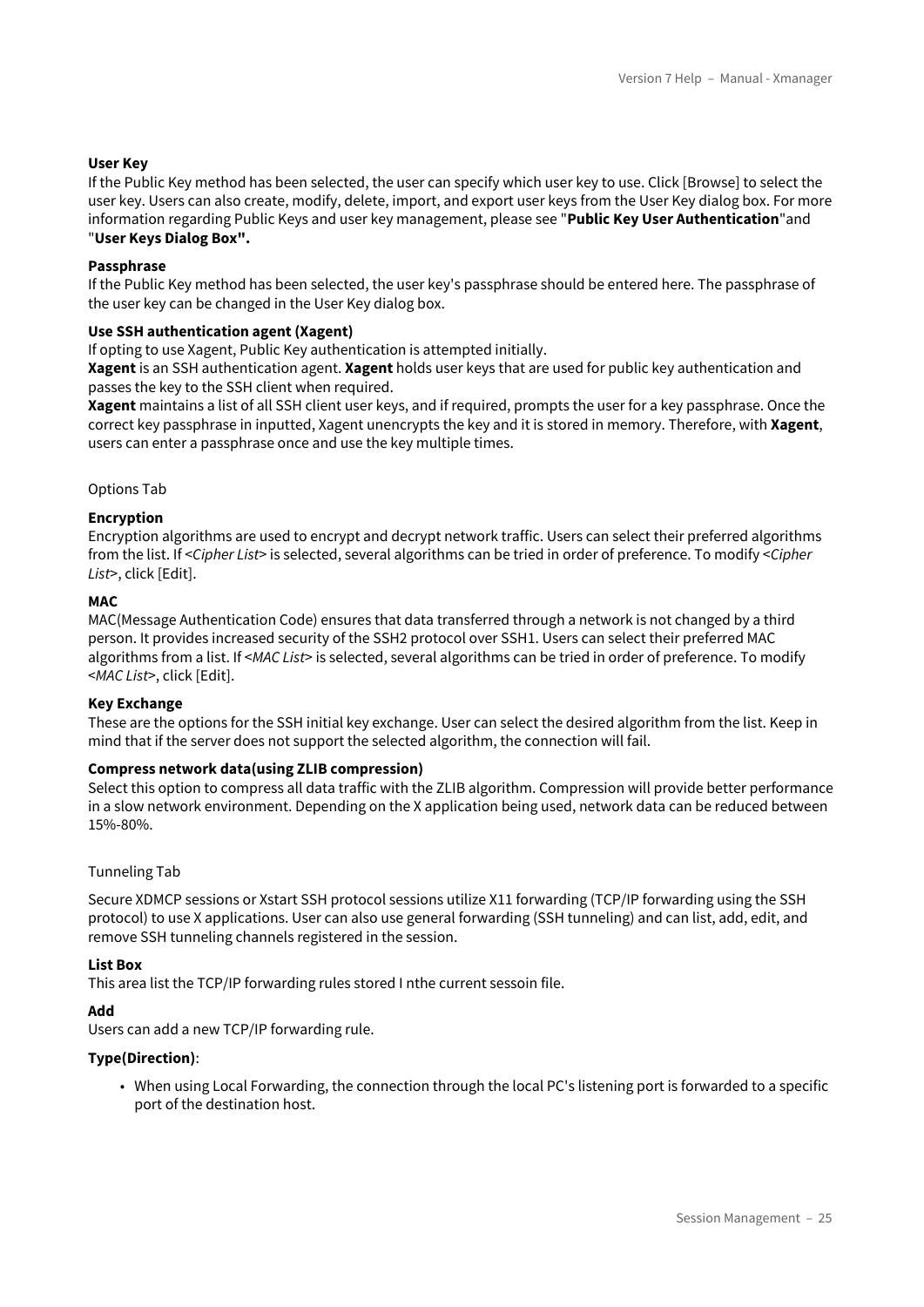- When using Remote Forwarding, the connection through the remote host's listening port is forwarded to a specific port of the destination host.
- Dynamic Forwarding works in the same way as Local Forwarding except the destination host is not specified. For reference, Dynamic Forwarding uses the SOCKS protocol with a default port number of 1080.

**Source Host**: This is the host to receive packets during forwarding. If the using Locol Forwarding, users can generally enter localhost here. If an IP address is entered, it can be set seperately for each network device.

**Listening Port**: This is the port number of the host to receive packets during forwarding. If an IP address was entered as the source host, this can be set separately for each network device.

**Accept local connections only**: If this option is turned on, access to the specified port will be blocked for other PCs or hosts. Only the locally requested forwarding will be processed.

**Destination Host**: Enter the host name or ip address where the arrived packets at the source port of the source host will be forwarded.

**Destination Port**: This is the port number of the destination host to which arriving packets at the source port of the source host will be forwarded.

**Description**: Enter a description of this forwarding rule.

#### **Edit**

Edit the selected forwarding rule from the list box.

#### **Remove**

Removes the selected forwarding rule from the list box.

#### <span id="page-25-0"></span>5.4.3.2 SSH Protocol Setup of Xstart sessions

Set the following SSH-related options for an Xstart session or a Secure XDMCP session in which the SSH protocol is selected.

#### <span id="page-25-1"></span>General Tab

#### **Preferred Version**

Select an SSH protocol version to use. SSH2 is recommended since it provides stronger security and more functionalities than SSH1.

#### **Port Number**

Enter port number to use in the SSH connection.

#### **Use Default**

Set [Port Number] as 22, the SSH protocol default port.

#### **Send keep alive signal**

Send a keep alive signal to the remote host. This function is used to prevent disconnection while a user is temporarily absent. In some network environments, a gateway or a firewall system may terminate connections without notice when the connection is idle for a specified period of time.

#### **Method**

Select the method to use for user authentication. Support SSH authentication methods include Password, Public Key, Keyboard interactive, GSSAPI, and PKCS#11. If using the GSSAPI or PKCS#11 methods, click the [Setup] button and enter the required information.

#### **User Key**

If the Public Key method has been selected, the user can specify which user key to use. Click [Browse] to select the user key. Users can also create, modify, delete, import, and export user keys from the User Key dialog box. For more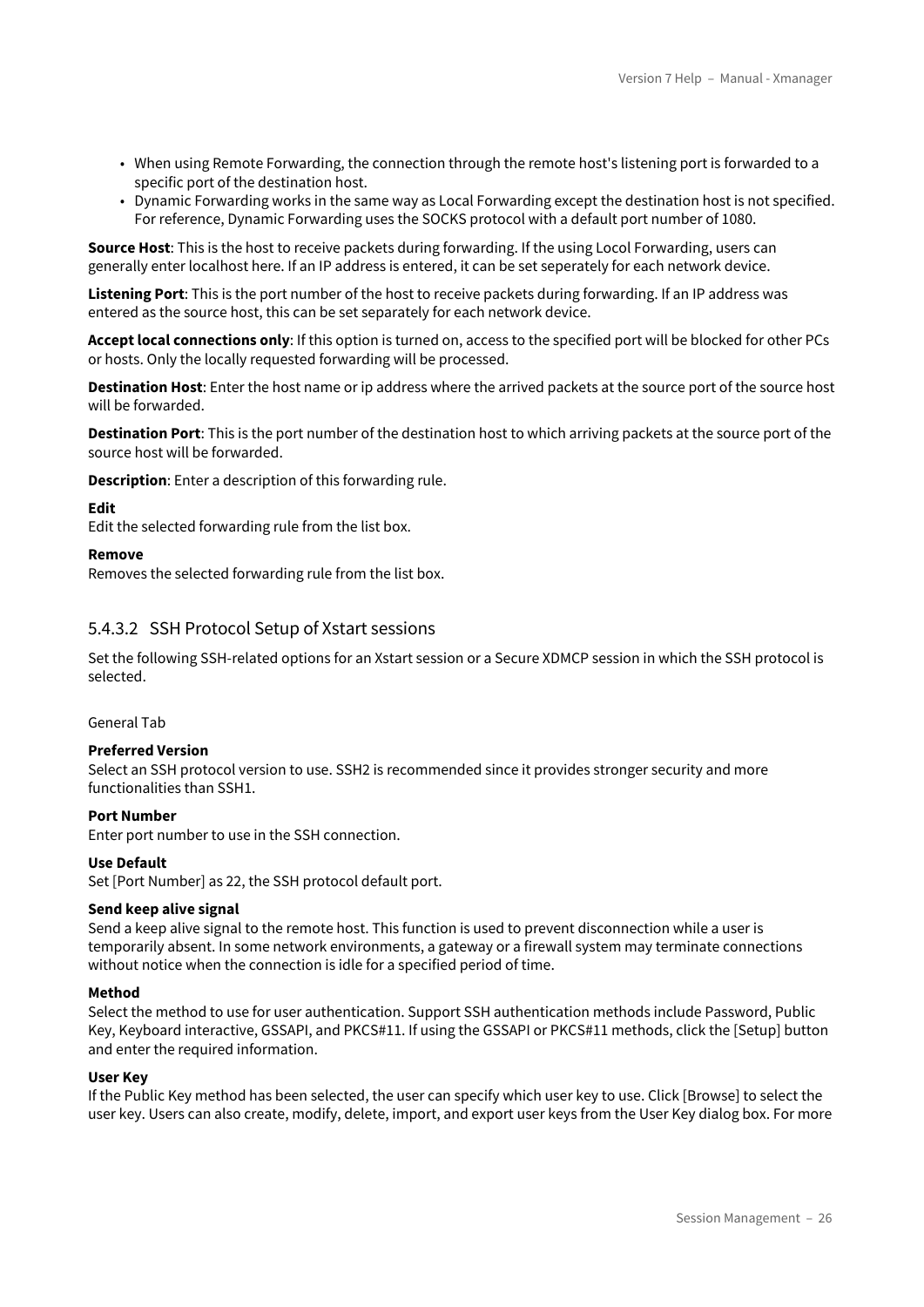information regarding Public Keys and user key management, please see "**Public Key User Authentication**"and "**User Keys Dialog Box".**

#### **Passphrase**

If the Public Key method has been selected, the user key's passphrase should be entered here. The passphrase of the user key can be changed in the User Key dialog box.

#### **Use SSH authentication agent (Xagent)**

If opting to use Xagent, Public Key authentication is attempted initially.

**Xagent** is an SSH authentication agent. **Xagent** holds user keys that are used for public key authentication and passes the key to the SSH client when required.

**Xagent** maintains a list of all SSH client user keys, and if required, prompts the user for a key passphrase. Once the correct key passphrase in inputted, Xagent unencrypts the key and it is stored in memory. Therefore, with **Xagent**, users can enter a passphrase once and use the key multiple times.

#### <span id="page-26-0"></span>Options Tab

#### **Encryption**

Encryption algorithms are used to encrypt and decrypt network traffic. Users can select their preferred algorithms from the list. If <*Cipher List*> is selected, several algorithms can be tried in order of preference. To modify <*Cipher List*>, click [Edit].

#### **MAC**

MAC(Message Authentication Code) ensures that data transferred through a network is not changed by a third person. It provides increased security of the SSH2 protocol over SSH1. Users can select their preferred MAC algorithms from the list. If <*MAC List*> is selected, several algorithms can be tried in order of preference. To modify <*MAC List*>, click [Edit].

#### **Key Exchange**

These are the options for the SSH initial key exchange. User can select the desired algorithm from the list. Keep in mind that if the server does not support the selected algorithm, the connection will fail.

#### **Compress network data(using ZLIB compression)**

Select this option to compress all data traffic with the ZLIB algorithm. Compression will provide better performance in a slow network environment. Depending on the X application being used, network data can be reduced between 15%-80%.

#### **Allocate a terminal before executing the command**

This option is selected when you want to allocate a virtual terminal on the remote host and then run a command on the terminal. Virtual terminals are required by several X applications. When virtual terminals are allocated, shell environment variables are set as per the general login envirorment.

#### <span id="page-26-1"></span>Tunneling Tab

Secure XDMCP sessions or Xstart SSH protocol sessions utilize X11 forwarding (TCP/IP forwarding using the SSH protocol) to use X applications. User can also use general forwarding (SSH tunneling) and can list, add, edit, and remove SSH tunneling channels registered in the session.

#### **List Box**

This area list the TCP/IP forwarding rules stored I nthe current sessoin file.

#### **Add**

Users can add a new TCP/IP forwarding rule.

#### **Type(Direction)**:

• When using Local Forwarding, the connection through the local PC's listening port is forwarded to a specific port of the destination host.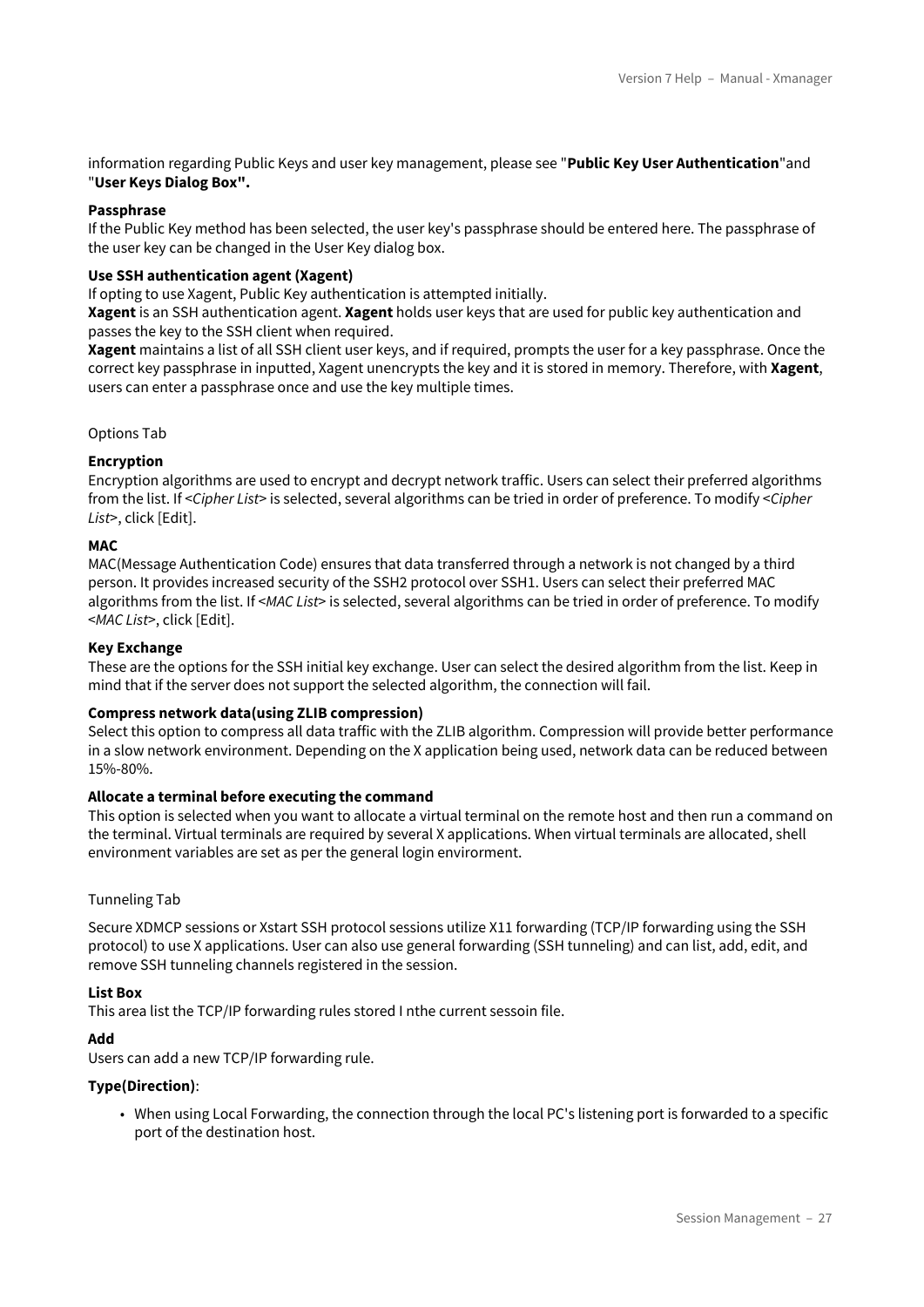- When using Remote Forwarding, the connection through the remote host's listening port is forwarded to a specific port of the destination host.
- Dynamic Forwarding works in the same way as Local Forwarding except the destination host is not specified. For reference, Dynamic Forwarding uses the SOCKS protocol with a default port number of 1080.

**Source Host**: This is the host to receive packets during forwarding. If the using Locol Forwarding, users can generally enter localhost here. If an IP address is entered, it can be set seperately for each network device.

**Listening Port**: This is the port number of the host to receive packets during forwarding. If an IP address was entered as the source host, this can be set separately for each network device.

**Accept local connections only**: If this option is turned on, access to the specified port will be blocked for other PCs or hosts. Only the locally requested forwarding will be processed.

**Destination Host**: Enter the host name or ip address where the arrived packets at the source port of the source host will be forwarded.

**Destination Port**: This is the port number of the destination host to which arriving packets at the source port of the source host will be forwarded

**Description**: Enter a description of this forwarding rule.

#### **Edit**

Edit the selected forwarding rule from the list box.

#### **Remove**

Removes the selected forwarding rule from the list box.

### <span id="page-27-0"></span>5.5 Xmanager Window Settings

The **Xmanager Window** is similar to Explorer and consists of menus, standard buttons, an address bar, workspace, and a status bar.

The Workspace consists of a session category tree and icons list. Session categories include XDMCP session, Xstart session, Xshell session, and Xftp session.

An option to show or hide Xshell and Xftp sessions is provided in the **Options** dialog box [Sessions] tab.

Additionally, the XDMCP session folder and Xstart session folder can be designated. When several users designate a network folder as a session path, all users can use the same sessions.

#### **To Change Session Path:**

- 1. Run **Xmanager**.
- 2. Select [Options] in [Tools] menu. The **Options** dialog box is displayed.
- 3. Click [Sessions] tab.
- 4. Enter a session folder to change in [Session Path].

To restore the original session path, click [Restore Default Session Path].

### <span id="page-27-1"></span>5.5.1 Column Setting

The **Columns** dialog box allows you to adjust the columns of **Xmanager** when it is in the [Details] view. **To Change Column Information:**

- 1. Run **Xmanager**.
- 2. Select [Columns] from [View] menu. The **Columns** dialog box is displayed.
- 3. Select or unselect a column to show or hide.

**Note**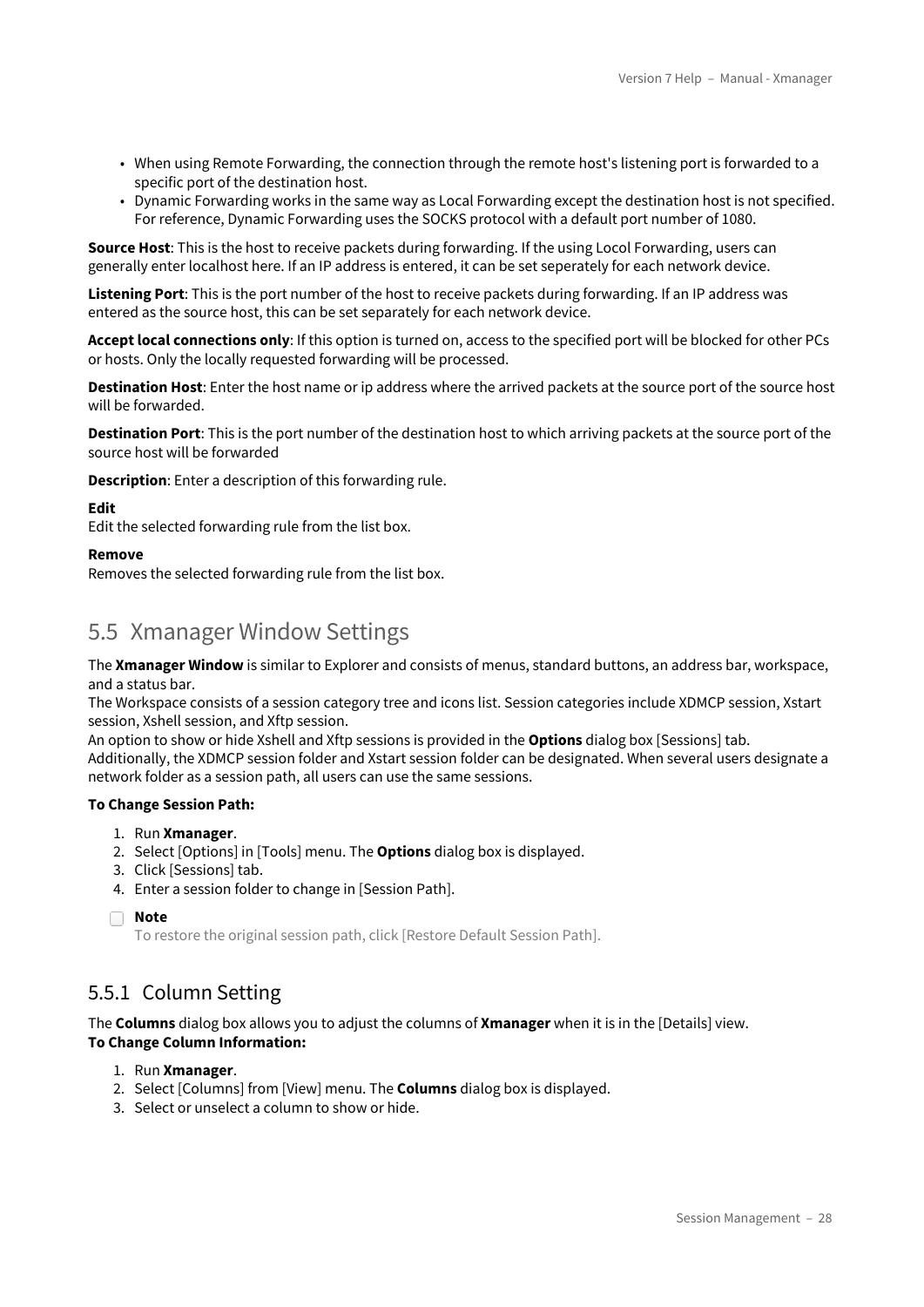## <span id="page-28-0"></span>5.6 Create a Session Folder

Users can connect all sessions at once by managing sessions with a folder. Additionally, session management, creations, deletion, categorization, etc. becomes much easier when using session folders.

#### **To Create a New Session Folder:**

- 1. Run **Xmanager**.
- 2. Point to [New] in the [File] menu and select [Folder].
- 3. Enter folder name.

# <span id="page-28-1"></span>5.7 Export

Exported sessions are saved into a single convenient file. When this file is imported from another computer where Xmanager is installed, the imported sessions may be used without additional setup.

#### **To Export Sessions:**

- 1. Run **Xmanager**.
- 2. Select [Export] from the [File] menu. The Import/Export Sessions wizard is displayed.
- 3. Select a product for which to export sessions and click [Next].
- 4. Select a location to save the exported sessions file and click [Next]. The sessions export results are displayed.
- 5. Click [Finish] to complete sessions export.

### <span id="page-28-2"></span>5.8 Import

**Xmanager** can import sessions from prevoius versions or session files exported from other computers.

#### **To Import Sessions:**

- 1. Run **Xmanager**.
- 2. Select [Import] from the [File] menu. The Import/Export Sessions wizard is displayed.
- 3. Directly enter file location or click […] to browse for a session file.
- 4. Under [Action] user can select how to convert the session file. Certain information from the original session file may not be converted during the conversion.
- 5. Select how to handle session files [If session exists].
- 6. Click [next] to move to the next stage. Products included in the file and session counts are displayed.
- 7. Select a product for which to import a session and click [Next]. Sessions are imported and the results are displayed.
- 8. Click [Finish] to complete the session import.

### <span id="page-28-3"></span>5.9 RDP Sessions

**Xmanager** allows users to manage XDMCP, Xstart sessions as well as Xshell and Xftp sessions conveniently in one location. Starting in Version 7, users can also create, launch, and manage Microsoft Remote Desktop (RDP) sessions directly from within Xmanager.

To use an RDP session in Xmanager, NetSarang Computer's RDP program must first be installed. The program can be downloaded from the following link:

<https://cdn.netsarang.com/utils/Xmanager7RDP.exe>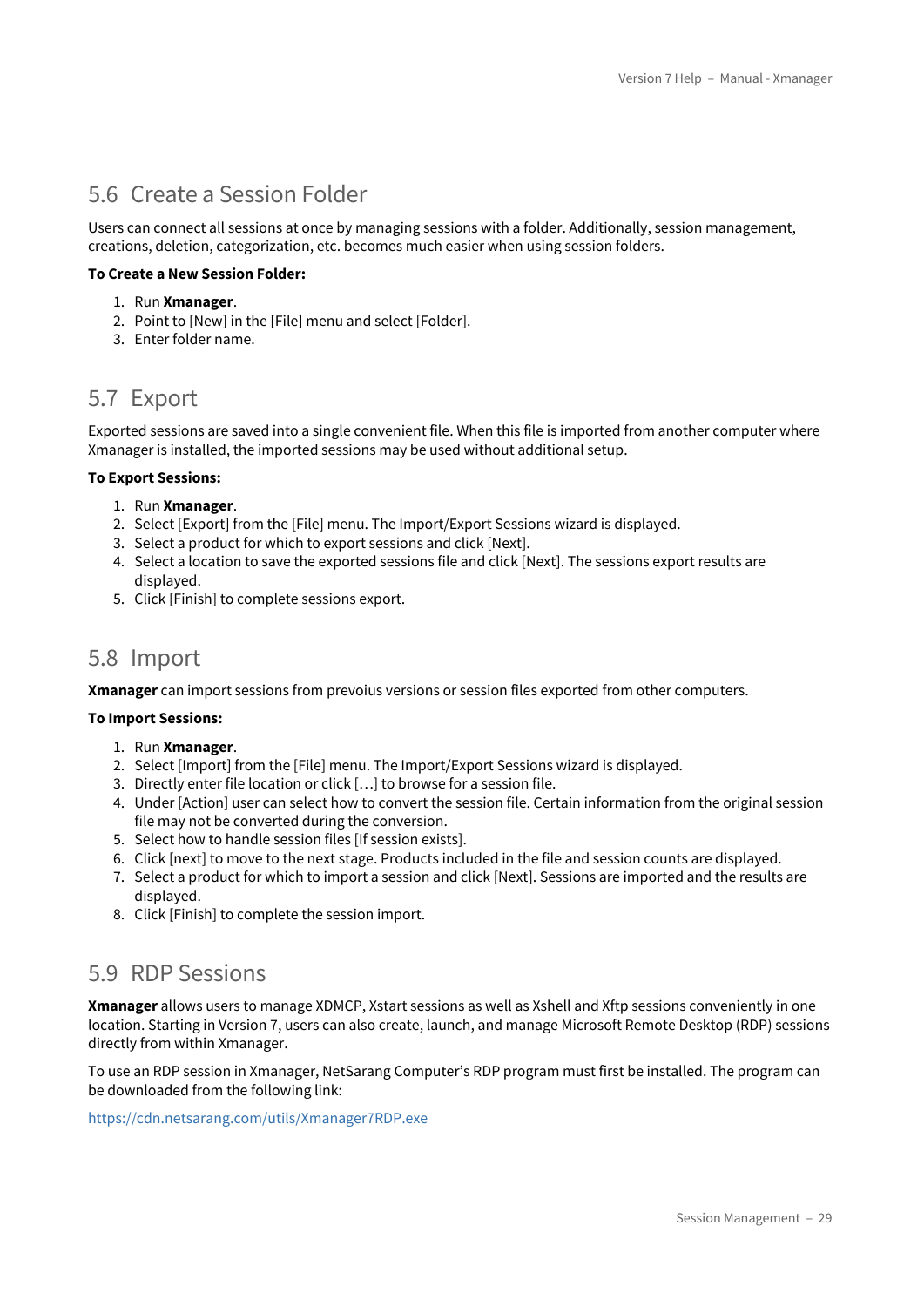#### **How to Create an RDP Session:**

- 1. Open **Xmanager**
- 2. Point to 'New' under the 'File' Menu and select 'Xmanager RDP Session.' Result: A new session properties box will appear.
- 3. In the 'Session' field enter the session's name. Enter characters suitable for a file name.
- 4. In the 'Host' field enter the name or IP address of the Windows device you want to connect to.
- 5. In the 'Port Number' field enter the listening port of the remote desktop you want to connect to. The default port is 3389.
- 6. Under [Login] enter the remote desktop's username and password.
- 7. Click 'OK' to save the session.
- **Note**

You can adjust the window size in the Display tab. If Smart Resizing is selected, the screen will be enlarged/ reduced depending on how you adjust the window size. Color depth can be set in Color Quality.

#### **How to Run an RDP Session in a New Window/New Tab:**

- 1. Open **Xmanager**
- 2. Select Xmanager RDP in the Session Manager.
- 3. Right click the RDP session file you want to run from the Xmanager RDP session list.
- 4. From the context menu, select 'Open in new window' or 'Open in new tab.'

• **Note**

If a session is opened via a mouse double-click, the session file opens in either a new window or new tab depending on the select default open behavior. The default open behavior can be changed under 'Tools' -> 'Default Open Behavior.'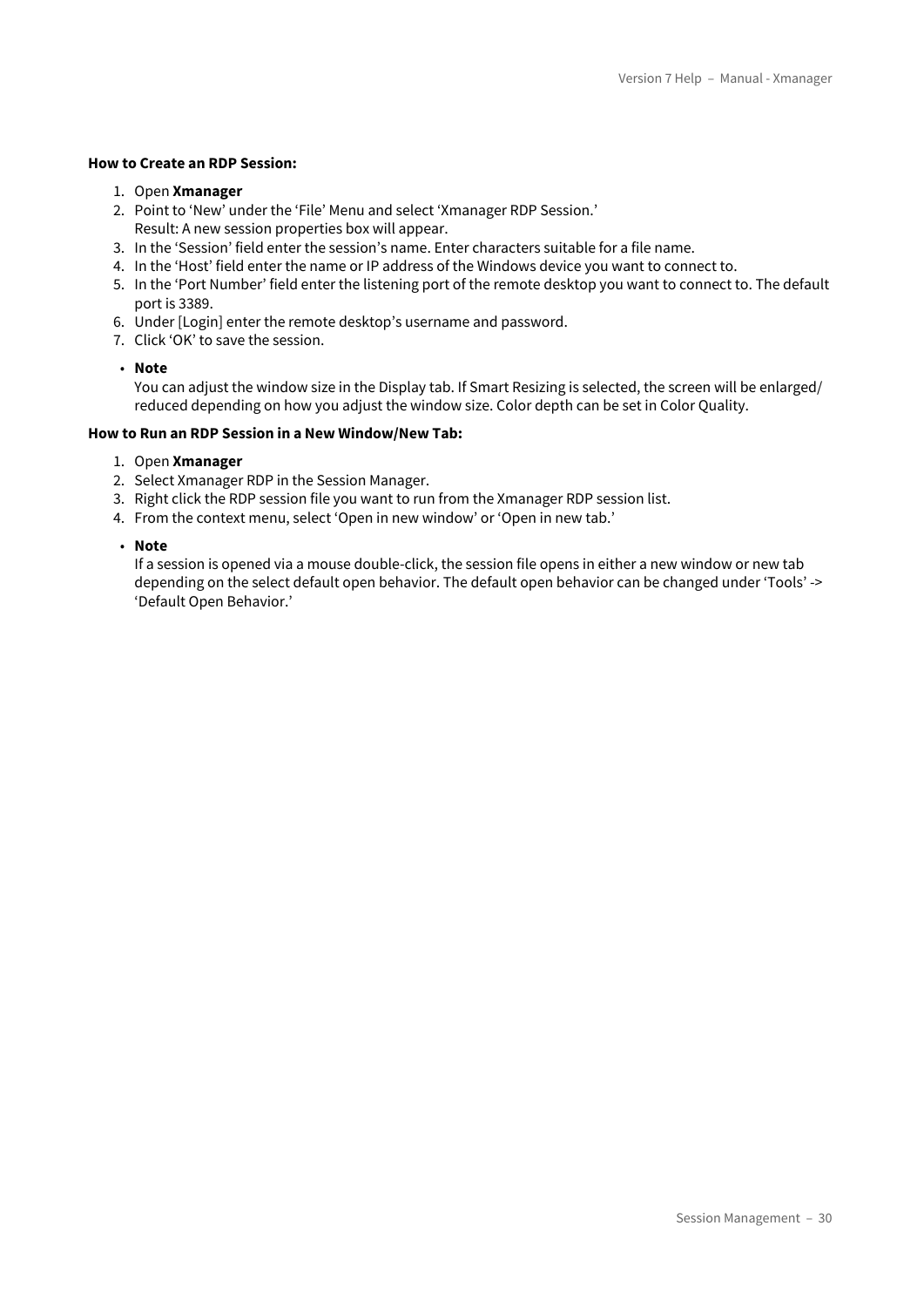# <span id="page-30-0"></span>6 Connection

The following details how to use **Xmanager** and **Xstart** for a connection to a remote host. In general, **Xmanager** is used for connections to a remote host using the XDMCP protocols. **Xstart** is used when running single X applications in a remote host.

# <span id="page-30-1"></span>6.1 Connect using Xmanager

**Xmanager** broadcasts an XDMCP query message to the local network or a designated host and automatically displays hosts that respond to the query message.

#### **To Connect to an XDMCP Host:**

- 1. Run **Xmanager**. Hosts available for connection are automatically displayed.
	- **Note**

To list hosts available for connection on the local network, the [Search for local hosts (XDMCP Broadcast)] option must be turned on. For settings on local host search, see 'Automatic XDMCP Session'.

2. Double-click a host for connection. **Xmanager server** is initialized and a connection to the host is made with the XDMCP protocol.

**Note**

To refresh the list of hosts available for XDMCP connection, click [View] -> [Refresh].

#### **To Connect to a Host from the Address Bar:**

- 1. Run **Xmanager**.
- 2. Enter host name or IP address for connection in the address bar.
- 3. Press the Enter key.
- **Note**

For additional details on using the address bar, see 'Xmanager Address Bar'.

## <span id="page-30-2"></span>6.2 Xmanager Address Bar

The Xmanager address bar is a convenient way to connect to a host on the fly. The rules for addresses entered in address bar are outlined as follows.

*hostname (or ipaddress)* xdmcp://*hostname* xstart://*sessionname* xsession://*sessionname* ssh://[*username*[:*password*]@]*hostname*[:*port*][/] telnet://[*username*[:*password*]@]*hostname*[:*port*][/] rlogin://[*username*[:*password*]@]*hostname*[:*port*][/] ftp://\[*username*[:*password*]@]*hostname*[:*port*][/] sftp://[*username*[:*password*]@]*hostname*[:*port*][/] rdp://[username[:password]@]hostname[/] The usable protocols are *xdmcp*, *xstart*, *xsession*, *ssh*, *telnet*, *rlogin*, *ftp, rdp* and *sftp*. When no protocol is designated, xdmcp is used as the default protocol. The *xdmcp* protocol uses UDP 177 port as the default port.

Refer to the following examples: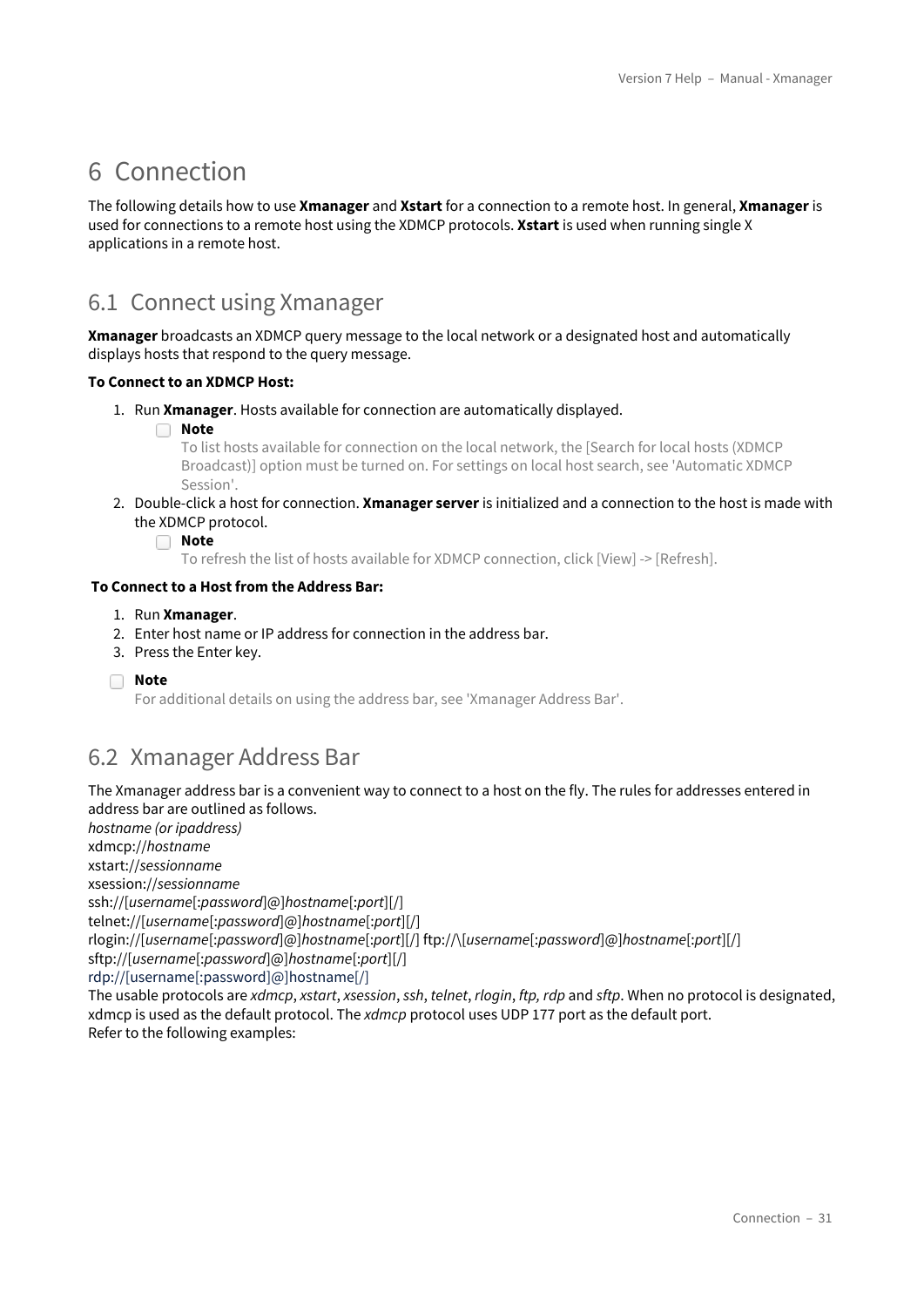| <b>Example</b>                   | <b>Description</b>                                                                                                                                                                                                                                   |
|----------------------------------|------------------------------------------------------------------------------------------------------------------------------------------------------------------------------------------------------------------------------------------------------|
| foobar.com<br>xdmcp://foobar.com | Connect to foobar.com using XDMCP protocol.                                                                                                                                                                                                          |
| xstart://mysession               | Run an Xstart session named mysession.                                                                                                                                                                                                               |
| xsession://cdesession            | Run a static session named cdesession.                                                                                                                                                                                                               |
| ssh://myhost:22/                 | Run Xshell and connect to myhost port 22 using an SSH protocol.<br>To run this command, the Xshell program must be installed in the<br>computer.                                                                                                     |
| telnet://user:pass@myhost        | Run Xshell and connects to myhost using a TELNET protocol. User<br>name and password are automatically transferred after<br>connection. To run this command, the Xshell program must be<br>installed in the computer.                                |
| rlogin://user@myhost             | Run Xshell and connect to myhost using an RLOGIN protocol. User<br>name is automatically transferred after connection. To run this<br>command, the Xshell program must be installed in the computer.                                                 |
| ftp://anonymous@myhost           | Run Xftp and connect to myhost using an FTP protocol. User name<br>is automatically transferred after connection. To run this<br>command, the Xftp program must be installed in the computer.                                                        |
| sftp://user:pass@myhost/         | Run Xftp and connect to myhost port 22 using an SFTP (secure shell<br>fire transfer protocol). User name and password are automatically<br>transferred after connection. To run this command, the Xftp<br>program must be installed in the computer. |
| rdp://user:pass@myhost/          | Connect with myhost's RDP (Remote Desktop Protocol) protocol.<br>The username and password are automatically sent after<br>connection. The RDP package must be installed on this computer<br>to run this command.                                    |

# <span id="page-31-0"></span>6.3 Secure XDMCP Connection

A Secure XDMCP connection is a safer and simpler XDMCP connection using the SSH protocol. SSH protocols allow for, not only a secure connection, but also a convenient X11 connection in network environments blocked by a firewall, a masquerade server, or an NAT gateway. To use Secure XDMCP, an SSH server must be in operation on a remote server and the X11 forwarding function must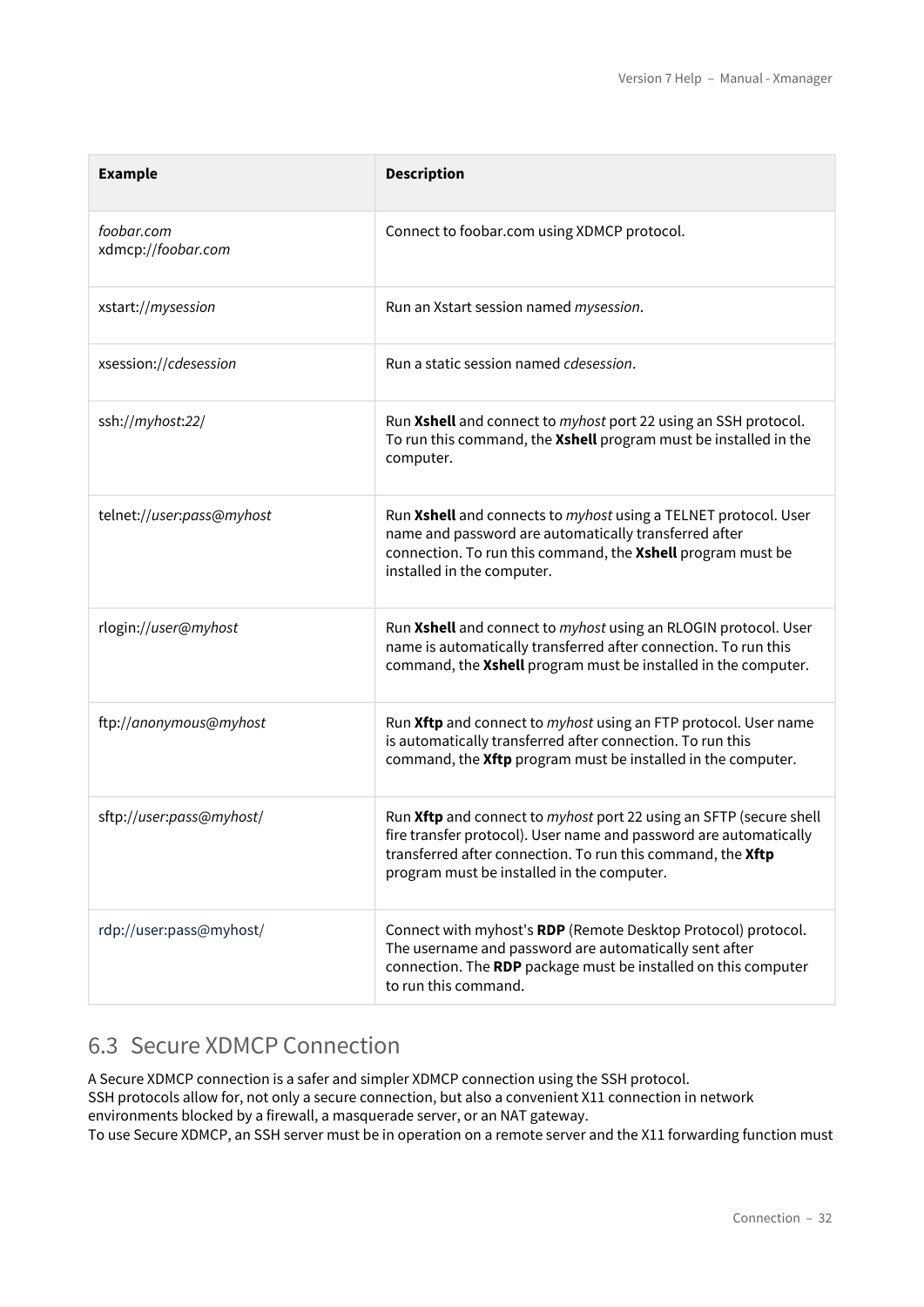be activated.

For an OpenSSH server, modify the setup file (/etc/ssh/sshd\_config) as follows.

X11Forwarding yes

For a Secure Shell Communications Security server, modify the setup file (/etc/ssh2/sshd2\_config) as follows. AllowX11Forwarding yes

#### **To Create a Secure XDMCP Session:**

- 1. Run **Xmanager**.
- 2. Click [XDMCP Session] in [New].
- 3. Select [Method] as *Secure XDMCP* in the **Session Properties** dialog box and enter the necessary information in [Connection Address].

**Note**

If a host is displayed in the list of XDMCP sessions, you can easily create a Secure XDMCP session by right clicking the host and selecting [Save as SSH Connection] in the context menu.

#### **To Set a Secure XDMCP Session When the XDMCP Host is Different from SSH Server:**

- 1. Right click the desired XDMCP session and click [Properties]. The **Session Properties** dialog box is displayed.
- 2. Set [Method] as Secure XDMCP, and click [Setup] on the right. The **Secure XDMCP Setup** dialog box is displayed.
- 3. Activate [Host] by selecting [The SSH server host is different from the XDMCP server].
- 4. Enter the SSH server host name or IP address in [Host].
- 5. Enter user information in the [User Authentication] field.
- 6. Click [OK] to save.

#### **Note**

If the SSH server is different from the XDMCP host, enter the SSH server host name or IP address for tunneling. In this case, the user needs to configure the SSH proxy server so that it can bind to not only loopback address (127.0.0.1), but also external connections. For OpenSSH, set the GatewayPorts value to yes in the SSH server setup file.

#### **To Connect with a Secure XDMCP Session:**

- 1. Run **Xmanager**.
- 2. Double-click the Secure XDMCP session.

### <span id="page-32-0"></span>6.4 Connect with Xstart

**Xstart** supports SSH, TELNET, RLOGIN, REXEC, RSH, and LOCAL protocols. To use each protocol, the corresponding service daemon must be executed in the remote host. The LOCAL protocol is used when an X application is in the user's PC.

#### **To Run X Application with SSH Protocol:**

- 1. Run **Xstart** from the **Tools** folder of the **Xmanager** folder.
- 2. Click [New]. The **New Session** dialog box is displayed.
- 3. Enter new session name and click [OK].
- 4. Enter remote UNIX/Linux host name or IP address in [Host].
- 5. Select *SSH* from [Protocol] list.
- 6. Click [Setup] to set SSH protocol options, such as port number or encryption options.

#### **Note**

For more information on SSH Protocol Settings, see '**SSH Protocol Setup of Xstart sessions**'.

- 7. Enter remote host user account name in [User Name].
- 8. Select an authentication method in [Authentication] and set password, etc.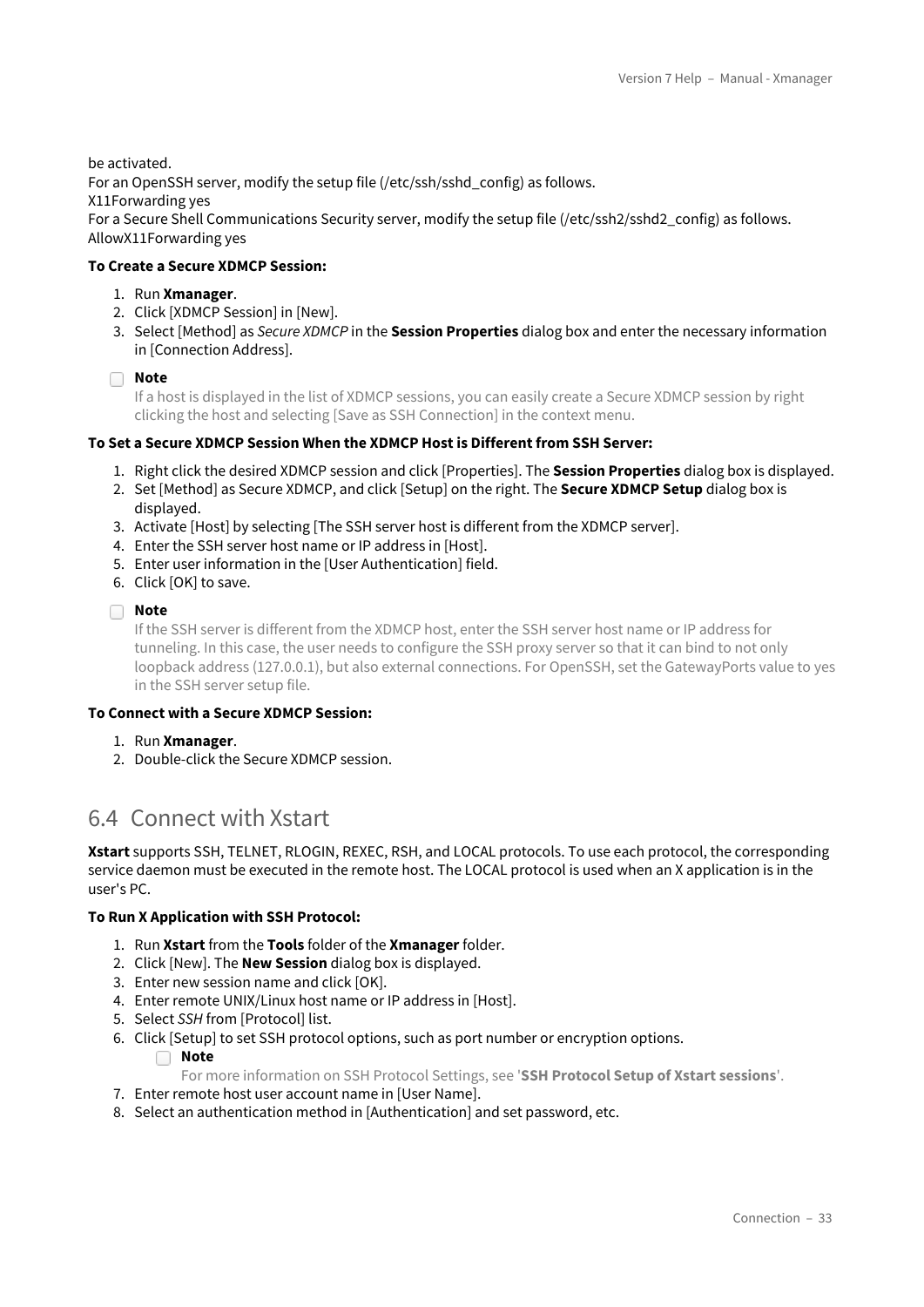For more information on each authentication method's settings, see '**Xstart User Authentication Setting**'**.**

- 9. Enter a command to run in the remote host in [Command]. To run **xterm**, enter a command as follows: /usr/ bin/X11/xterm –ls
	- **Note**

For SSH connections, the DISPLAY variables are automatically set with the values decided by the SSH server.

10. Click [Run].

#### **To Run Remote X Application with the TELNET Protocol:**

#### 1. Run **Xstart**.

- 2. Click [New]. The **New Session** dialog box is displayed.
- 3. Enter a new session name and click [OK].
- 4. Enter the remote UNIX/Linux host name or IP address in [Host].
- 5. Select *TELNET* from [Protocol] list.
- 6. Click [Setup] to set TELNET protocol options, such as port or timeout.
	- **Note**

The connection method for RLOGIN, REXEC, and RSH protocols is similar to connections with the TELNET protocol. Set port and timeout in the **Protocol Setup** dialog box. The default port numbers in each protocol are as follows TELNET: 23 REXEC: 512 RLOGIN: 513 RSH: 514

After a successful login, a shell is allocated by the TELNET and RLOGIN server in the remote host and **Xstart** executes the command in the shell prompt. **Xstart** closes the connection after the designated timeout and the login shell is ended at the same time. If timeout is 0, connection is not closed while **Xmanager** is running. If a shell is closed, X applications executed on the shell may also close.

- 7. Enter the remote host user account in [User Name].
- 8. Only *Password* can be selected in [Authentication]. Click [Setup] to enter the password.
- 9. Enter a command to be executed in the remote host in [Command]. To run **xterm**, enter the following command: /usr/bin/X11/xterm –ls –display \$DISPLAY
- 10. Click [Run].

#### **To Run Local X Applications with Xstart:**

- 1. Run **Xstart**.
- 2. Click [New]. The **New Session** dialog box is displayed.
- 3. Enter a new session name and click [OK].
- 4. Select *LOCAL* from the [Protocol] list.
- 5. Enter overall local command path in [Command].
- 6. Click [Run].

### <span id="page-33-0"></span>6.4.1 Xstart User Authentication Settings

#### **To Set Password or Keyboard Interactive:**

- 1. Run **Xstart**.
- 2. Select *Password* or Keyboard Interactive in [Authentication] and click [Setup]. The **Password Setup** dialog box is displayed.
- 3. Enter password.
- 4. Select [Save password] and click [OK] to save the entered password in the session.
- 5. To remove the password, click [Reset password].
- **Note**

Keyboard Interactive authentication works by entering the required value in the message sent from the SSH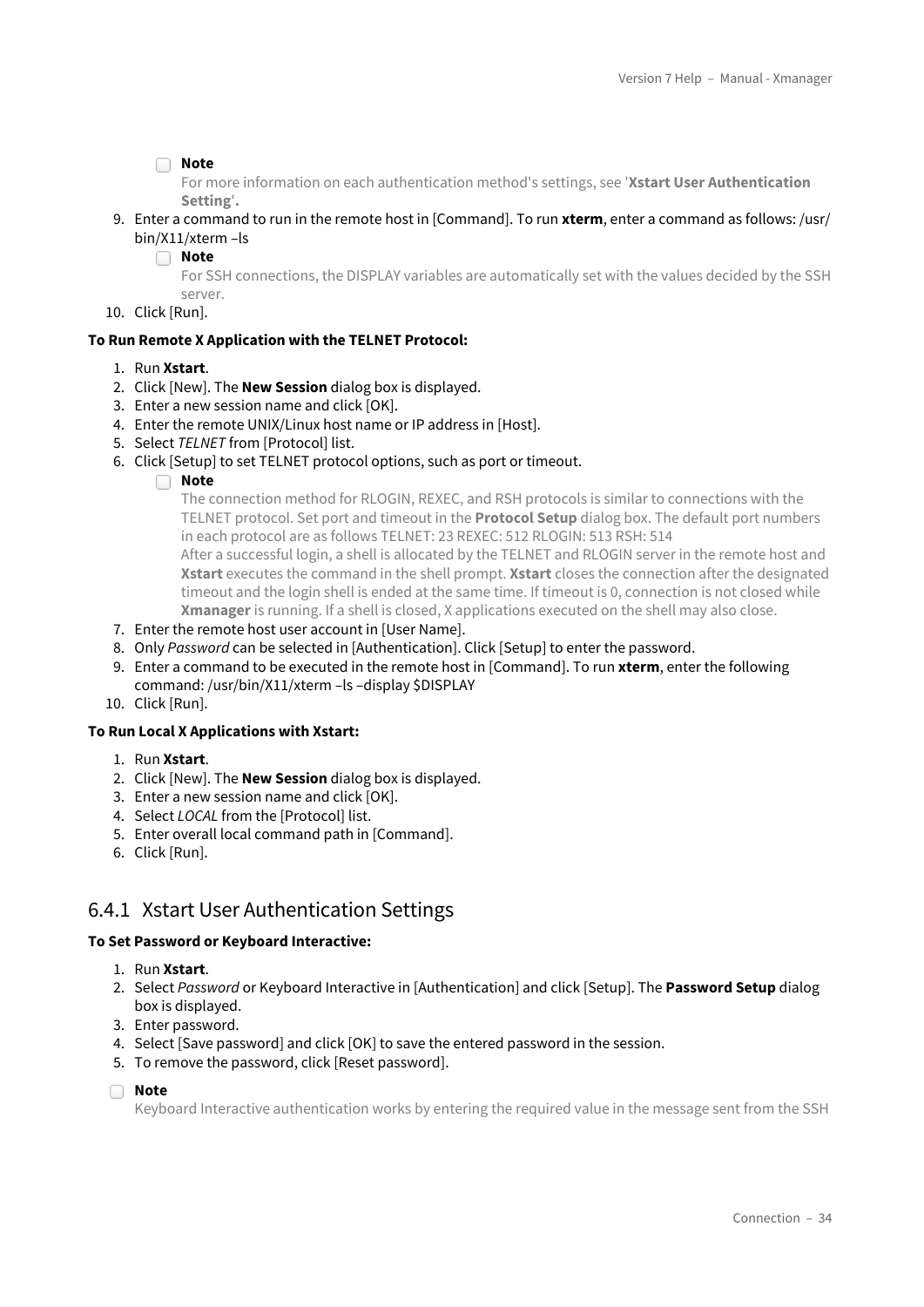server. It is typically used when the password changes often or if OTP is utilized. Unless otherwise specified by the server, the initial password value is the same as the user account's password.

#### **To Set Public Key:**

- 1. Run **Xstart**.
- 2. Select *Public Key* in [Authentication] and click [Setup]. The **Public Key Authentication Setup** dialog box is displayed.
- 3. Select a user key to use in authentication.
- 4. Enter passphrase.

#### **Note**

For more information on public key settings, see 'Public Key User Authentication'. For maximum security, directly enter a passphrase upon each connection instead of saving it in a session. When opting to enter the password each time, the 'SSH User Authentication Dialog Box' will prompt for a password when attempting to connect.

**To Set Kerberos:** Xmanager supports MIT Kerberos and Microsoft's SSPI. This article assumes that you have a working Kerberos server and client. When this session opens, it will attempt to use the Kerberos credentials for the specified user. It must be the same user you defined in the Network Identity Manager.

- 1. Run **Xstart**.
- 2. For [Authentication], select GSSAPI and click [Setup]. The **Setup GSSAPI** dialog box appears.
- 3. Select the type of GSSAPI authentication to use.

**Note**

If the PC running Xxmanager is utilizing an Xmanager supported Kerberos module, Xmanager can only automatically authenticate to the SSH server if GSSAPI authentication is selected. To connect to another server using Kerberos authentication from a server using Kerberos authentication, select the 'Allow GSSAPI credential delegation' option.

#### **To set PKCS #11:**

- 1. Run **Xstart**.
- 2. For [Authentication], select PKCS#11 and click [Setup]. The **Setup PKCS#11** dialog box appears.
- 3. Enter the path of the middleware program that can connect to the hardware token that contains the user key. Or click […] to browse for it.
- 4. If the pin number is set in the hardware token, enter the pin number.

### <span id="page-34-0"></span>6.4.2 Xstart Command Tag Definition

**Xstart** provides a command tag function to automate repetitive commands. Command tags are entered in [Command].

| Tag                  | <b>Description</b>                                                                                        |
|----------------------|-----------------------------------------------------------------------------------------------------------|
| $<\frac{9}{6}$ CR%>  | Send CR (Carriage Return, \r) character.                                                                  |
| $<\frac{9}{6}$ I F%> | Send LF (Line Feed, \n) character.                                                                        |
| <%SEND="string"%>    | Send a character string. Xstart does not convert DISPLAY and PCADDR<br>variables in the character string. |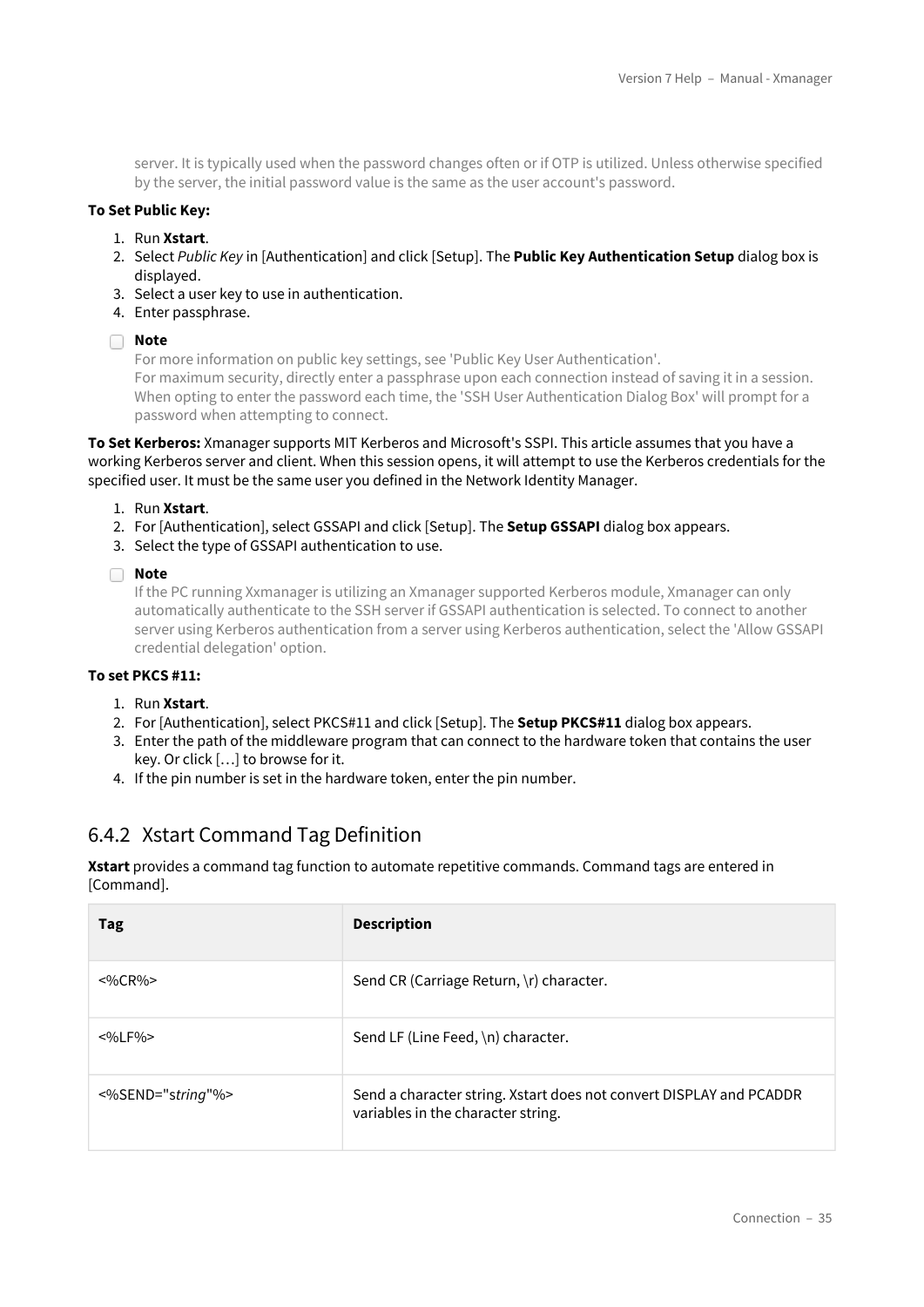| Tag                        | <b>Description</b>                                                                       |
|----------------------------|------------------------------------------------------------------------------------------|
| <%WAIT="string1 string2"%> | Stand by for string1 or string2.                                                         |
| $<\!\%$ SLEEP= $n\%$       | Sleep for n seconds.                                                                     |
| <%POPUP="string"%>         | Open the Remote execution result window if a designated character<br>string is received. |

All tags are processed in sequence except for the POPUP tag which is valid till the command is completed in its entirety.

#### **Note**

Command tags are supported by TELNET and RLOGIN protocols. To use this function in an SSH protocol, select [Allocate a terminal before executing the command] in the [Options] tab of **the SSH Protocol Setup** dialog box. When a terminal is allocated, shell environment variables are set as per the general login environment.

#### **Example**

- 1. The following command is an example of a multi-login. Log in to a host with **Xstart**, and connect to another host using **telnet** and run **xterm**: telnet host2<%CR%><%WAIT="login:"%>root<%CR%> <%WAIT="Password:"%>password<%CR%><%WAIT="\$"%>xterm –ls –display \$DISPLAY
- 2. The following command is an example of the display **Remote execution result** window when a character string "assword:" is displayed. This command is useful when password expires in a fixed cycle and a new password must be entered before a command line prompt is displayed: <%POPUP="assword:"%>xterm –ls – display \$DISPLAY

## <span id="page-35-0"></span>6.5 Firewall-related Settings

Special settings are required if a remote host is in another network on the opposite side of a gateway or if there is a firewall between the user's PC and a remote host. This is because **Xmanager** is a server program and remote X applications connect to **Xmanager** in a user's PC.

The keep alive option to retain connections, which is supported by SSH protocols, is useful when a firewall forcefully ends a connection that is idle for a set period of time.

Port-forwarding is required for XDMCP connections when you are in a private network and you connect to a remote host over a router. Once you have configured port-forwarding on the router, you should configure the connection address for XDMCP connections.

#### **To Use Keep Alive Option for SSH Connections in a Firewall Environment:**

- 1. Run **Xstart**.
- 2. Select a session from the [Session] list.
- 3. Select *SSH* from the [Protocol] list.
- 4. Click [Setup]. **SSH Protocol Setup** dialog box is displayed.
- 5. Click the [General] tab.
- 6. Select [Send keep alive signal].
- 7. Click [OK].

#### **To Set Router Port Forwarding:**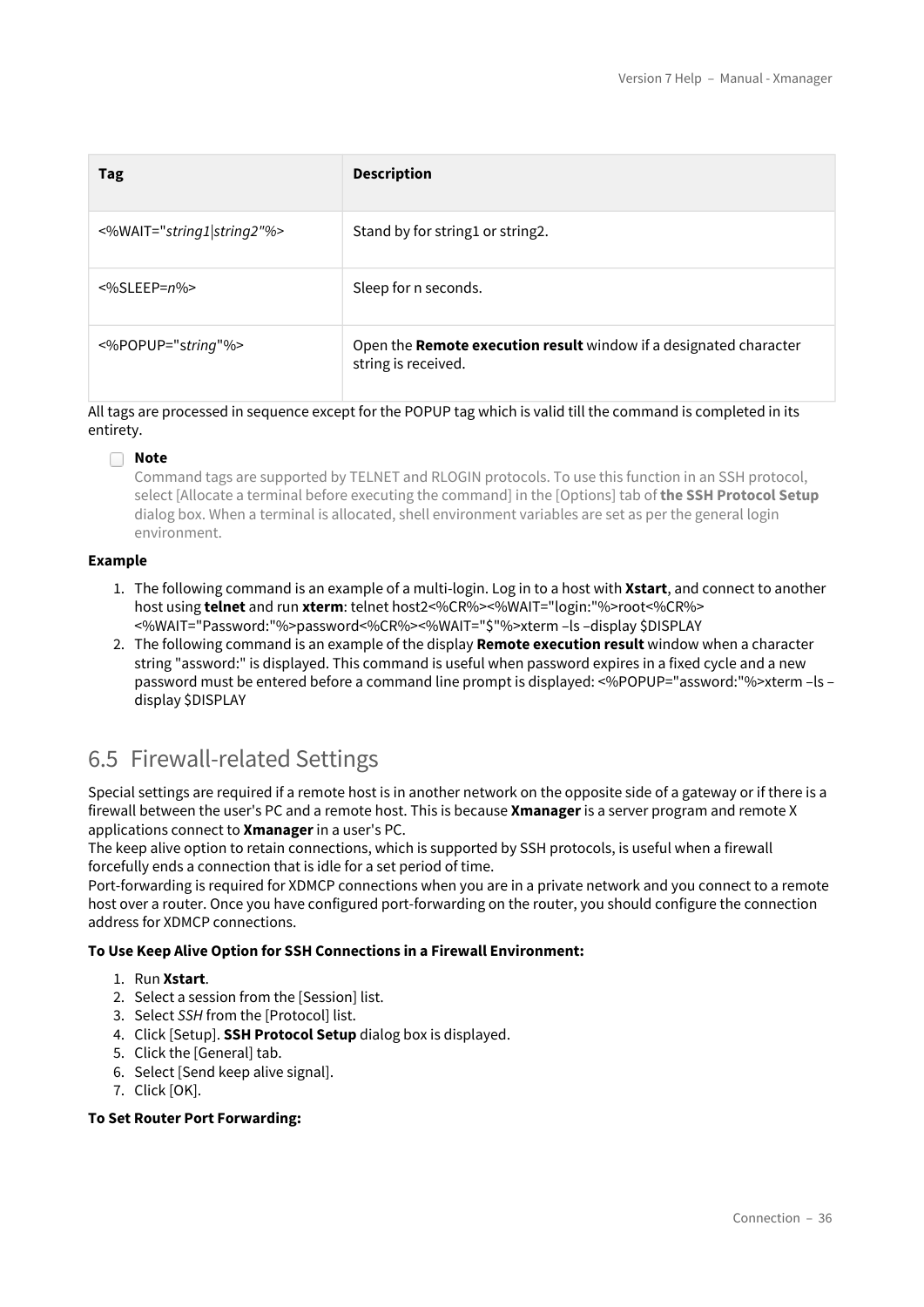- 1. Connect to a router and move to port forwarding setup page.
- 2. Forward external router ports TCP 6000 ~ 6010 to the 6000 ~ 6010 ports in the user PC. If the user PC IP address is 192.168.1.2: **Router Port PC Port Address**6000 6000192.168.1.2 6001 6001192.168.1.2…6010 6010192.168.1.2
	- **Note**

The router port number does not need to be the same as the PC port number. However, X applications attempt connection with the IP address and the corresponding router port. Since router forwards packets to a PC port according to the port forwarding rules, the display number designated in **Xmanager** session files must be the same as the port designated in router port forwarding rules. The **Xmanager** display number added with 6000 becomes the port number.

- 3. Save settings.
- 4. In the Xstart session, values relating to –display options must be designated as display numbers relevant to the router IP address and port number of the PC designated in the router port forwarding settings. For XDMCP session, [Connection Address] must be set.
	- **Note**

For port forwarding settings, see your router's manual.

#### **To Set XDMCP Session Connection Address:**

- 1. Run **Xmanager**.
- 2. Right-click on a session for which to set the connection address.
- 3. Select [Properties].
- 4. Click the [General] tab.
- 5. Select *User Defined* as [Address Type] in the [Connection Address] field.
- 6. Enter router IP address in the [Connection Address] field [IP Address] box.
- 7. Enter a port designated in the router port forwarding setting in of the [Connection Address] field [Port Number] box.
	- **Note**

The port number is a router side port number which is configured to perform port-forwarding from router to PC.

- 8. Click the [X Server] tab.
- 9. Unselect [Allocate display number automatically] in the [Display Number] field.
- 10. Enter a display number in [Display Number] relevant to the port number of the PC designated in the router port forwarding setting.

**Note**

The display number is from the PC port number designated for forwarding from the router to a PC. The port number minus 6000 is the display number.

11. Click [OK].

### <span id="page-36-0"></span>6.6 Solve Connection Problem

Even if the steps listed above are followed, connection with a remote host may not be successful according to user environments. This section briefly introduces the methods to solve connection-related problems.

#### **To Solve XDMCP Connection Problem:**

- 1. Check the following:
	- Is **dtlogin**, **kdm**, **gdm, lightdm**, or **xdm** being executed in the remote host?
	- Is a login window displayed?
	- Is the remote host in another network?
	- Is there a firewall in between the remote host and user's PC?
	- Is a firewall set in the user's PC?
	- User's PC address may be incorrectly set in the name server.
	- DISPLAY variables may be configured in the user account shell script.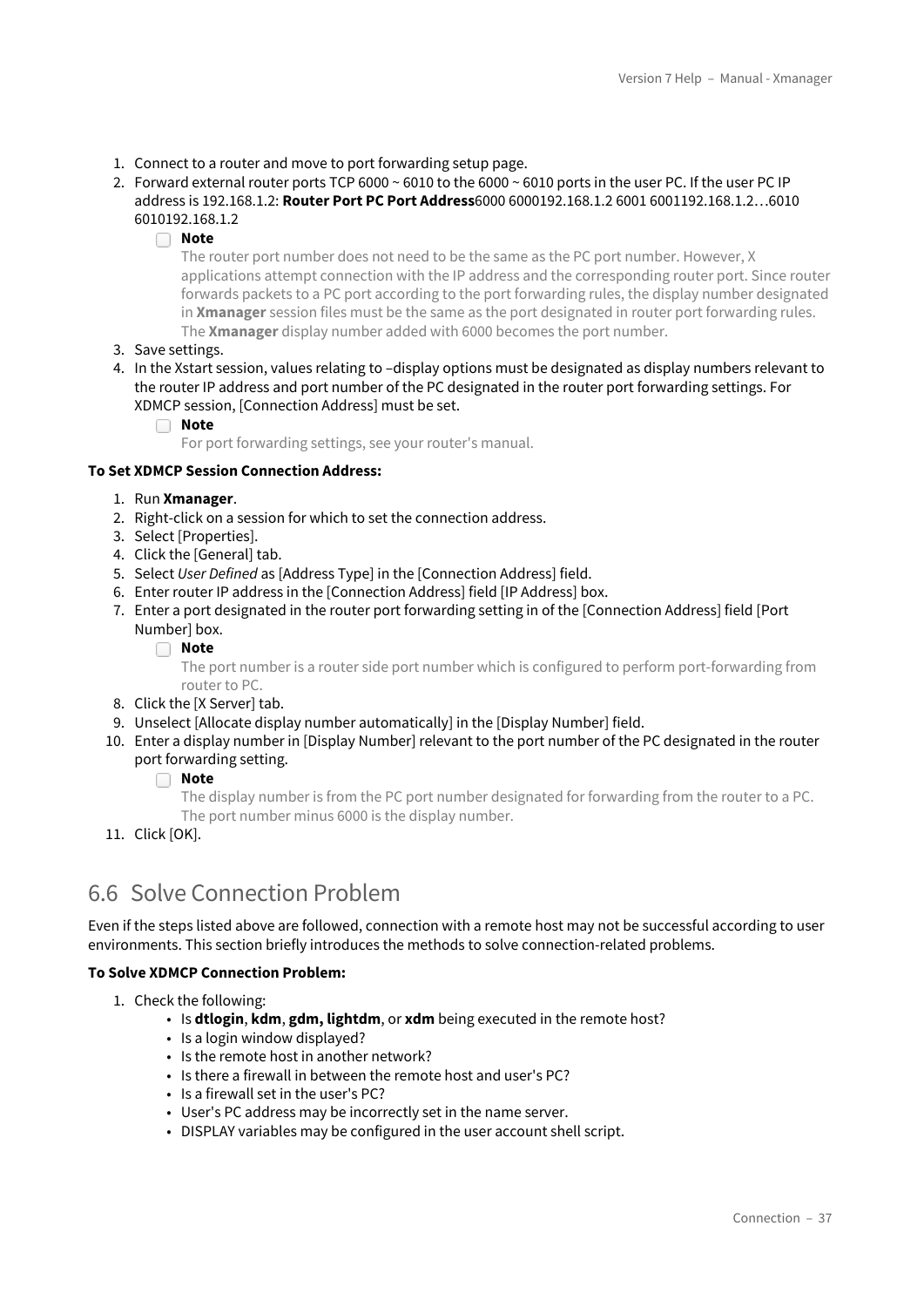- 2. Refer to the log message.
	- To view an **Xmanager** log file, point to [Log] in the **Xmanager server** main window system menu and select [File].
	- If a login screen is not displayed in the CDE environment, check /var/dt/Xerrors file. If login fails, check \$HOME/.dt/startlog and \$HOME/.dt/errorlog files.

For details on log files, see 'Session Log'.

#### **To Solve Xstart Connection Problems:**

- 1. Run **Xstart**.
- 2. Select [Show connection status window].
- 3. Click [Run]. The **Xrcmd: Remote execution result** window opens.
- 4. Read the message and identify causes of the problem.
- **Note**

The **Remote execution result** window is a message window showing the connection progress status. A simple command input is possible. However, there are many restrictions in performing tasks, such as terminal emulation. This window only shows the process until a program including an execution command starts, which is **Xstart's** objective.

### <span id="page-37-0"></span>6.7 Xmanager server Command Line Options

**Xmanager server (Xmanager.exe)** supports command line options to interface with other user applications. When a user directly executes **Xmanager**, the connection methods and display numbers must be designated as options. The **Xmanager** command line rules are as follows:

|  | Xmanager [-query hostname -broadcast -indirect hostname] [:digit] |  |
|--|-------------------------------------------------------------------|--|

| Command               | <b>Description</b>                                                                                                                                                                                                        |
|-----------------------|---------------------------------------------------------------------------------------------------------------------------------------------------------------------------------------------------------------------------|
| Xmanager              | Run in passive mode using [Default Xstart Profile]. Display number is<br>set as 0, the default value. If it is not available, another value is<br>automatically allocated.                                                |
| Xmanager:1            | Run in passive mode using [Default Xstart Profile]. Display number is<br>set as 1. If it is not available, execution is stopped.                                                                                          |
| Xmanager-query host   | Connect to a designated host using XDMCP Query connection method.<br>[Default XDMCP Profile] is used. Display number is set as 0, the default<br>value. If it is not available, another value is automatically allocated. |
| Xmanager-query host:2 | Connect to a designated host using XDMCP Query connection method.<br>[Default XDMCP Profile] is used. Display number is set as 2. If it is not<br>available, execution is stopped.                                        |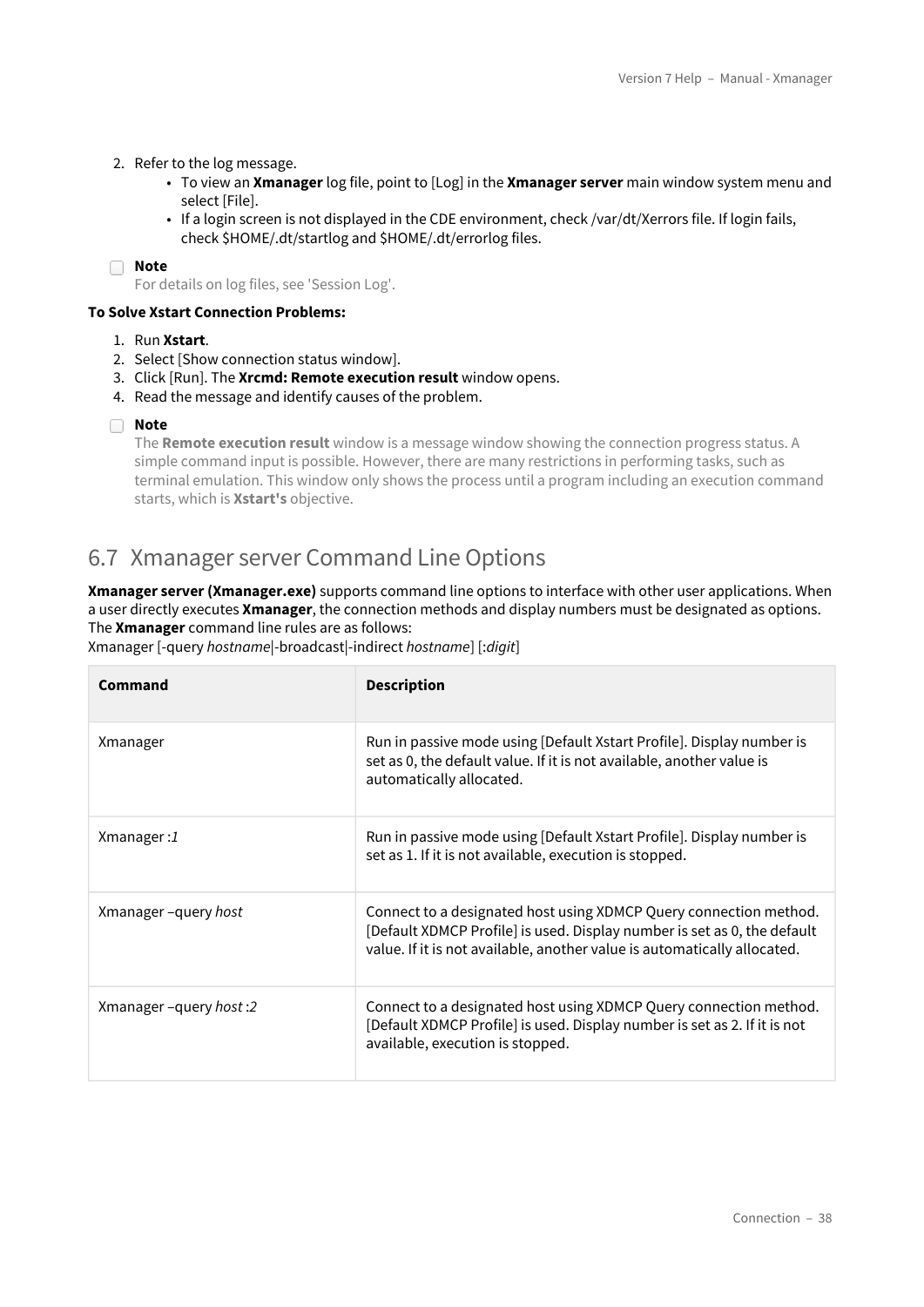| Command                | <b>Description</b>                                                                                                                                                                                                                                                                             |
|------------------------|------------------------------------------------------------------------------------------------------------------------------------------------------------------------------------------------------------------------------------------------------------------------------------------------|
| Xmanager-broadcast     | Display XDMCP hosts available for connection in <b>Chooser</b> dialog box<br>by forwarding XDMCP Broadcast messages to local network. [Default]<br>XDMCP Profile] is used. Display number is set as 0, the default value. If<br>it is not available, another value is automatically allocated. |
| Xmanager-indirect host | Connect to a host using XDMCP Indirect connection method. Remote<br>host opens Chooser window through Xmanager server. [Default<br>XDMCP Profile] is used. Display number is set as 0, the default value. If<br>it is not available, another value is automatically allocated.                 |

# <span id="page-38-0"></span>6.8 Xrcmd Command Line Options

**Xstart** provides command line option, which enables advanced users to integrate the program with their applications. In reality, **Xstart** only provides a user interface for session creation and management. When a user opens a session using **Xstart**, it executes the **Xrcmd.exe** command and forwards the session information. Therefore, for direct connections, **Xrcmd.exe** must be used, not **Xstart**. **Xrcmd** is found in the folder where **Xmanager** is installed.

#### **The Xrcmd Command Line Rules are As Follows:**

Xrcmd –protocol ssh|telnet|rexec|rsh|rlogin|local –host *hostname* [–user *username*] [-password *password*] [-userkey *keyname*] [-passphrase *userkeypass*] [-shell] [-zlib] [-status] [-result] [-dispno *nnn*] [-timeout *nnn*] [-port *nnn*] -command *remote\_command Note: –command option must be at the end.*

#### **Options:**

| Tag                   | <b>Description</b>                                                    |
|-----------------------|-----------------------------------------------------------------------|
| -protocol protocol    | Designate a connection protocol.                                      |
| -host hostname        | Designate a remote host.                                              |
| -user <i>username</i> | Designate remote host user account.                                   |
| -password xxxx        | Designate user account password.                                      |
| -userkey keyname      | Designate user key name. This option is used only for SSH connection. |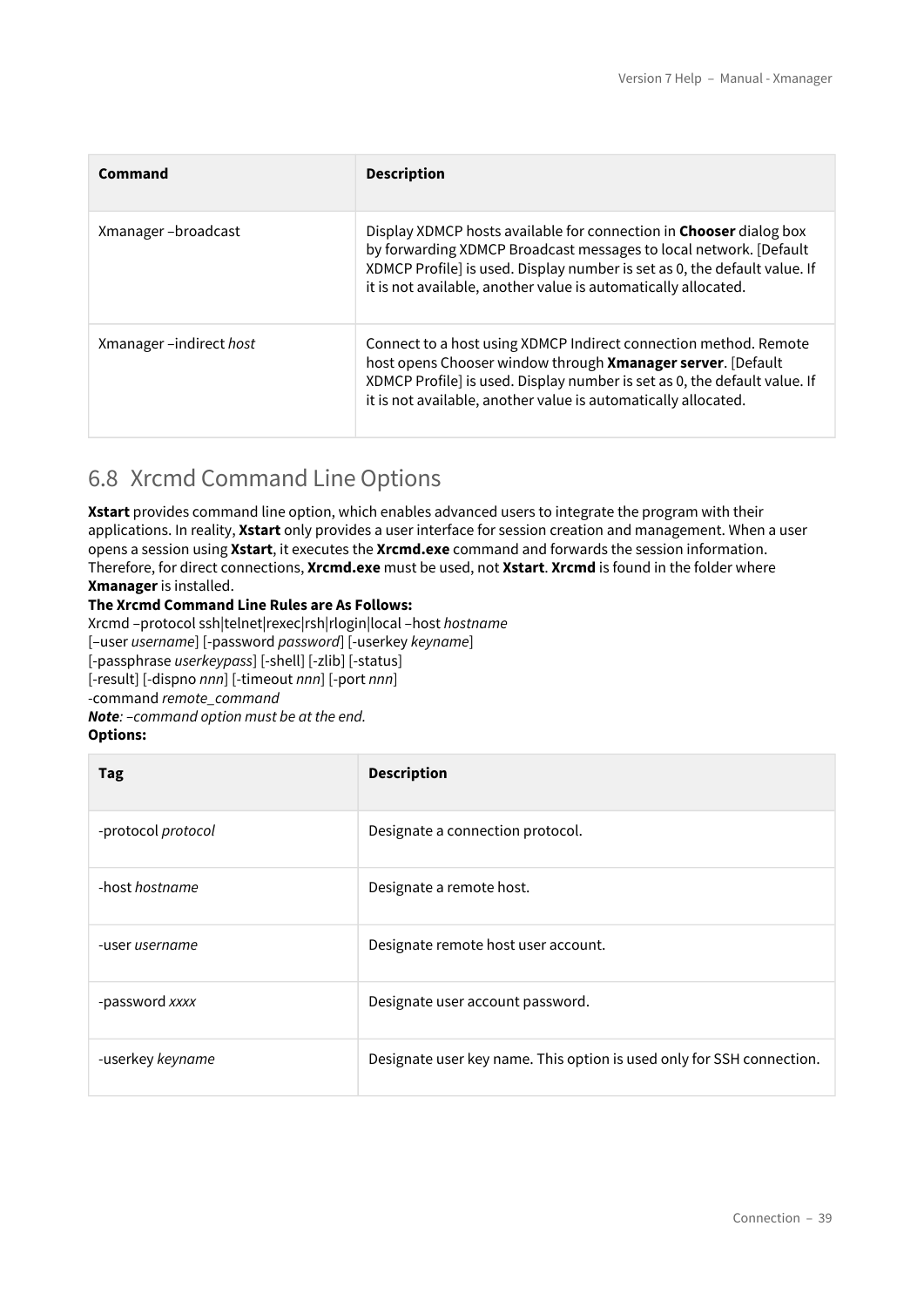| Tag                     | <b>Description</b>                                                                                                                                       |
|-------------------------|----------------------------------------------------------------------------------------------------------------------------------------------------------|
| -passphrase userkeypass | Enter user key passphrase. This option is used only for SSH<br>connection.                                                                               |
| -shell                  | Run a command after shell (terminal) starts. This option is applied<br>only to SSH connection.                                                           |
| -zlib                   | Compress network data using zlib algorithm. This option is applied<br>only to SSH connection.                                                            |
| -status, -result        | Show Remote execution result window.                                                                                                                     |
| -dispno nnn             | Designate a display number to be used by Xmanager server. If this<br>option is not set, Xmanager server automatically allocates an<br>appropriate value. |
| -timeout nnn            | Close connection after nnn seconds.                                                                                                                      |
| -port nnn               | Designate connection protocol port number. If this option is not set,<br>the default protocol port number is used.                                       |
| -command command        | Designate a command to be executed in a remote host.                                                                                                     |

**Ex.:**

Xrcmd –protocol telnet –host mylinux –user myname –status

–command /usr/bin/X11/xterm –ls

**Xrcmd** connects to *mylinux* using a *telnet* protocol and logs in with *myname*. It then executes the *xterm* command on the remote host. The connection status can be checked through the **Remote execution result** window during the course of connection.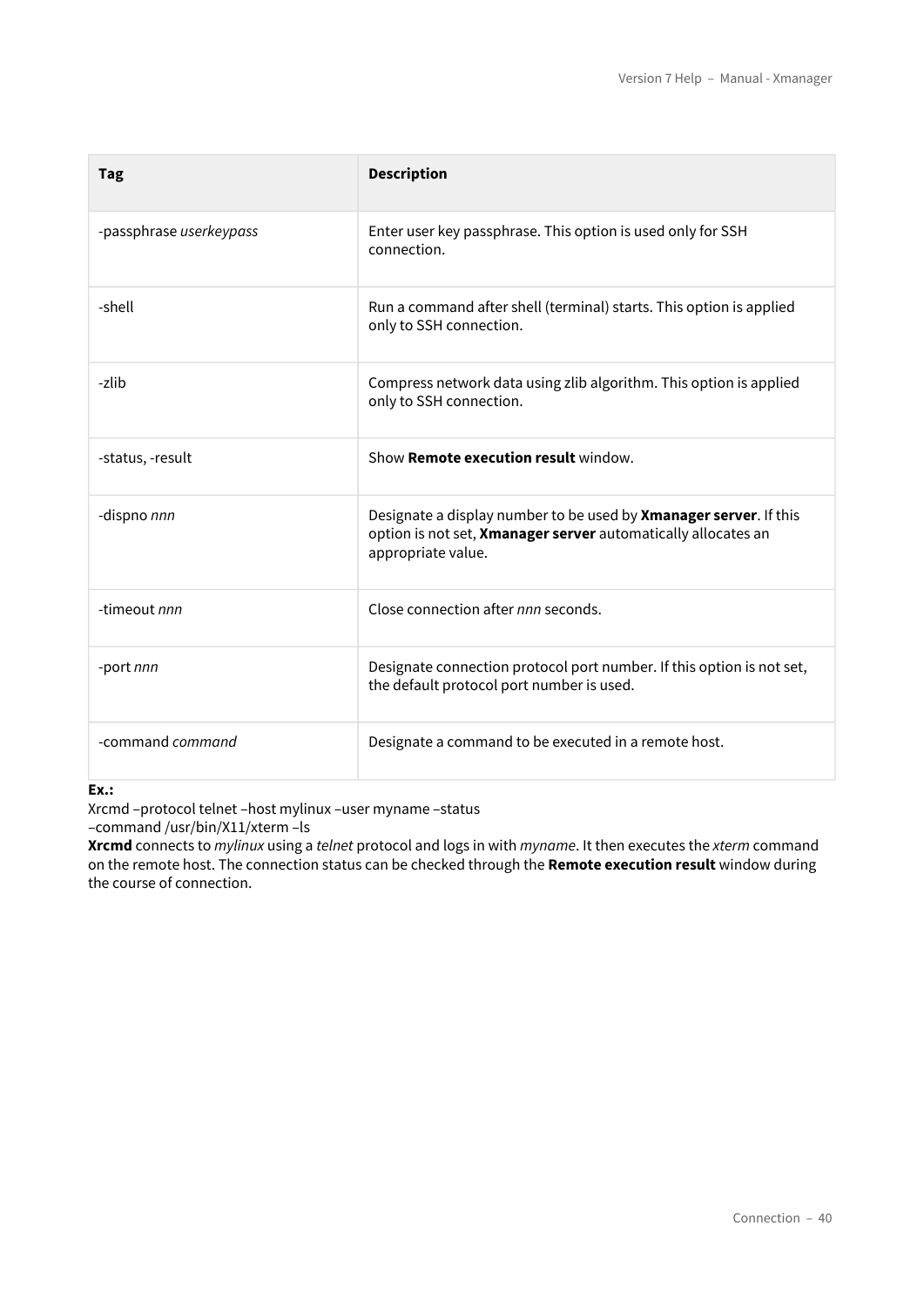# <span id="page-40-0"></span>7 Server Profile Setting

Server profiles contain **Xmanager server** options such as window modes, fonts, colors, and security options. **Xconfig** displays all **Xmanager** profiles available for use. Users can individually designate a profile for XDMCP and Xstart sessions.

The shared profile is displayed with a hand-shaped icon and can be modified only by users with system administrator permissions. For the default XDMCP profile or the default Xstart profile, the icon is marked with a black tick on top. Double-click an icon to modify the properties of each profile.

## <span id="page-40-1"></span>7.1 Profile Management

When a user creates a session, initially the default profile is designated to the session. As default profiles, **Xmanager** supports the default Xstart profile and the default XDMCP profile. The default Xstart profile is applied when [Server Profile] is set as *Auto Select* in an Xstart session. The default XDMCP profile is applied when [Server Profile] is set as *Auto Select* in an XDMCP session. All automatic XDMCP sessions use the default XDMCP profile.

#### **To Create a Server Profile:**

- 1. Run **Xconfig**.
- 2. Select [New] from the [File] menu. A new profile is created in the **Xconfig** window.
- 3. Double-click the new profile. The **Profile properties** dialog box is displayed.
- 4. Set options.
- 5. Click [OK].

#### **To Set a Profile as the Default Xstart Profile:**

- 1. Run **Xconfig**.
- 2. Right-click on a profile to be used as the default **Xstart** profile.
- 3. Select [Set as default **Xstart** profile].

#### **To Set a Profile as the Default XDMCP Profile:**

- 1. Run **Xconfig**.
- 2. Right-click on a profile to be used as the default XDMCP profile.
- 3. Select [Set as default XDMCP profile].

#### **To Share a Profile with Other Users:**

- 1. Run **Xconfig**.
- 2. Right-click on a profile to share with other users.
- 3. Select [Sharing]. A hand-shaped icon is added to the server profile icon.

#### **To Export Profile to Folder:**

- 1. Run **Xconfig**.
- 2. Drag a profile and drop it into an external folder.

#### **To Import Profile to Xconfig:**

- 1. Run **Xconfig**.
- 2. Drag a profile from an external folder and drop it into **Xconfig**.

## <span id="page-40-2"></span>7.2 Window Mode

**Xmanager** supports Single Window Mode (mainly used in XDMCP sessions) and Multiple Window Mode (mainly used in Xstart sessions). In Single Window Mode, you can customize the size of the root window and add a scroll bar when the X desktop is larger than your Windows desktop.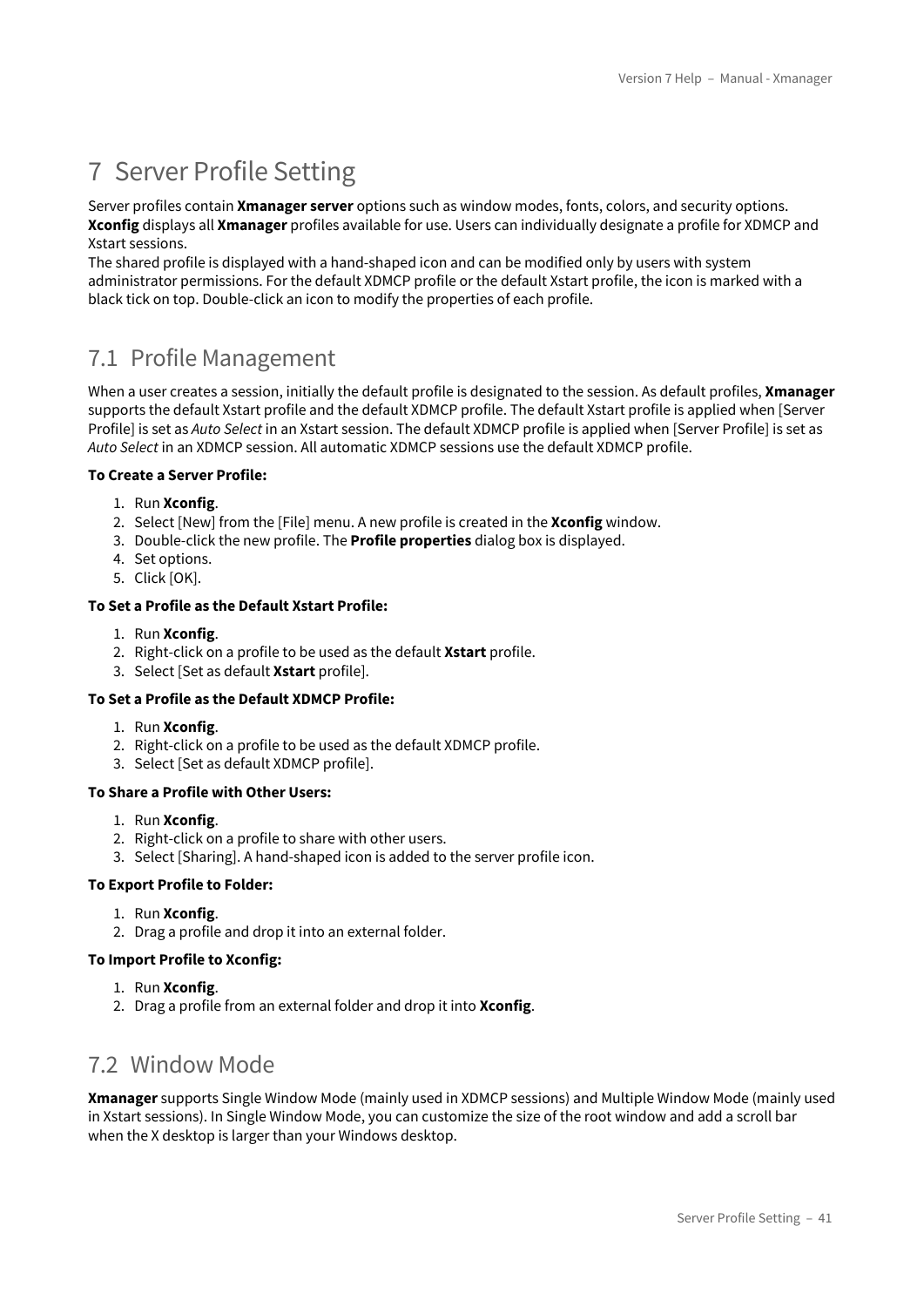In Multiple Window Mode, you can select a window manager and the desktop background. Additionally, you can set panning and an auto-raise function to activate a window on mouse focus.

#### **Note**

In Single Window Mode, **Xmanager server** opens one large main window. Opening a session with 'Open in new window,' which opens in an entirely new window, and 'Open in new tab,' which opens a new tab within Xmanager, both utilize Single Window Mode. The system menu can be accessed via the title bar when 'Opening in new window' and via the tab menu when 'Opening in new tab.'

In Multiple Window Mode, an **Xmanager server** icon is created in the notification area. To aceess the Xmanager system menu, right-click the icon in the notification area.

#### **To Use Xmanager in Single Window Mode:**

- 1. Run **Xconfig**.
- 2. Double-click a profile. The **Profile Properties** dialog box is displayed.
- 3. Click the [General] tab.
- 4. Select *Single Window Mode* from the [Window Mode] list.
- 5. Click [OK].

#### **To Set Root Window Size in Single Window Mode:**

- 1. Run **Xconfig**.
- 2. Double-click a profile. The **Profile Properties** dialog box is displayed.
- 3. Click the [General] tab.
- 4. Select *Single Window Mode* from the [Window Mode] list.
- 5. Click [Settings]. The **Window Mode Settings** dialog box is displayed.
- 6. Click the [Single Window Mode] tab.
- 7. Select an appropriate size from the [Window Size] list.
- 8. Click [OK].

#### **Note**

For *Desktop Size*, run Xmanager server as large as the desktop excluding the task bar. For *Full Screen*, run Xmanager server as large as the entire screen without the title bar and window frame. Windows task bar is also not displayed.

#### **To Use Multiple Window Mode:**

- 1. Run **Xconfig**.
- 2. Double-click a profile. The **Profile Properties** dialog box is displayed.
- 3. Click the [General] tab.
- 4. Select *Multiple Window Mode* from the [Window Mode] list.
- 5. Click [OK].

#### **To Use Panning in Multiple Window Mode:**

- 1. Run **Xconfig**.
- 2. Double-click a profile. The **Profile Properties** dialog box is displayed.
- 3. Click the [General] tab.
- 4. Select *Multiple Window Mode* from the [Window Mode] list.
- 5. Click [Settings]. The **Window Mode Settings** dialog box is displayed.
- 6. Click the [Multiple Window Mode] tab.
- 7. Select [Use Panning].
- 8. Click [Panning Settings] to set panning options.
- 9. Set velocity and position in the **Panning Settings** dialog box.
- 10. Click [OK].

#### **Note**

Panning can be used only when the local window manager is used.

This option is useful when the window size is larger than the desktop and some window areas are located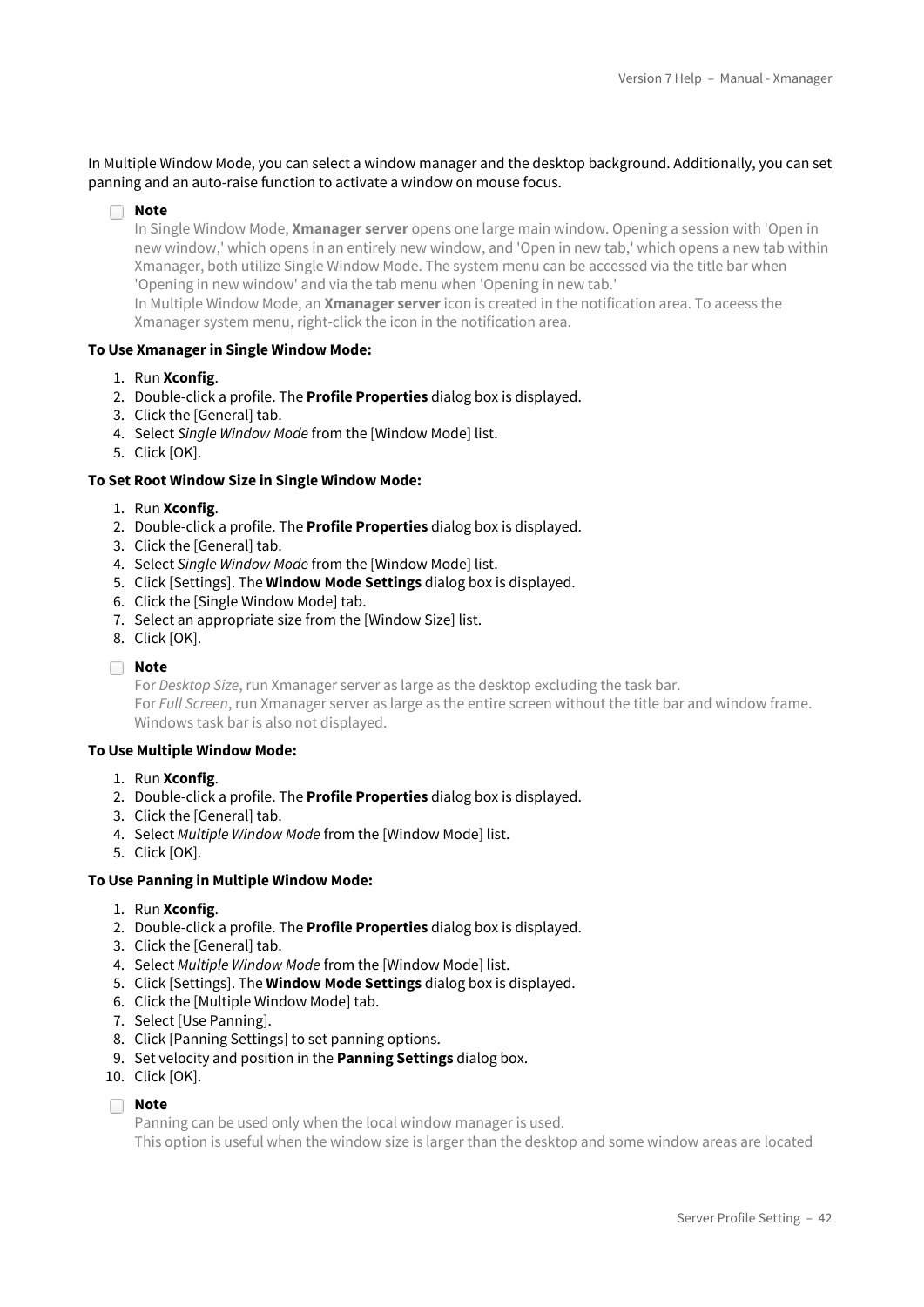outside the desktop. Each time the mouse pointer moves on a panning position, the panning window moves inside the desktop area by pixels designated in panning velocity.

#### **To Use Auto-Raise in Multiple Window Mode:**

- 1. Run **Xconfig**.
- 2. Double-click a profile. The **Profile Properties** dialog box is displayed.
- 3. Click the [General] tab.
- 4. Select *Multiple Window Mode* from the [Window Mode] list.
- 5. Click [Settings]. The **Window Mode Settings** dialog box is displayed.
- 6. Click the [Multiple Window Mode] tab.
- 7. Select [Raise Window Automatically].
- 8. Click [OK].

#### **To Select Background in Multiple Window Mode:**

#### 1. Run **Xconfig**.

- 2. Double-click a profile. The **Profile properties** dialog box is displayed.
- 3. Click the [General] tab.
- 4. Select *Multiple Window Mode* from the [Window Mode] list.
- 5. Click [Settings]. The **Window Mode Settings** dialog box is displayed.
- 6. Click the [Multiple Window Mode] tab.
- 7. Select Background from the [Background] list.
- 8. Click [OK].

#### **Note**

For *Windows Background*, the background is managed by Windows. In this mode, the X root window background cannot be used.

For *X Window Background,* the background is managed by Xmanager. The background changes to the X root window and the mouse pointer changes to an X pointer. In this mode, the Windows icons in the desktop cannot be used.

*X Window Background(Transparent)* operates the same as X Window Background mode. It looks like Windows Background and you can still see the Windows icons on the desktop, but the icons are not active.

#### **To Select Window Manager in Multiple Window Mode:**

- 1. Run **Xconfig**.
- 2. Double-click a profile. The **Profile Properties** dialog box is displayed.
- 3. Click the [General] tab.
- 4. Select *Multiple Window Mode* from the [Window Mode] list.
- 5. Click [Settings]. The **Window Mode Settings** dialog box is displayed.
- 6. Click the [Multiple Window Mode] tab.
- 7. Select a window manager from the [Window Manager] list.
- 8. Click [OK].

#### **Note**

The Window manager manages X applications. It adds a title bar, a frame, and system menu to the window. Additionally, it provides functions to change window size, to move window, and to close window. The local window manager looks like Windows and adds a title bar and a frame to an X application just like Windows applications. Remote window managers, such as dtwm, mwm and fvwm, are executed on a remote host and look different from the local window manager.

Xmanager provides *Automatic Switch*, *Remote Only*, and *Local Only* for the window manager modes. In *Automatic Switch* mode, the window manager is automatically converted. Initially, Xmanager runs a local window manager, and when a remote window manager tries to connect to Xmanager, the local window manager is automatically closed. And if the remote window manager is closed by the user, the local window manager will run once again.

In *Remote Only* mode, the local window manager is not executed. Run remote window manager to manage X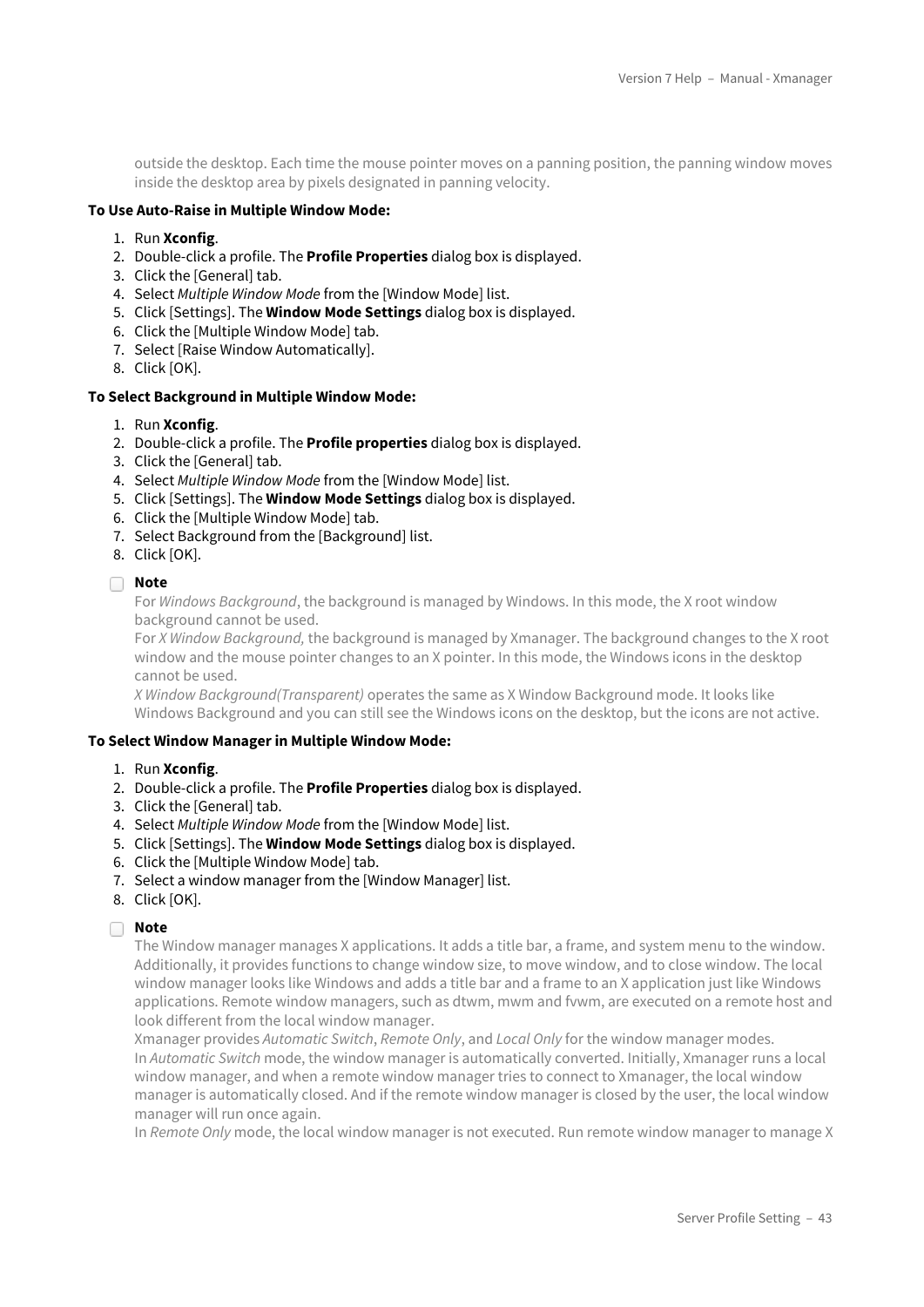application windows.

In *Local Only* mode, a connection by a remote window manager is not permitted. All X application windows are managed in the same way as Windows applications.

When using remote user desktop environments by running the gnome-session, startkde, etc. commands, the window manager must be set to *Automatic Switch* or *Remote Only* for a smooth experience.

# <span id="page-43-0"></span>7.3 Connection Option Settings

The keep alive function is useful when a connection is unexpectedly closed while the connection is idle. In some network environments, the gateway or firewall system forcefully disconnects with systems in situations where data transfer is not made for a set period of time.

The automatic closing function is used to automatically close Xmanager when user input is not detected for a set period of time.

#### **To Retain Connections:**

- 1. Run **Xconfig**.
- 2. Double-click a profile. The **Profile Properties** dialog box is displayed.
- 3. Click the [Connection] tab.
- 4. Select [Send TCP keepalive packets when network is idle].
- 5. Enter a waiting time (seconds) in the idle state in [Timeout].

#### **To Set Automatic Closing:**

- 1. Run **Xconfig**.
- 2. Double-click a profile. The **Profile Properties** dialog box is displayed.
- 3. Click the [Connection] tab.
- 4. Select [Close session when user is idle].
- 5. Enter a waiting time (minutes) in the idle state in [Timeout].
- **Note**

When Xmanager closes due to automatic closing, all X applications may end unexpectedly and work data may be lost.

## <span id="page-43-1"></span>7.4 Font Management

**Xmanager** provides fonts necessary in most systems and applications. However, users may need to directly add new fonts.

#### **To Download and Install Additional Fonts Pack:**

- 1. Go to the **Xmanager** download page:<https://www.netsarang.com/en/font-download/>
- 2. Download additional font packs to install.
- 3. Run the font packs in the user's system.
- 4. Install fonts pack according to the instructions provided by the install wizard.

#### **Note**

When additional font packs are installed, a fonts folder is automatically added to all server profiles, so a new fonts folder does not need to be registered separately in each server profile when using **Xconfig**.

#### **To Change BDF Font to PCF Font:**

1. Run **bdftopcf.exe** program as in the following example: C:\tmp> %XMANAGER\_INSTALL\_DIR%\bdftopcf new.bdf –o new.pcf

#### **To Create or Renew FONTS.DIR File Using the Mkfntdir.exe Program:**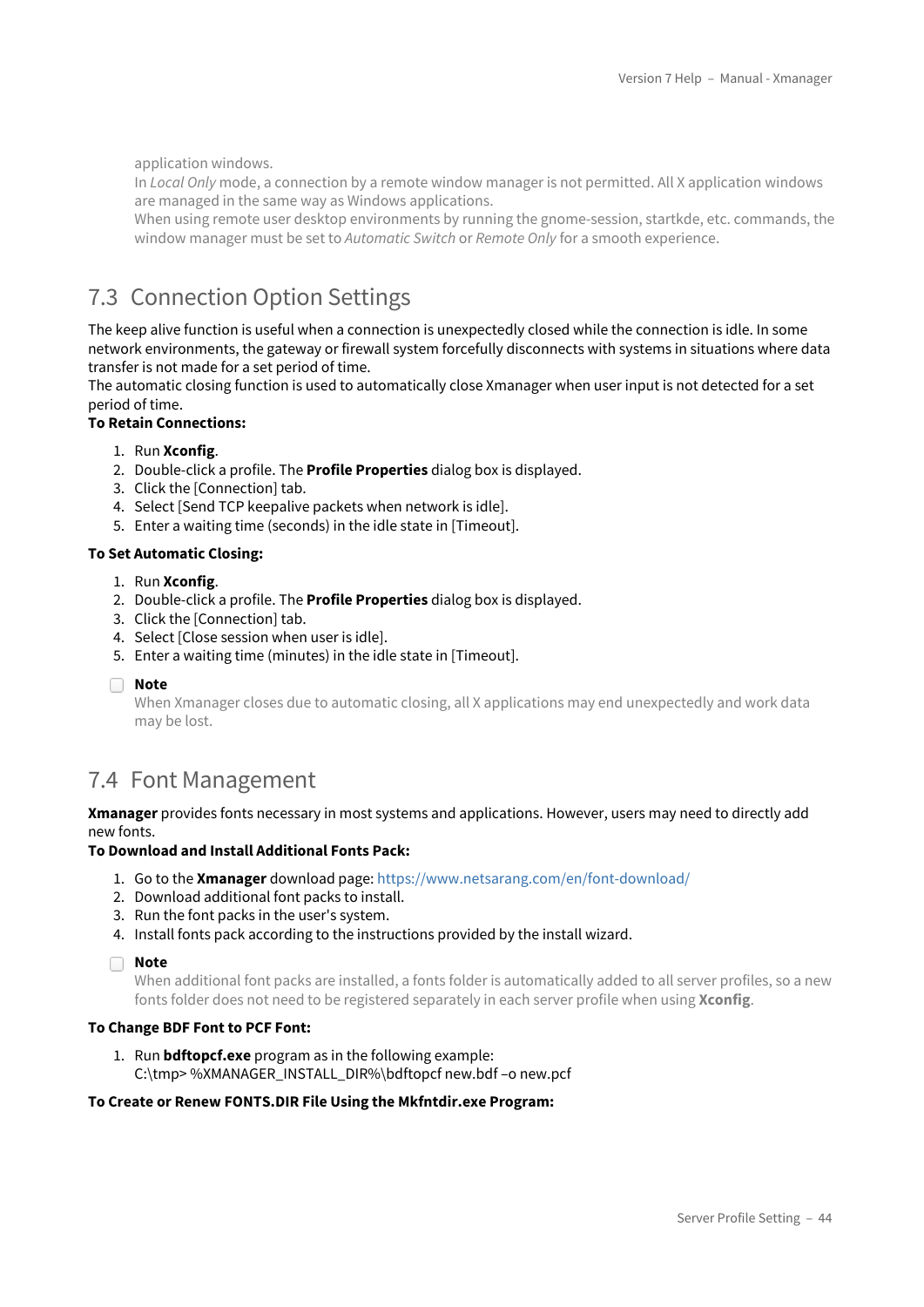1. Move to fonts folder and run the **mkfntdir.exe** program: %XMANAGER\_INSTALL\_DIR%\Fonts\NewFonts> ..\..\mkfntdir

#### **To Create and Use Fonts Folder:**

- 1. Create a new folder under the following folder: %XMANAGER\_INSTALL\_DIR%\Fonts
- 2. Copy new font files to the created folder.
- 3. Run the **mkfntdir.exe** program in the created folder: %XMANAGER\_INSTALL\_DIR%\Fonts\NewFonts> ..\..\mkfntdir
- 4. Run **Xconfig**.
- 5. Double-click a profile to which the new fonts folder is to be added. The **Profile Properties** dialog box is displayed.
- 6. Click the [Font] tab.
- 7. Click [Add Font Folder]. The **Browse For Folder** dialog box is displayed.
- 8. Select a new font folder.
- 9. Click [OK].

10. Restart **Xmanager**.

#### **To Use Font Server:**

- 1. Run **Xconfig.**
- 2. Double-click a profile. The **Profile Properties** dialog box is displayed.
- 3. Click the [Font] tab.
- 4. Click [Add Font Server]. The **Add Font Server** dialog box is displayed.
- 5. Enter the font server name or IP address in [Host].
- 6. Enter the font server port number in [Port].
- 7. Click [OK].

#### **Note**

Check if a font server is executed on the remote server. In general, the font server program name is **xfs** and the default port number is 7100.

#### **To Change Default Font:**

- 1. Run **Xconfig**.
- 2. Double-click a profile. The **Profile Properties** dialog box is displayed.
- 3. Click the [Font] tab.
- 4. Enter the name of the font to use as the default font in [Default Font].
- 5. Click [OK].
- **Note**

The default font is used when an X application does not designate a font for text display.

#### **To Replace a Font with another Font when the Font Cannot be Found:**

- 1. Run **Xconfig**.
- 2. Double-click a profile. The **Profile Properties** dialog box is displayed.
- 3. Click the [Font] tab.
- 4. Select [Automatic Font Substitution].
- 5. Click [OK].

#### **To Display the Font Error Dialog Box:**

- 1. Run **Xconfig**.
- 2. Double-click a profile. The **Profile Properties** dialog box is displayed.
- 3. Click the [Font] tab.
- 4. Select [Show Missing Font Dialog].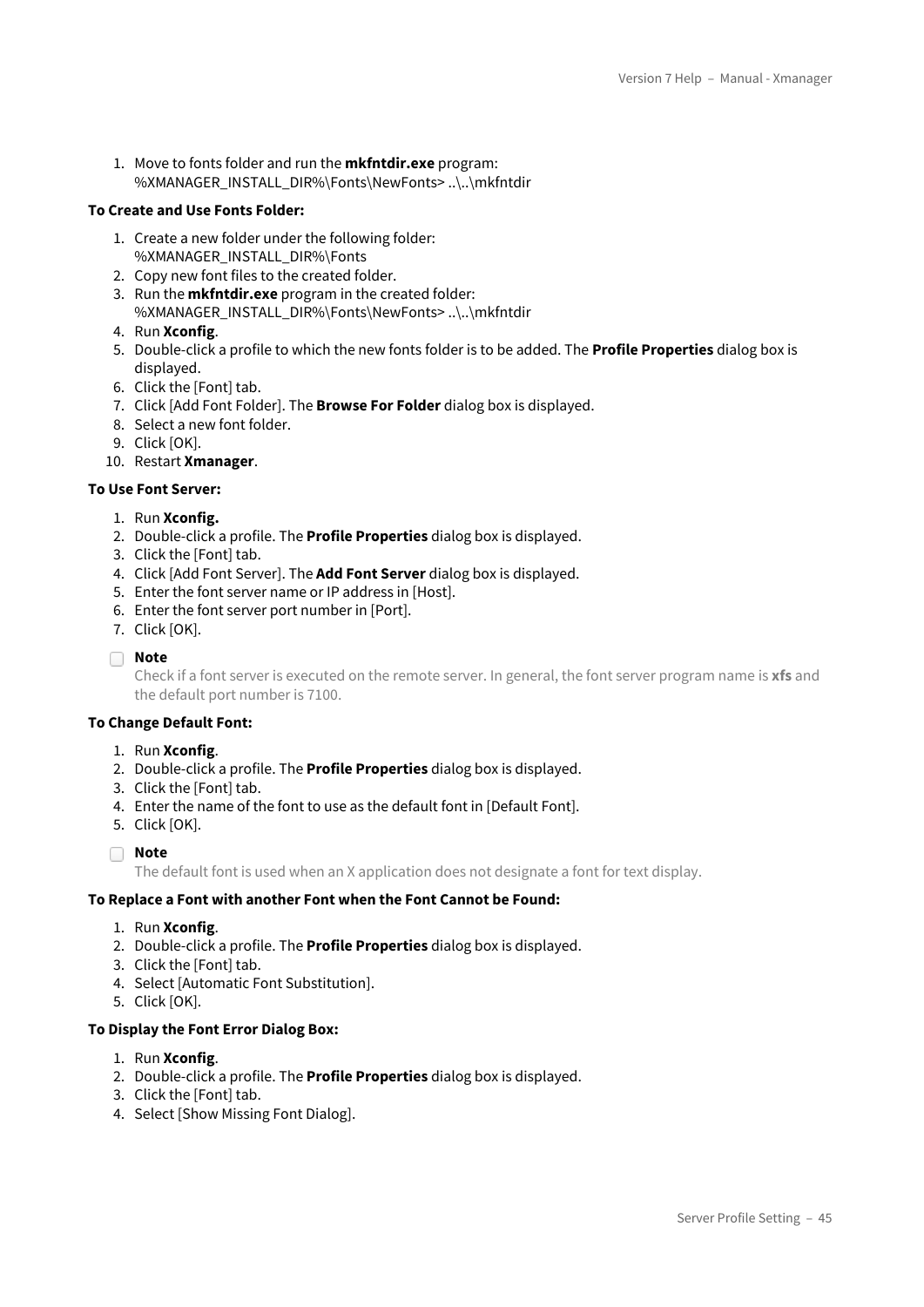The missing font message is used to find a font when the font used by a remote X application is not available in Xmanager. The missing font information is always recorded in the Xmanager log. Even if a font is unavailable in Xmanager, the missing font message may not be displayed by some X applications. In this case, find the necessary fonts by referring to the log or error messages of the concerned X application.

5. Click [OK].

# <span id="page-45-0"></span>7.5 Color Management

Visual is a device-independent color system, which defines **Xmanager's** color format and the numbers of colors supported. **Xmanager** supports *PseudoColor*, *StaticColor*, *DirectColor*, *TrueColor*, *GrayScale,* and *StaticGray*, the six visuals defined in X window standards.

In *PseudoColor* visual, all X applications can only use 256 colors and thus application execution may fail due to an inadequate number of colors. Use the [Automatic Color Substitution(PseudoColor)] option to successfully run the application in case the color palette is insufficient due to another program.

Windows uses 20 system colors in 256-color mode to display title bars, window frames and icons. In some X applications, the whole 256-color palette is used to display the colors properly. In this case, the Windows desktop and icons may blink. Select the [Preserve System Colors (20 colors)] option to prevent this.

Additionally, **Xmanager** provides an RGB database, which is used to change color names to appropriate RGB values. Users can edit the database using a text editor.

#### **To Change Default Server Visual:**

- 1. Run **Xconfig**.
- 2. Double-click a profile. The **Profile Properties** dialog box is displayed.
- 3. Click the [Color] tab.
- 4. Select an appropriate visual from the [Choose Default Visual] list.
- 5. Click [OK].
- **Note**

If the default visual is set as *Auto Detect*, Xmanager selects an appropriate visual according to the video device. In 256-color (8 bit) mode, it is set as PseudoColor. In true color (16 bit or higher) mode, it is set as TrueColor. The default visual is used by X root window and most applications.

#### **To Support Exact StoreColor Request (PseudoColor):**

- 1. Run **Xconfig**.
- 2. Double-click a profile. The **Profile Properties** dialog box is displayed.
- 3. Click the [Color] Tab.
- 4. Select [Exact StoreColor (PseudoColor)].
- 5. Click [OK].

#### **Note**

When the true color video device operates with PseudoColor visual, StoreColor requests overloads and deteriorates overall performance. Xmanager provides an option to turn off Exact StoreColor.

#### **To Operate True Color Video Device with 256-color Visual:**

- 1. Run **Xconfig**.
- 2. Double-click a profile. The **Profile Properties** dialog box is displayed.
- 3. Click the [Color] tab.
- 4. Select PseudoColor from the [Choose Default Visual] list.
- 5. Click the [Advanced] tab.
- 6. Select [When Mapped] in [Backing Store].
- 7. Click [OK].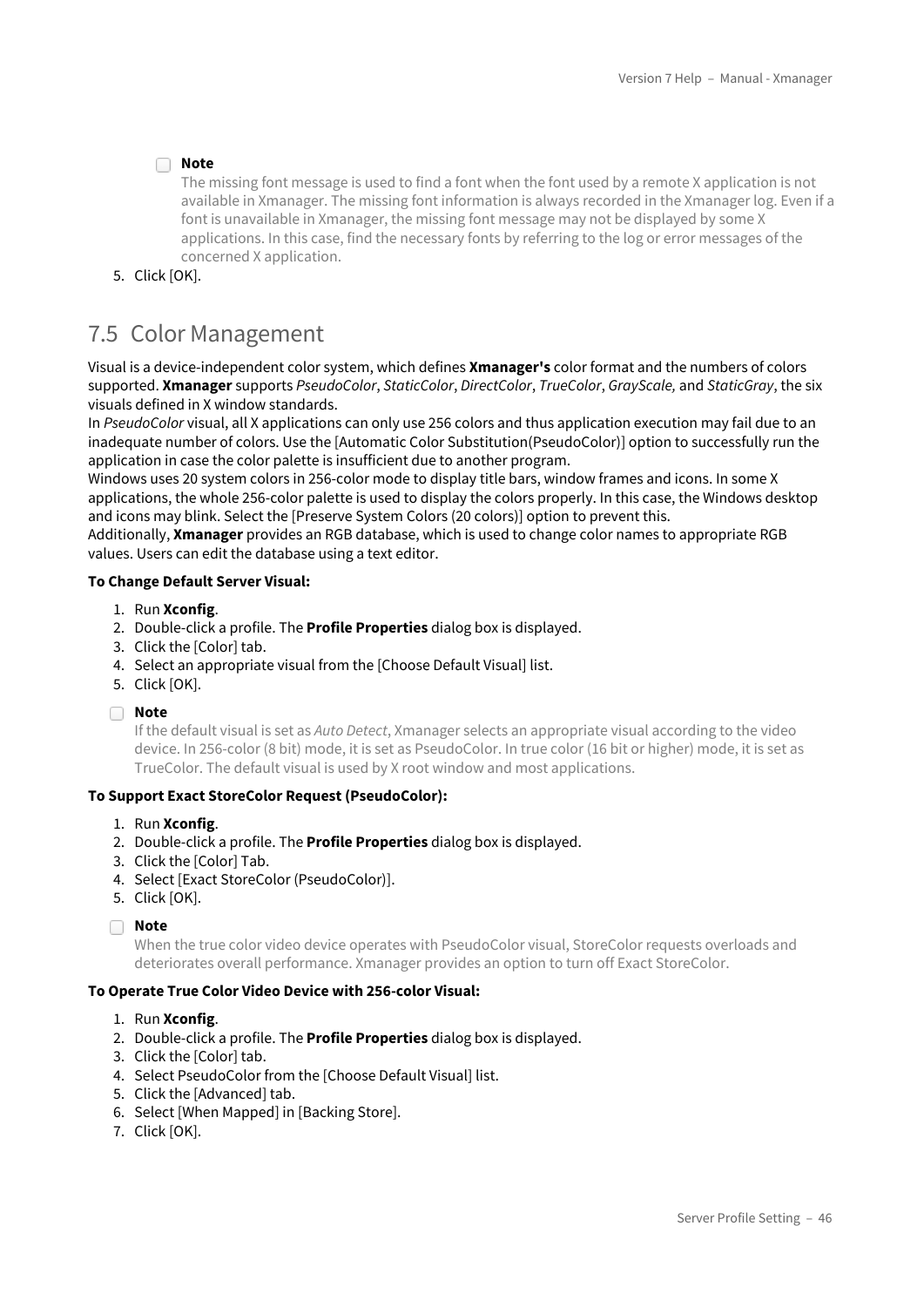Some older CAD programs operate in the 256-color system thus the default visual must be changed to PseudoColor to ensure successful execution.

#### **To Change to RGB Format in TrueColor Visual:**

- 1. Run **Xconfig**.
- 2. Double-click a profile. The **Profile Properties** dialog box is displayed.
- 3. Click the [Color] tab.
- 4. Select [RGB in Reverse Order(TrueColor)].
- 5. Click [OK].
- **Note**

This function is useful when an X application requires a special RGB format.

#### **To Change or Edit the RGB Color Database:**

- 1. Run **Xconfig**.
- 2. Double-click a profile. The **Profile Properties** dialog box is displayed.
- 3. Click the [Color] tab.
- 4. Click [Change] or [View] in the [Color Database] field.
- 5. Click [OK].

# <span id="page-46-0"></span>7.6 Keyboard Setting

Users can create or edit a keyboard file, designate a shortcut key to change a keyboard file in real-time, and edit the keyboard file using a keyboard editor. **Xmanager** provides keyboard files created in advance in relation to most languages and keyboards. Users can thus find and use a keyboard appropriate for their application. If an appropriate keyboard file cannot be found, a similar keyboard file can be selected and conveniently edited. If the XKEYBOARD extension is enabled in the 'Advanced Option Settings' of the 'Server Profile', the user-defined keyboard settings will not be applied.

#### **To Add a Keyboard File to Keyboards List:**

- 1. Run **Xconfig**.
- 2. Double-click a profile. The **Profile Properties** dialog box is displayed.
- 3. Click the [Devices] tab.
- 4. Click [Keyboard Settings]. The **Keyboard Settings** dialog box is displayed.
- 5. Click [Add]. The **Add Keyboard** dialog box is displayed.
- 6. Select a keyboard file.
- 7. Click [OK].

#### **To Set a Specific Keyboard as the Default Keyboard:**

- 1. Run **Xconfig**.
- 2. Double-click a profile. The **Profile Properties** dialog box is displayed.
- 3. Click the [Devices] tab.
- 4. Click [Keyboard Settings]. The **Keyboard Settings** dialog box is displayed.
- 5. Select a keyboard to use as the default keyboard from [Keyboards List].
- 6. Click [Set as Default].
- 7. Click [OK].

#### **To Change a Keyboard File in Real-time:**

- 1. Click Ctrl+Alt+K while running **Xmanager**. The **Keyboard Selector** dialog box is displayed.
- 2. Press 'K' key several times while pressing Ctrl+Alt to select a keyboard.
- 3. Release all keys.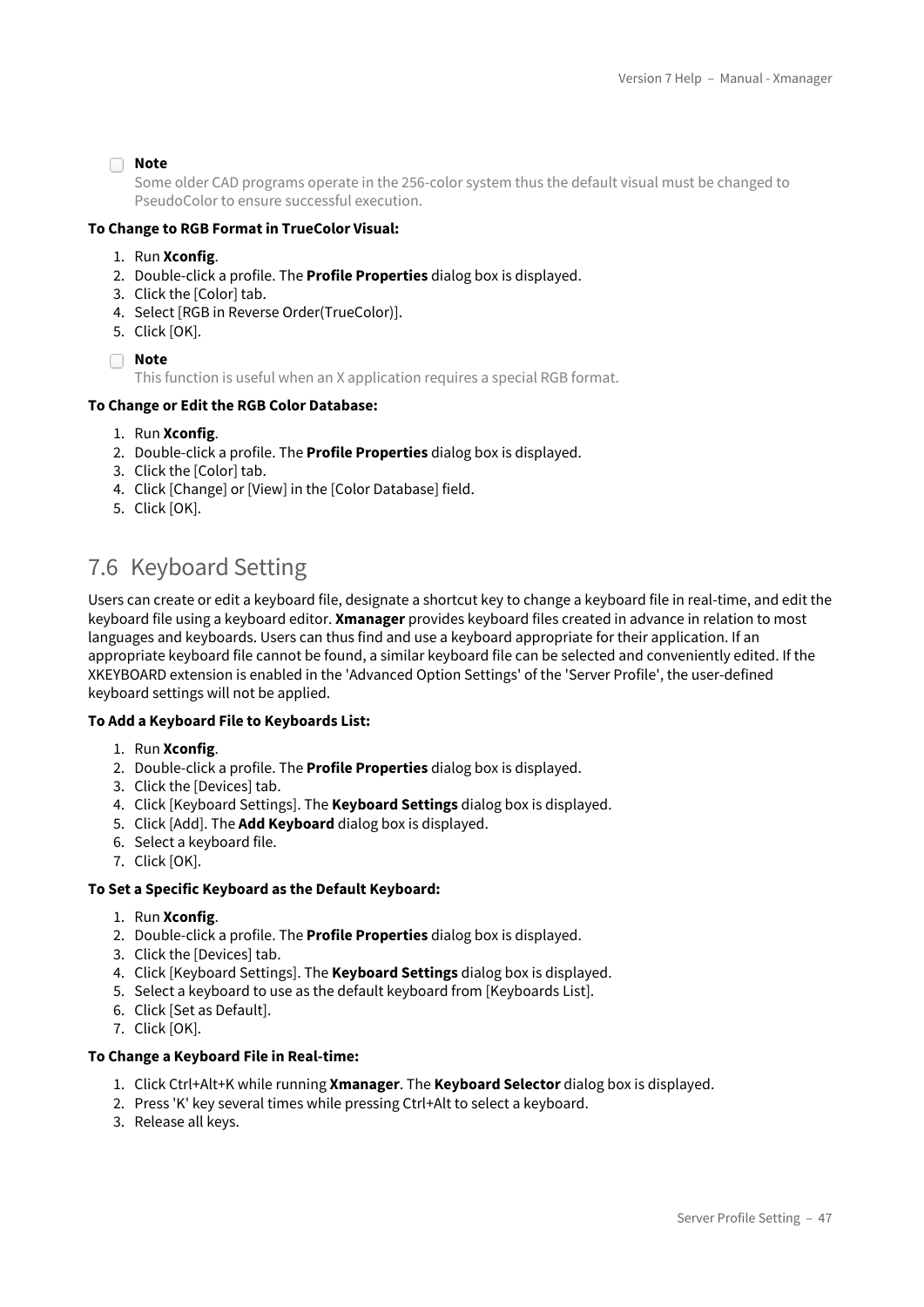Users may view only the keyboard files in the **Keyboard Settings** dialog box [Keyboards List].

#### **To Edit a Keyboard File:**

- 1. Run **Xconfig**.
- 2. Double-click a profile. The **Profile Properties** dialog box is displayed.
- 3. Click the [Devices] tab.
- 4. Click [Keyboard Settings]. The **Keyboard Settings** dialog box is displayed.
- 5. Select a keyboard to edit from [Keyboards List].
- 6. Click [Edit]. The **Keyboard Editor** opens.
- 7. Double-click a key to edit in the keyboard layout. The **Edit Key** dialog box is displayed.

#### **Note**

In the **Edit Key** dialog box, change the key status and keysym.

*Repeat* continuously generates a same key event when a user presses a key. This function is used in most keys with the exception of auxiliary keys, such as Shift, Alt and Control.

*Latch* generates either a KeyPress or KeyRelease event when the key is pressed and then released. The key must be pressed and released twice to generate KeyPress and KeyRelease events. In general, this function is used for CapsLock key or NumLock keys.

In the [Keysym] field, Normal, Shift, ModeSwitch, and Shift ModeSwitch keysyms are set to a key.

*Normal* is used when pressing the key while pressing no other auxiliary keys.

*Shift* is used when pressing the key while pressing the Shift key.

*ModeSwitch* is used when pressing the key while pressing the ModeSwitch key.

*Shift ModeSwitch* is used when pressing the key while simultaneously pressing the Shift and ModeSwitch keys.

#### **To Create a New Keyboard File:**

- 1. Open the Keyboard Editor.
- 2. Select [New] from the [File] menu. The **Select Keyboard Type** dialog box is displayed.
- 3. Select an appropriate keyboard type and click [OK].
	- **Note**

In the **Select Keyboard Type** dialog box, [Keyboard Type] list shows all keyboard types available to use in Xmanager. Each keyboard has different keyboard layouts and key counts. A keyboard type similar to the one being used must be selected.

4. Edit keyboard in the selected keyboard layout.

## <span id="page-47-0"></span>7.7 Mouse Setting

**Xmanager** provides 3-button emulation: scroll using mouse wheel and changing the middle and right mouse buttons.

#### **To Use 2-button Mouse as 3-button Mouse:**

- 1. Run **Xconfig**.
- 2. Double-click a profile. The **Profile Properties** dialog box is displayed.
- 3. Click the [Devices] tab.
- 4. Click [Mouse Settings]. The **Mouse Settings** dialog box is displayed.
- 5. Select [Click the left and right buttons simultaneously].
- 6. Adjust the time interval between the left and right buttons in [Click Speed].
- 7. Click [OK].
- **Note**

In 3-button emulation mode, the mouse operates as if the middle button is pressed when the left and right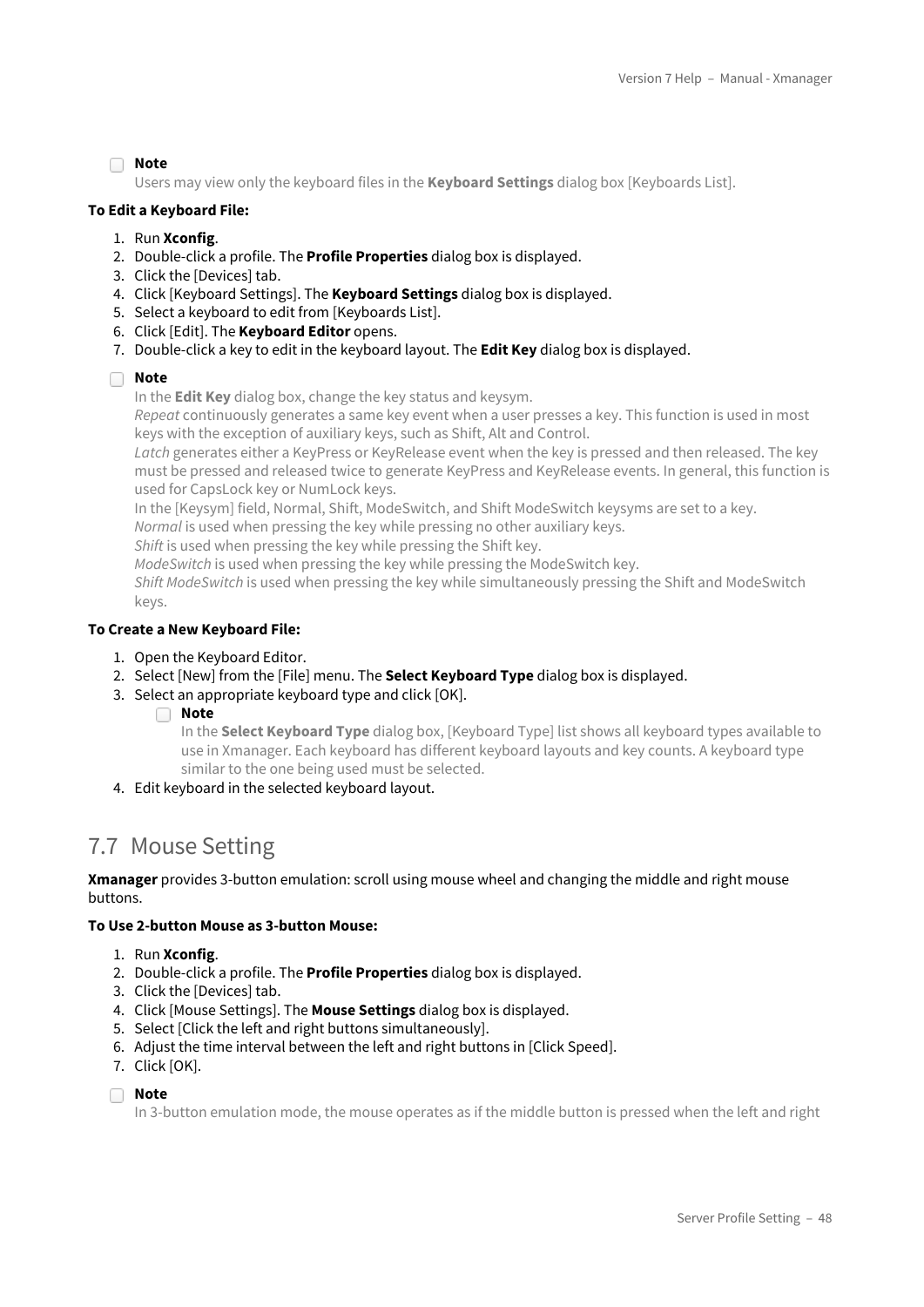buttons are pressed simultaneously. Click speed is the standby time from the pressing of one button to the pressing of the other.

#### **To Scroll in X Applications Using Mouse Wheel:**

- 1. Run **Xconfig**.
- 2. Double-click a profile. The **Profile Properties** dialog box is displayed.
- 3. Click the [Devices] tab.
- 4. Click [Mouse Settings]. The **Mouse Settings** dialog box is displayed.
- 5. Select [Use Wheel Mouse].
- 6. Click [OK].

#### **Note**

For scrolling using a mouse wheel, a button4 event is generated when scrolling up and a button5 event is generated when scrolling down. Right-clicking may not be available in some X applications, such as CDE desktop.

#### **To Change Right and Middle Button Positions:**

#### 1. Run **Xconfig**.

- 2. Double-click a profile. The **Profile Properties** dialog box is displayed.
- 3. Click the [Devices] tab.
- 4. Click [Mouse Settings]. The **Mouse Settings** dialog box is displayed.
- 5. Select [Use Right Button as Middle Button].
- 6. Click [OK].

#### **Note**

Select this option if the middle button is used more frequently than the right button.

#### **To Use Color Mouse Pointer:**

- 1. Run **Xconfig**.
- 2. Double-click a profile. The **Profile Properties** dialog box is displayed.
- 3. Click the [Devices] tab.
- 4. Click [Mouse Settings]. The **Mouse Settings** dialog box is displayed.
- 5. Select [Use Color at Mouse Pointer].
- 6. Click [OK].

## <span id="page-48-0"></span>7.8 Sound Setting

In the **Sound Settings** dialog box, select bell types and designate sound files. In the **Profile Properties** dialog box, open the dialog box by clicking the [Sound Settings] button in the [Devices] tab.

#### **Bell Type**

Select an appropriate audio device for bell requests by an X application. Select one from among three bell types: *Sound Card, PC Speaker, and None.*

If *Sound Card* is selected, an appropriate sound file (.wav) must be designated. If *None* is selected, no bell sound is generated.

#### **Sound File**

Show a sound file (.wav) to be used for bell requests of X applications.

#### **Browse**

Select a sound file by opening

**Open** dialog box.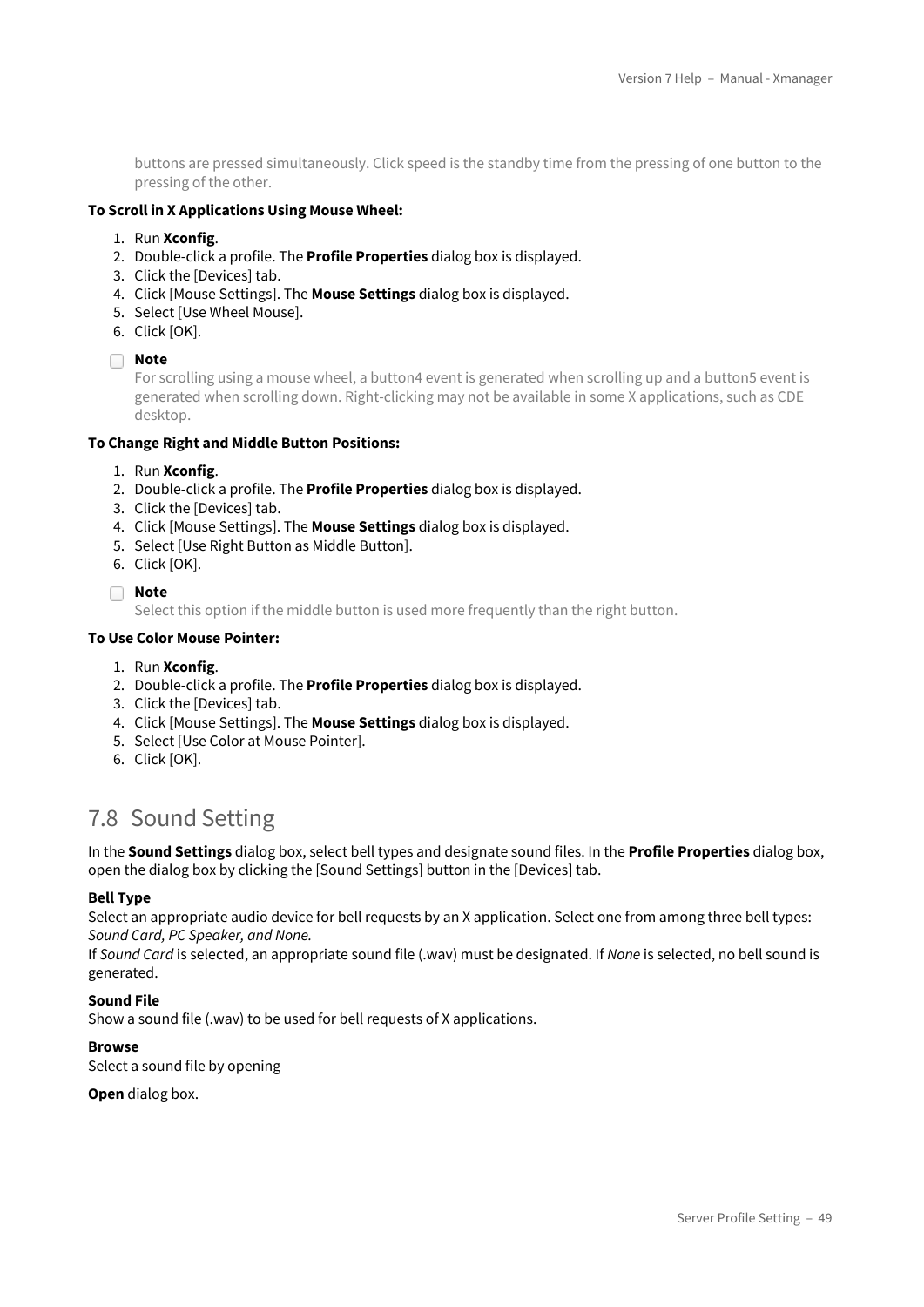# <span id="page-49-0"></span>7.9 Multi-monitor

**Xmanager** enables users to select a monitor for X Window desktop output on a multi-monitor systems. **Xmanager** may not operate successfully if one monitor is 8-bit color and other monitors are larger than 8-bit. It is therefore recommended that every monitor's color is set to 16-bit color or higher.

#### **To Select Monitor for X Desktop:**

- 1. Run **Xconfig**.
- 2. Double-click a profile. The **Profile Properties** dialog box is displayed.
- 3. Click the [Devices] tab.
- 4. Click [Monitor Settings]. The **Monitor Settings** dialog box is displayed.
- 5. Select a monitor from the [Monitor to use] list.
- 6. Click [OK].

#### **Note**

The monitor list shows all monitors available for use including *Auto detect* and *Virtual Screen*. *Virtual Screen* is a virtual rectangular area that includes all monitors. When *Auto detect* is selected, Xmanager selects *Virtual Screen* in Multiple Window Mode and the main monitor in Single Window Mode.

#### **To Use All Monitors as a Single X Desktop:**

- 1. Run **Xconfig**.
- 2. Double-click a profile. The **Profile Properties** dialog box is displayed.
- 3. Click the [Devices] tab.
- 4. Click [Monitor Settings]. The **Monitor Settings** dialog box is displayed.
- 5. Select *Virtual Screen* from the [Monitor to use] list.
	- **Note**

*Virtual Screen* is listed only when there are several monitors on a system. The *Virtual Screen* created root window size and workspace are affected by the resolution and layout of each monitor. The root window is the largest rectangle comprising of several monitors.

6. Click [OK].

#### **To Display Select Monitor Window at Startup:**

- 1. Run **Xconfig**.
- 2. Double-click a profile. The **Profile Properties** dialog box is displayed.
- 3. Click the [Devices] tab.
- 4. Click [Monitor Settings]. The **Monitor Settings** dialog box is displayed.
- 5. Select [Show the Monitor Selector at startup].
- 6. Click [OK].

## <span id="page-49-1"></span>7.10 Advanced Option Setting

Set X protocol extensions and other advanced options in the [Advanced] tab of the **Profile Properties** dialog box. For copy and paste option usage, see 'Copy, Save and Print in X Application'.

#### **Copy and Paste Automatically**

When this option is turned on, **Xmanager** copies and pastes texts or images between an X application and a Windows application. When an X application copies texts or images, the contents are immediately forwarded to the Windows Clipboard. Reversely, when new contents are added to Windows Clipboard, the contents are immediately forwarded to X Selection. Texts and images can be copied to both or either the Cut Buffer or X Selection. Selectin one may be required depending on the X application.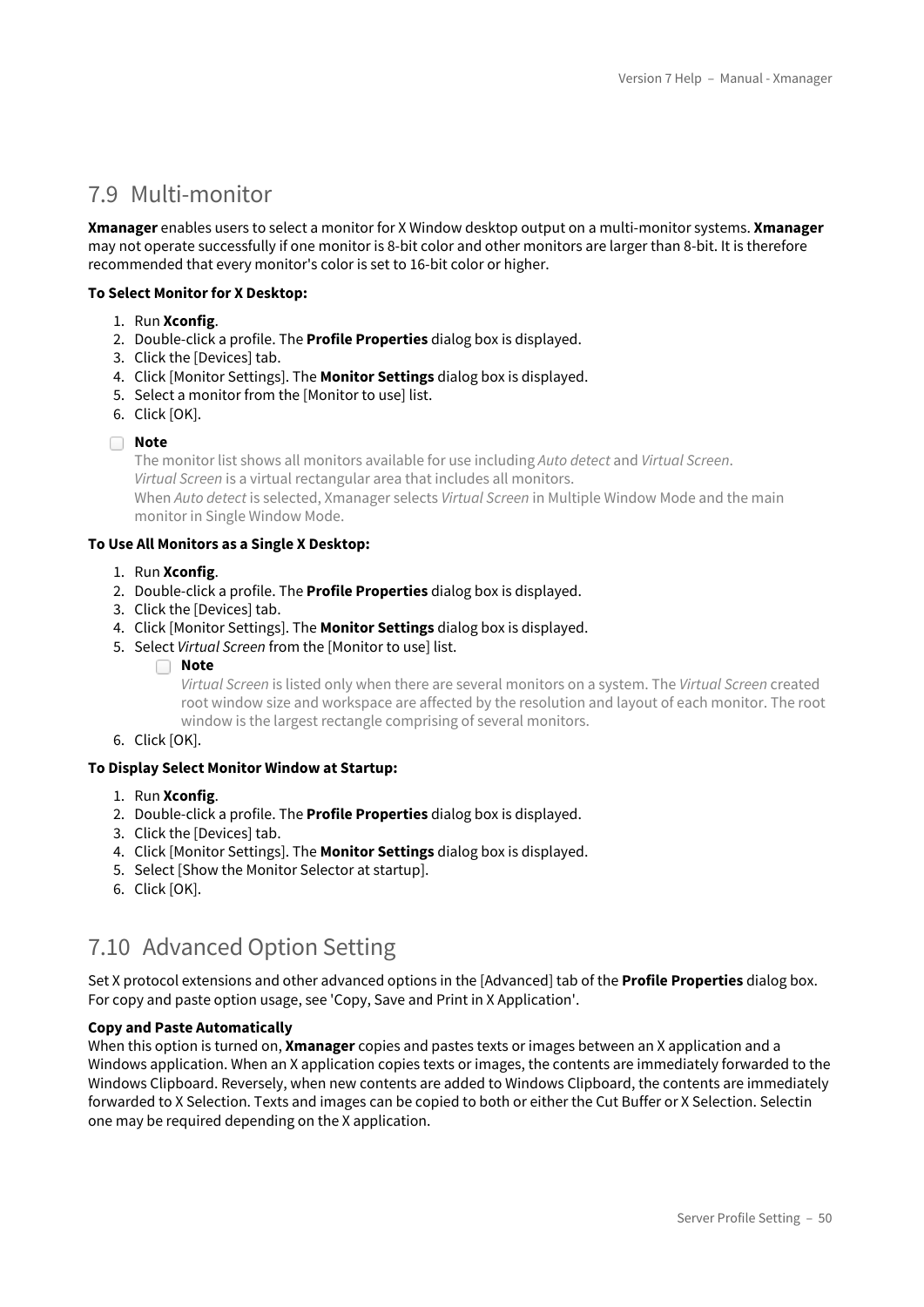#### **X Selection**

Use X Selection when copying and pasting contents between Windows and an X application.

#### **Cut Buffer**

Use Cut Buffer when copying and pasting contents between Windows and an X application.

#### **Copy and Paste on Changing Focus**

Run copy and paste only when focus changes between **Xmanager** and another Windows application. When the focus is in **Xmanager**, the contents can be copied several times from X applications. The contents are then pasted to the Windows Clipboard the moment input focus changes to another Windows program. If using this option while using **Xmanager** in the Windows terminal, copy and paste may not function properly.

#### **Notify Display Change**

Display a dialog box when the Windows desktop color or resolution is changed. If color or resolution is changed, **Xmanager** must be restarted.

#### **Maximize Performance**

**Xmanager** is executed at maximum performance. **Xmanager** selects the fastest method for complicated drawing operations.

However, some graphic images may not be displayed properly depending on the user's video device or applications.

#### **Permit Old X11 Bugs**

Select this option when a remote X application is created in version earlier than X11R6 and thus do not operate successfully in **Xmanager**.

#### **Accept Esound Request**

This is an option to process remote Esound requests. Esound uses TCP 16001 port.

#### **Detailed Log Message**

Use this option for detailed log messages if necessary for technical support.

#### **Backing Store**

#### Select an appropriate Backing Store mode.

The Backing Store is a function to store a hidden window area in memory. When a window is hidden by another window, it must be redrawn when it is revealed later on. By saving the obscured area in memory, **Xmanager** can recover the area faster than the application can draw it again. Using this method, **Xmanager** reduces data transfer volume in a slow network environment.

**Xmanager** provides four Backing Store modes.

In *Do Not Use* mode, the Backing Store function is turned off and the hidden fields are always redrawn. *When Requested* does not use the Backing Store function. However, when requested by an X application, Xmanager uses the Backing Store function limitedly for the X application windows.

In *When Mapped* mode, the Backing Store function operates in all windows excluding hidden or minimized windows.

In *Always* mode, the Backing Store function operates in all windows including hidden or minimized windows. This option requires a large system memory capacity and graphic resources.

#### **X Extensions**

Select X extensions to use.

**Xmanager** supports BIG-REQUEST, DAMAGE, DEC-XTRAP, DOUBLE-BUFFER, Extended-Visual-Information, MIT-SUNDRY-NONSTANDARD, Multi-Buffering, RandR, RECORD, RENDER, SECURITY, SHAPE, SYNC, TOG-CUP, XC-APPGROUP, XC-MISC, XEVIE, XFIXES, Xinerama, XInput, XKeyboard, and XTEST extension protocols. In particular, it supports Render extension protocol and an improved graphic enviornment for X applications.

#### **X Resource Database**

Show path to the X resource database to read when **Xmanager** is started.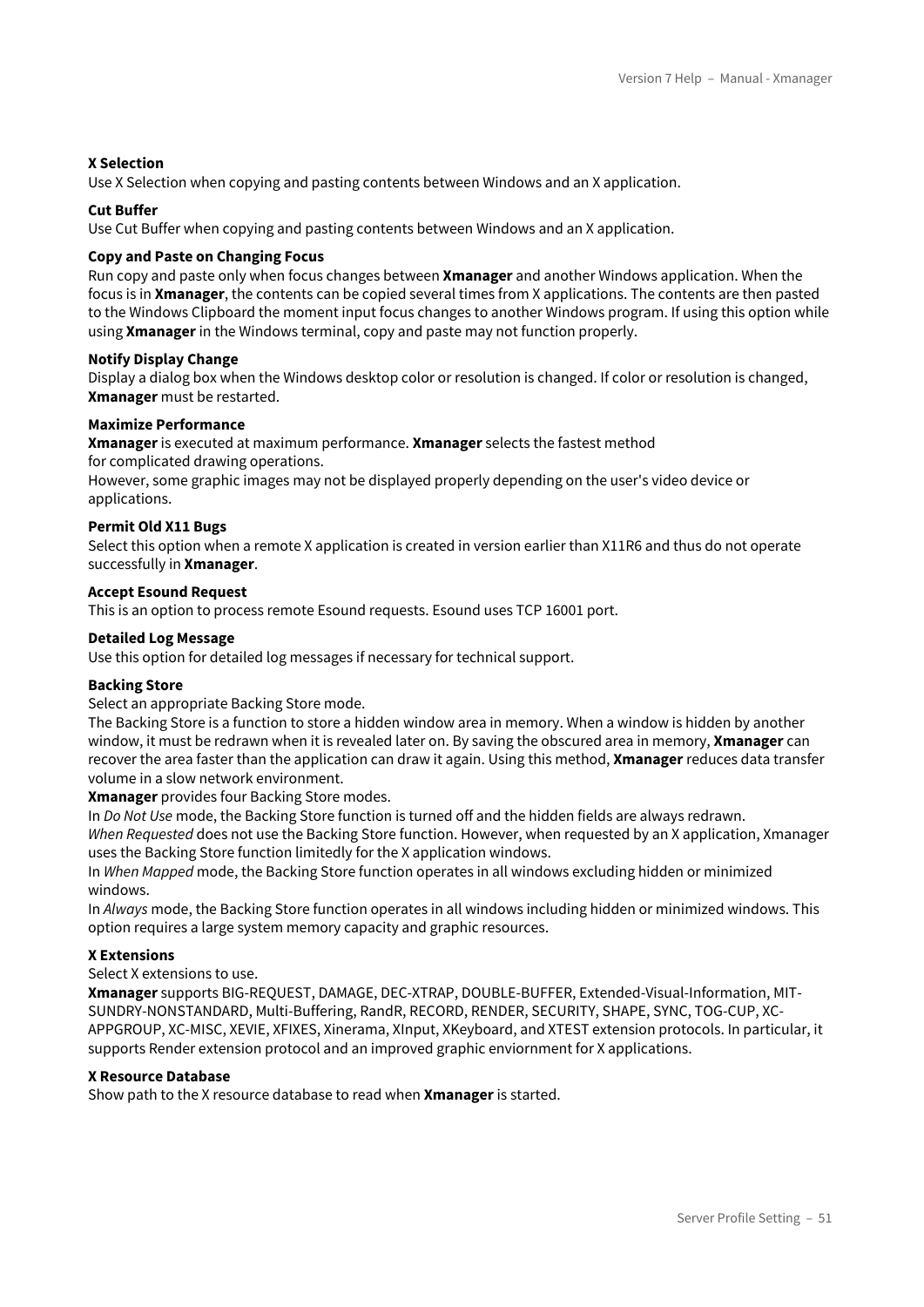#### **Change**

Display the **Open** dialog box to change the resource database to another file.

**View**

View the resource database contents using Notepad.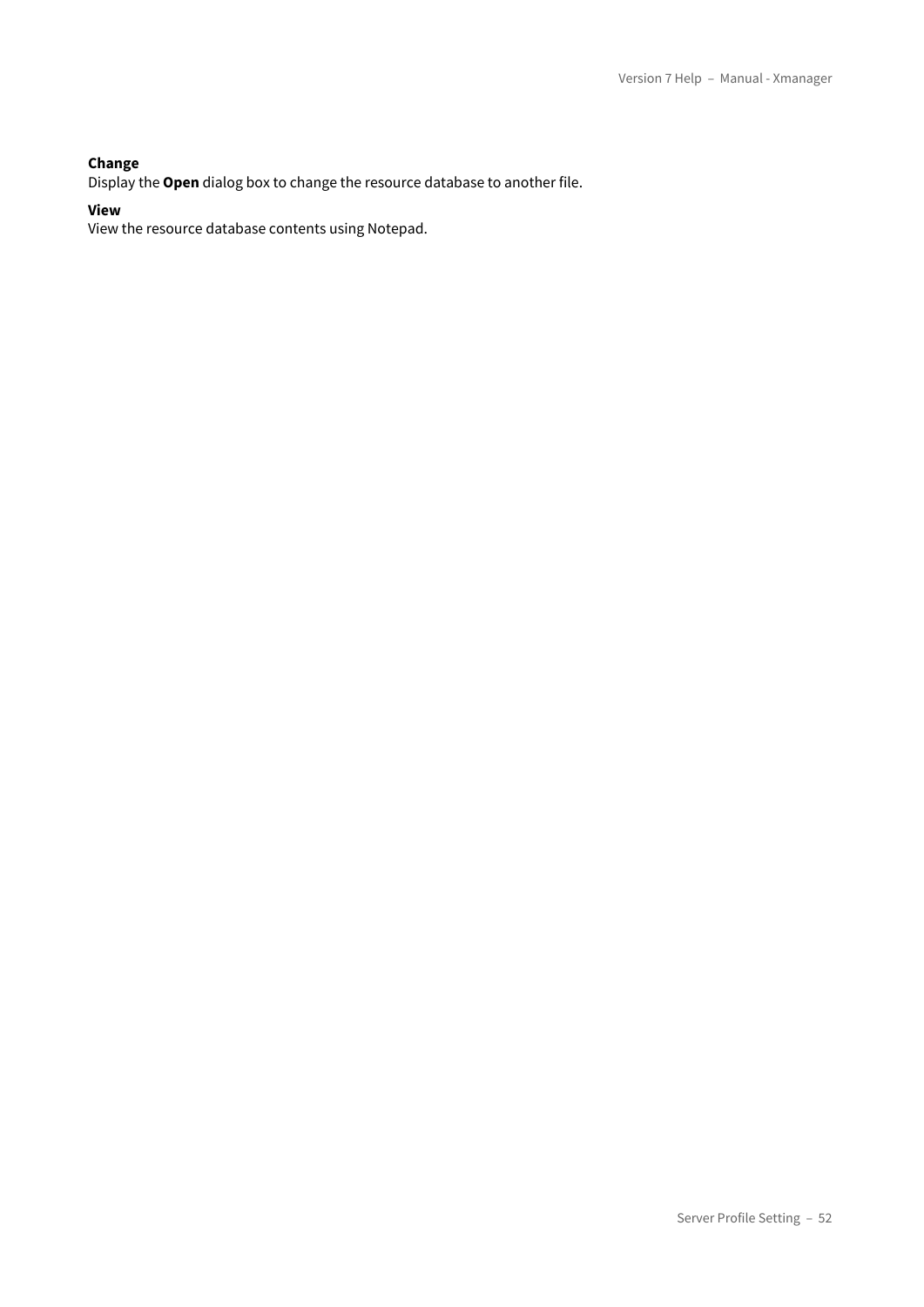# <span id="page-52-0"></span>8 Security

**Xmanager** supports secure connections by providing host access control and SSH protocols.

Host access control prevents connections from unauthorized hosts. However, network packets between **Xmanager** and an X application are not encoded and are vulnerable to intrusions.

**Xmanager** also supports SSH protocols for security. SSH connections can be utilized in both Xstart and Secure XDMCP sessions.

Host key and user key databases generated in **Xmanager** can be used in **Xshell** and **Xftp** programs. Once a public key is created, it can be used in all programs without additional configurations.

### <span id="page-52-1"></span>8.1 Host Access Control

Host access control manages a list of reliable hosts and enables only X applications from reliable hosts to connect to **Xmanager**. When connections by an unauthorized host is requested, **Xmanager** displays an Alert dialog box asking whether to permit the connection.

#### **To Use the Host Access Control Function:**

- 1. Run **Xconfig**.
- 2. Double-click a profile. The **Profile Properties** dialog box is displayed.
- 3. Click the [Security] tab.
- 4. Select [Enable Access Control].
- 5. Enter authorized hosts in the [Trusted Hosts] list.
- 6. Click [OK].

#### **To Display an Alert Message for Unauthorized Connection:**

- 1. Run **Xconfig**.
- 2. Double-click a profile. The **Profile Properties** dialog box is displayed.
- 3. Click the [Security] tab.
- 4. Select [Warn Unauthorized Connections].
- 5. Click [OK].

## <span id="page-52-2"></span>8.2 Public Key User Authentication

#### **To Open the User Key Manager:**

- 1. Run **Xmanager**.
- 2. Click [User Key Manager] in the [Tools] menu.
- **Note**

User can export, import, rename, delete, and create a user key in 'User Keys Dialog Box'.

#### **To Create a User Key:**

- 1. Run **Xmanager**.
- 2. Select [New User Key Wizard] from the [Tools] menu.
- 3. Create a user key according to the instructions provided by the New User Key wizard.

#### **Note**

Register a public key on a server at the last stage of key creation. Registration methods vary according to key formats.

• *SSH1*: Copy the public key text and save it to \$HOME/.ssh/authorized\_keys file. Run the following command to turn off the write permission of the files and directories. \$ cd\$ chmod go-w . .ssh .ssh/authorized keys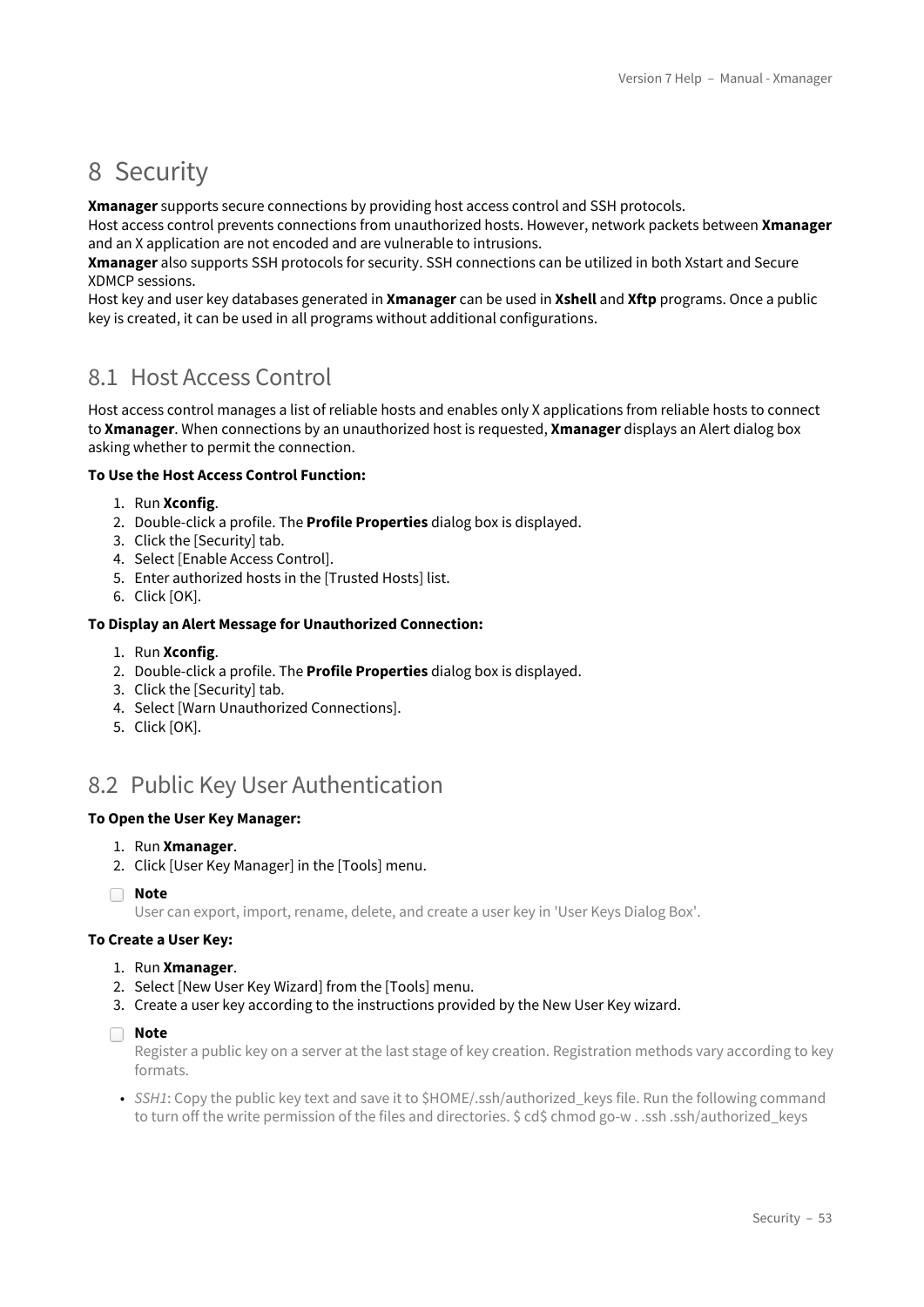- *SSH2-OpenSSH*: OpenSSH servers use this format. Copy the public key text and save it to \$HOME/.ssh/ authorized keys2 file. Run the following command to turn off the write permission of the files and directories. \$ cd\$ chmod go-w . .ssh .ssh/authorized\_keys2
- *SSH2-IETF SECSH*: Some commercial SSH servers, such as ssh.com server, use this format. Save a public key under an intrinsic name, such as mypublickey.pub and copy it to \$HOME/.ssh2 directory. Add the following line to \$HOME/.ssh2/authorization file: Key mypublickey.pub Run the following command to turn off the write permission of the files and directories. \$ cd \$ chmod go-w . .ssh2\$ chmod go-w .ssh2/ authorization .ssh2/mypublickey.pub

#### **To Register a Public Key in Server:**

- 1. Open the **User Keys** dialog box.
- 2. Select a user key to register.
- 3. Click [Properties]. The **User Key Properties** dialog box is displayed.
- 4. Click the [Public Key] tab.
- 5. Select a type that suits a remote SSH server from the [Public Key Format] list.
- 6. Save the public key by selecting [Save as a file] or copy the key contents and register the key in a server using the public key registration method listed above.

#### **To Change a User Key Passphrase:**

- 1. Open the **User Keys** dialog box.
- 2. Select a user key for which to change the passphrase.
- 3. Select [Properties]. The **User Key Properties** dialog box is displayed.
- 4. Select the [General] tab.
- 5. Select [Change Passphrase].

### <span id="page-53-0"></span>8.2.1 User Keys Dialog Box

The **User Keys** dialog box enables to users to create and manage user keys. Open this dialog box by selecting [User Key Manager] from the [Tools] menu.

#### **Import**

Select a user key file and import it by opening the **Open** dialog box. Currently, **Xmanager** can read the SSH1 protocol RSA key, the OpenSSH SSH2 protocol RSA/DSA/ECDSA/ED25519 key, the SSH.COM key, and NetSarang user key formats.

#### **Export**

Save a selected user key file by opening the **Save** dialog box. Exported file types are NetSarang user keys, OpenSSH SSH2. NetSarang user key format files can be used in programs developed by NetSarang Computer, Inc.

#### **Delete**

Delete a selected user key from the database.

#### **Rename**

Rename a selected user key. Key name must be a valid file name.

#### **Properties**

Show user key attributes. Type, length, fingerprint, and public key can be viewed. Additionally, the key passphrase can be changed.

#### **Generate**

Open the **New User Key wizard**.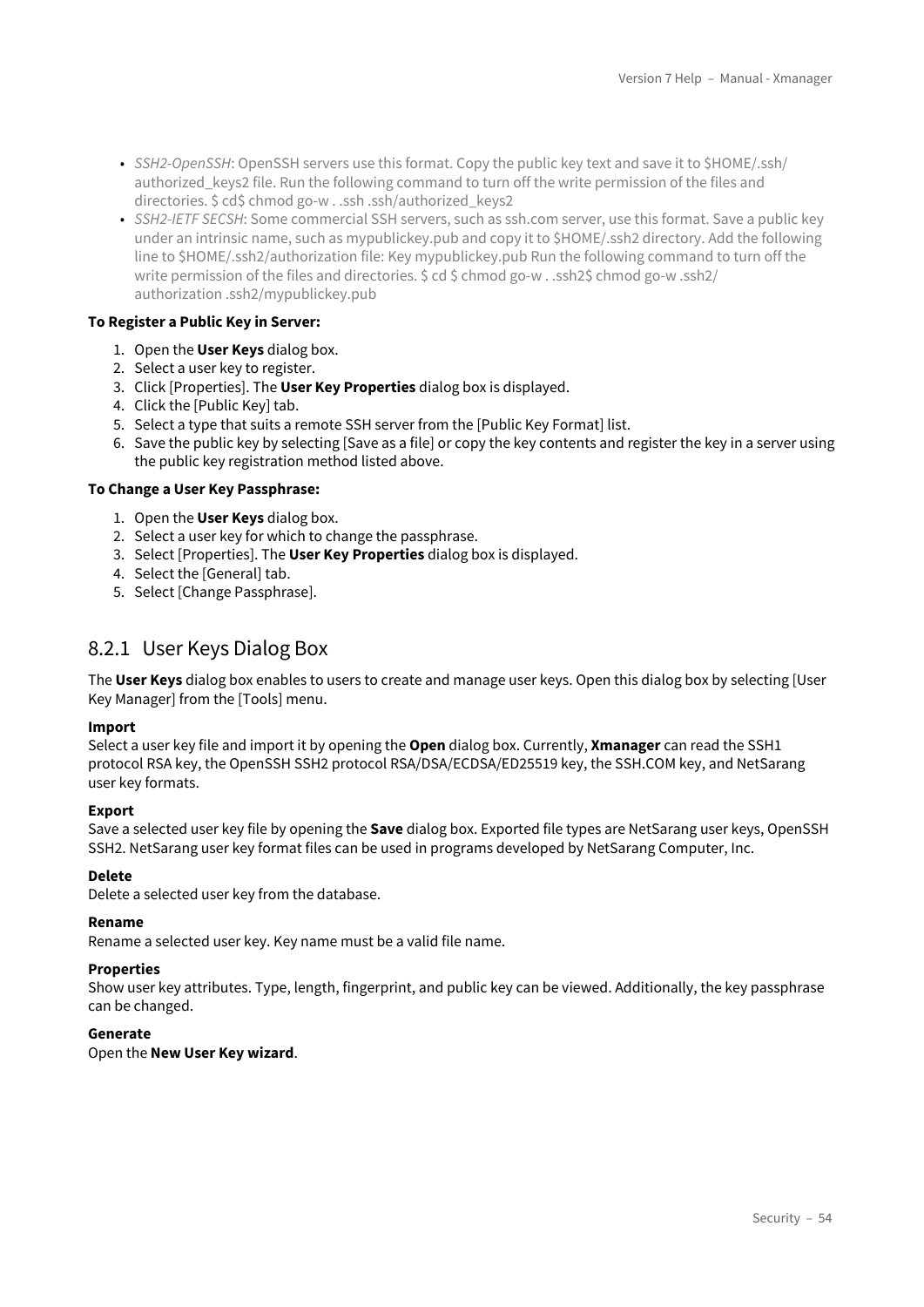# <span id="page-54-0"></span>8.3 SSH User Authentication Dialog Box

The **SSH User Authentication** dialog box enables users to select appropriate authentication methods. If a passphrase is not saved in a session, this dialog box is displayed in case it is necessary to obtain authenticationrelated information from the user.

#### **Password**

Password authentication is used to permit a user to log in to a server by entering the user account password. Due to security reasons, some servers do not support this authentication method.

#### **Public Key**

Public key authentication requires a user's public key to be registered in a remote SSH server. To log in using this method, select an appropriate user key from the user keys list.

#### **Keyboard Interactive**

Keyboard interactive acts as a server asking questions and the user replying with the correct messages.

### <span id="page-54-1"></span>8.4 Host Key Management

A host key is a remote host public key, through which users can verify hosts by their fingerprint. When a connection is made, the remote host sends its public key to **Xmanager**. For a host that is connected with for the first time or when a host key is not saved in the database, an **SSH Security Warning** dialog box is displayed upon connection. If a host key is valid and reliable, save the host key in the host key database.

#### **To Open the Host Key Manager:**

- 1. Run **Xmanager**.
- 2. Click [Host Key Manager] in the [Tools] menu.

### <span id="page-54-2"></span>8.4.1 SSH Security Warning Dialog Box

The **SSH Security Warning** dialog box is displayed when a remote host key is not saved in the host key database or when the fingerprint of a remote host key differs from the fingerprint of the saved host key.

#### **Accept Once**

Accept a host key for this connection only. The host key is not saved and the same dialog box will opens on the next connection. This function is useful when the server host key changes often or if the server is not frequently connected to.

#### **Accept and Save**

Save a host key and continuously process connection. The dialog box will not open on the next connection. This function is useful when a fingerprint is correct and the host is connected with frequently.

#### **Cancel**

A host key is not accepted and the connection is cancelled.

### <span id="page-54-3"></span>8.4.2 Host Keys Dialog Box

The host keys dialog box allows for the management of host keys in relation to hosts to which connections are permitted.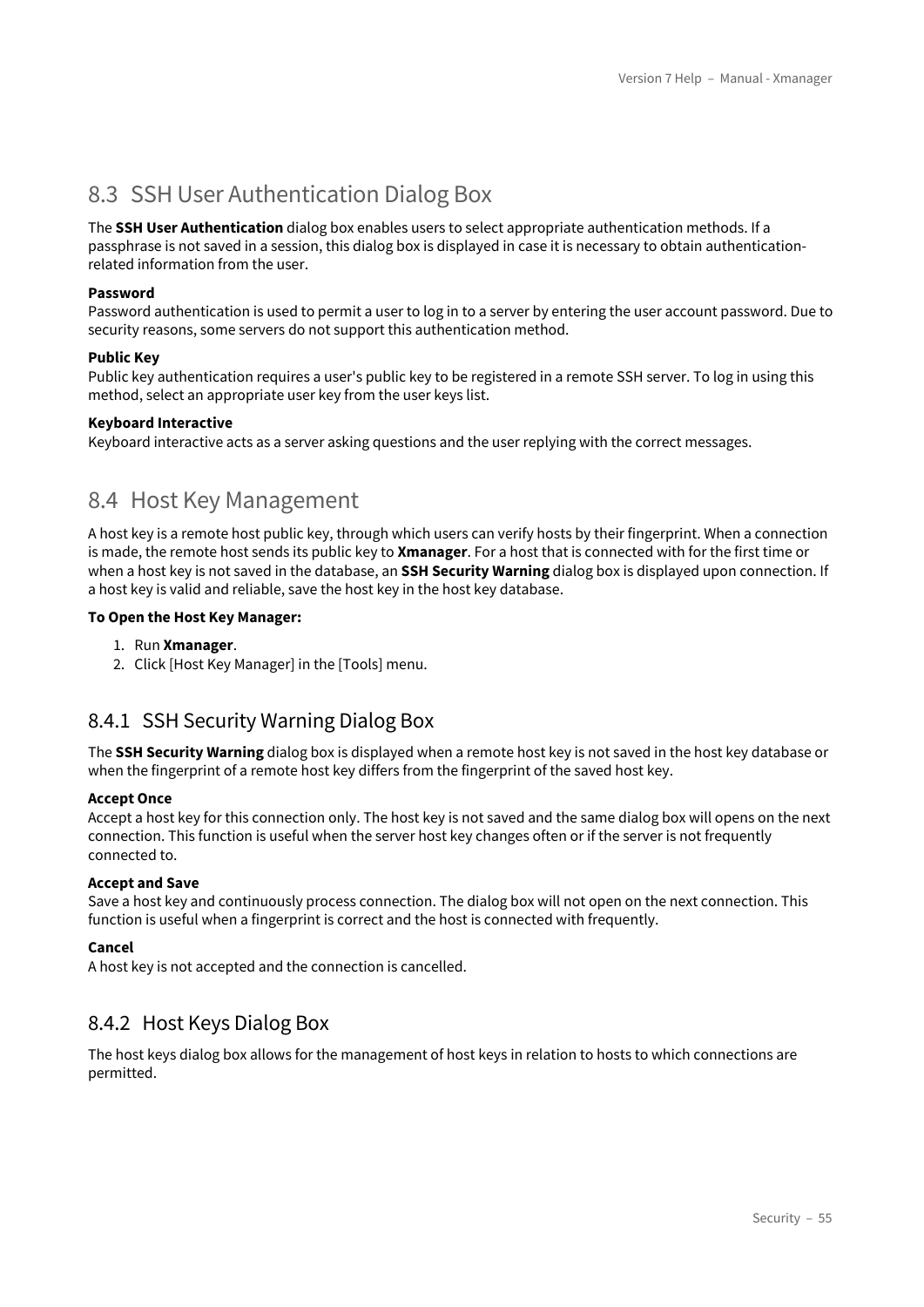#### **Import**

Import a host key by opening the **Open** dialog box. The imported host key is saved in the host key database and is displayed in the **Host Keys** dialog box. Files saved in the SECSH public key format can be imported.

#### **Export**

Export a selected host key by opening the **Save** dialog box. The exported keys are saved in the SECSH public key format and can be used in other programs.

#### **Delete**

Delete a selected host key from the database.

#### **View**

Open a selected host key with Notepad.

### <span id="page-55-0"></span>8.5 Master Password

Master password can be used to save passwords more securely using the user defined master password**. Xmanager** saves all password information in an encrypted format. However, since passwords are encrypted using a fixed key, it has a risk of being exploited by hackers. When the master password is enabled and set, it is mixed in during password encryption adding an additional layer of security.

Master password uses a user defined keyword to encrypt the password section of the session data. When the master password is enabled, Xmanager asks for the master password every time a new Xmanager instance is started and a session is open. If the correct master password in not inputted, the session's password is not able to be utilized and must be entered again manually preventing unauthorized access.

#### **Note** n

Be sure to remember your master password. If you lose your master password, there is no way to retrieve the password information stored in the session files. Maser Password settings are applied simultaneously to Xmanager, Xshell, and Xftp sessions.

#### **To Enable Master Password:**

- 1. Click on the **Tools** menu of Xmanager and then select **Set Master Password**.
- 2. In the **Master Password** dialog box, enter a new master password in the **New Password** field.
- 3. In the **Confirm Password** field, enter the new password again.
- 4. Click **OK** to save the changes.

Once master password is enabled, all sessions saved in the default location are re-encrypted using the new master password.

#### **To Change Master Password:**

- 1. Click on the **Tools** menu of Xmanager and then select **Set Master Password**.
- 2. In the Change area click **Change** to open the Master Password Change dialog box..
- 3. Enter the current master password in the **Current Password** field.
- 4. Enter the new master password in the **New Password** field.
- 5. Enter the new password one more time in the **Confirm Password** field.
- 6. Click **OK** to save the changes.

#### **To Disable Master Password:**

- 1. Click on the **Tools** menu of Xmanager and then select **Set Master Password**.
- 2. Click the **Remove** button to open the Remove Master Password dialog box.
- 3. In the Remove Master Password dialog box, enter the master password and click **OK.**

#### **To Reset the Master Password:**

- 1. Click on the **Tools** menu of Xmanager and then select **Set Master Password**.
- 2. Click the **Reset** button to open the Reset Master Password dialog box.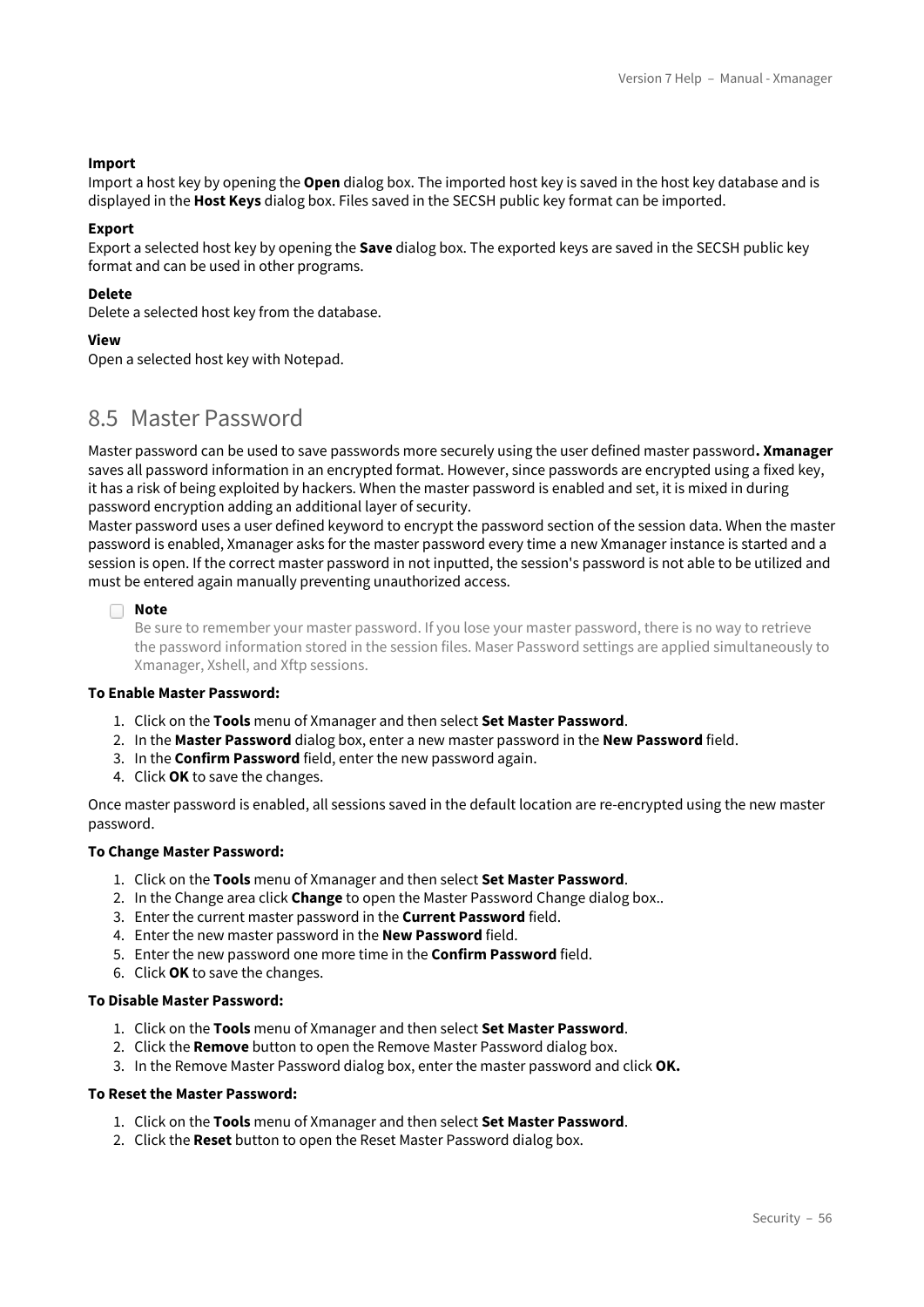#### 3. In the Reset Master Password dialog box, click **Reset Master Password** and click **OK.**

#### **Note**

Reset of the master password can be used if your forgot your master password or if you would like to clear all the passwords stored in your sessions.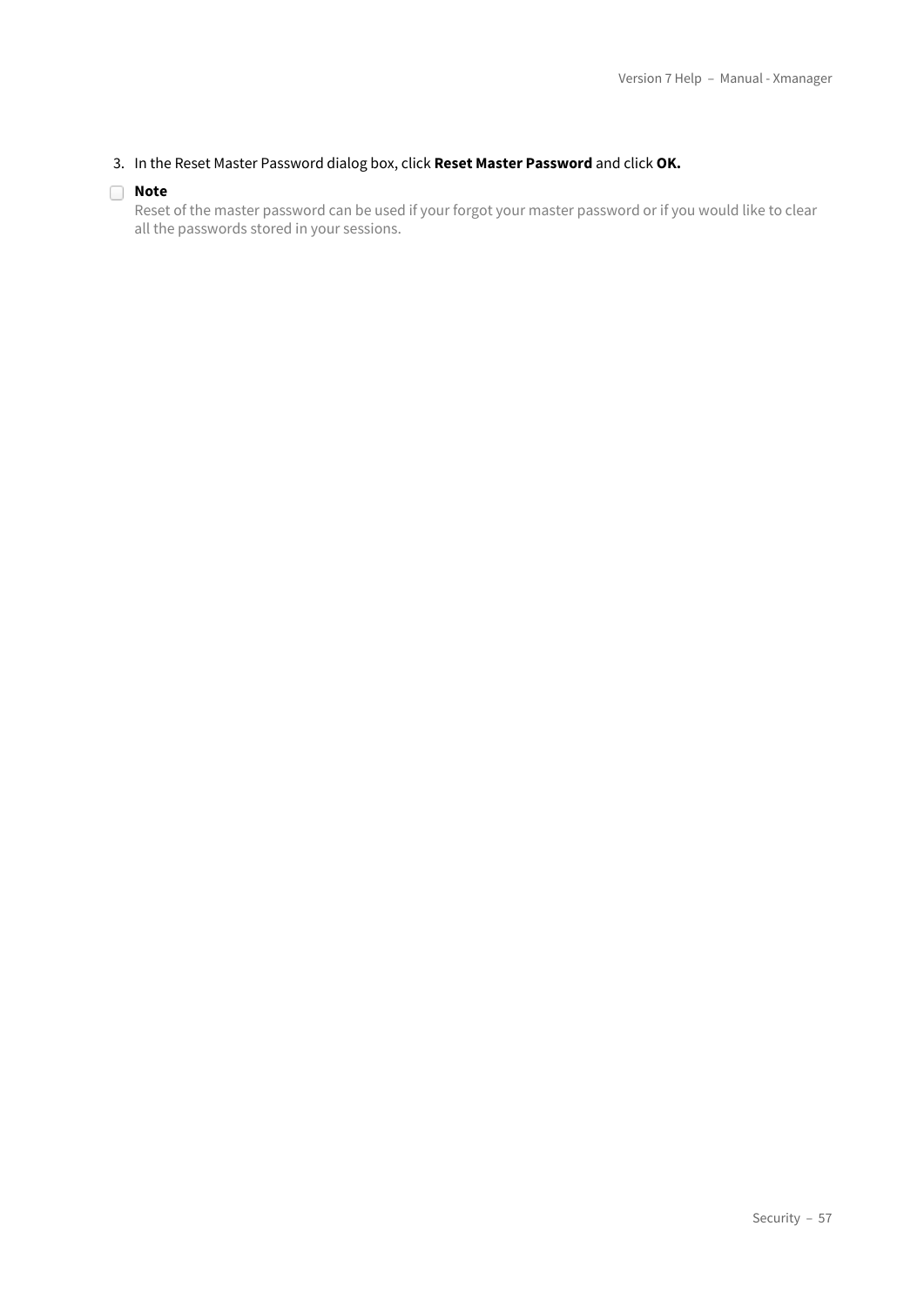# <span id="page-57-0"></span>9 Tab Management

**Xmanager** includes a powerful tab management feature. Users can can connect to multiple hosts and compare them side by side from a single window. This tab management system is a unique Xmanager feature that cannot be found in other PC X Servers.

Each tab is associated to a single Xmanager server instance and it belongs to a tab group. At tab group is a collection of tabs. A single Xmanager window can have multiple tab groups can be organized in any way.

### <span id="page-57-1"></span>9.1 Tab

Tabbed sessions in Xmanager run according to the options as if the '**Window Mode**' is set to Single Window Mode.

#### **To Open a Session in a New Tab**

- 1. Click [Tools] from the File menu
- 2. For the Default Open action, select **Open in Tab**.
- 3. Double click on a session in Xmanager.

**Note**

You can manually open a session in a new window by right clicking on a session and then selecting the Open in a New Window option. What you select in the context menu will override the default open action setting.

#### **To close a Tab**

1. Click the **x** button on tab.

### <span id="page-57-2"></span>9.2 Tab Group

Tab group is collection of multiple tabs. Only one tab from the tab group is visible at any given moment. You can manage multiple tab groups in a single Xmanager window allowing for comparing different tabs side by side without switching between applications.

#### **To Create a New Tab Group**

- 1. Open a new session by right clicking on a session and then selecting **Open in New Tab**.
- 2. Click on the tab and drag it to an edge of the **Xmanager** window. This will create a drop zone that indicates how the new tab group will be created.
- 3. Drop the tab to an edge where you want to create the new tab group.

#### **To Move a Tab to a Different Tab Group**

- 1. Select a tab you want to move to a new tab group.
- 2. While holding down the left mouse button, drag the tab to a different tab group.
- 3. Drop the tab into the new tab group.

#### **To Close a Tab Group**

- 1. Select a tab group you want to close.
- 2. Right click on the tab group in the background.
- 3. Select the **Close This Tab Group** option.

#### **To Arrange All Tabs Vertically**

- 1. While multiple tabs are open, right click on a tab.
- 2. Point to **Arrange** and then select **Arrange Tabs Vertically**.

#### **To Arrange All Tabs Horitzontally**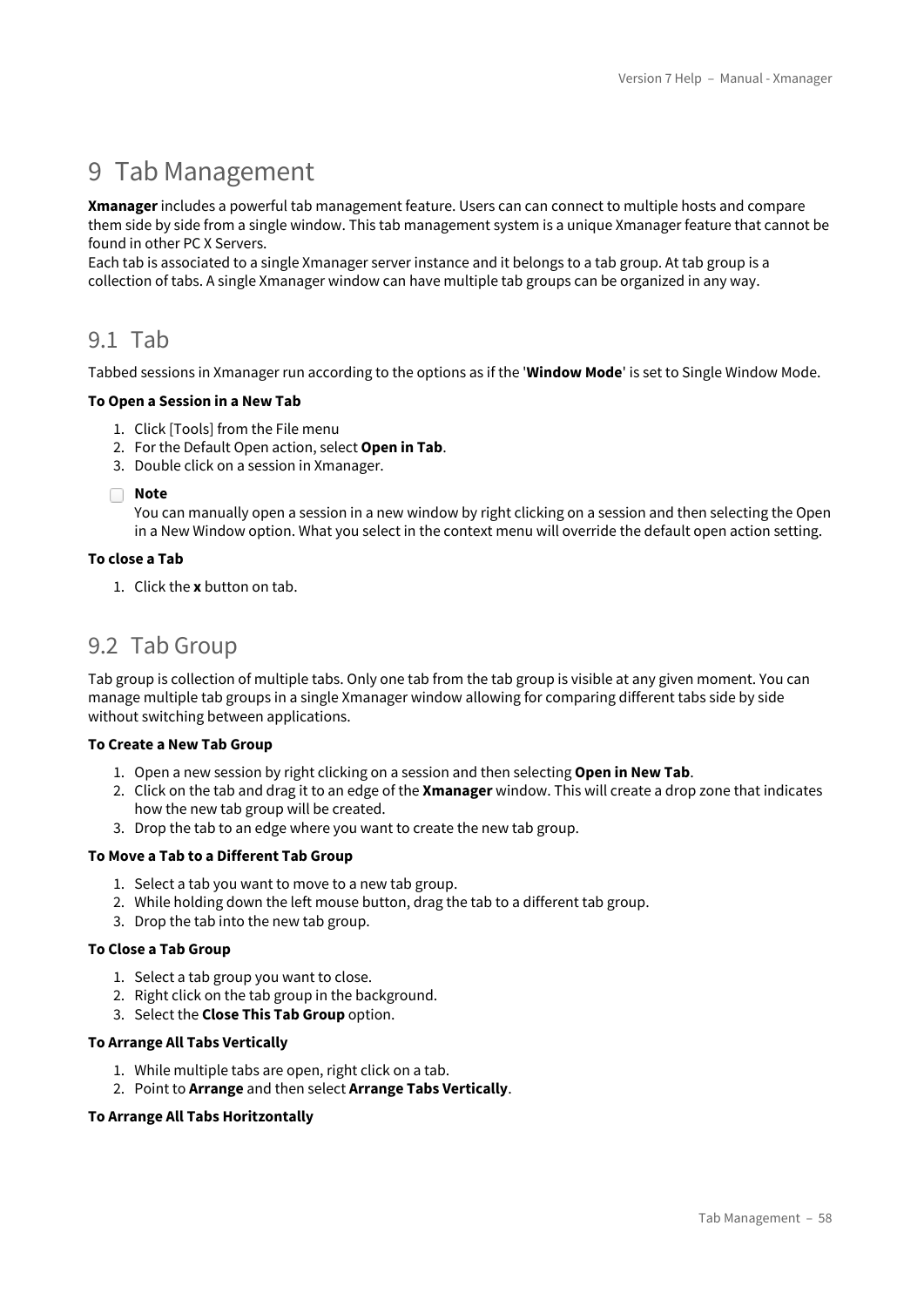- 1. While multiple tabs are open, right click on a tab.
- 2. Point to **Arrange** and then select **Arrange Tabs Horizontally**.

#### **To Arrange All Tabs Stacked**

- 1. While multiple tabs are open, right click on a tab.
- 2. Point to Arrange and then select **Arrange tabs Tiled**.

#### **To Merge All Tab Groups**

- 1. While more than one tab group is showing on a single window, right click on a tab.
- 2. Point to **Arrange** and then select **Merge All Tabs**.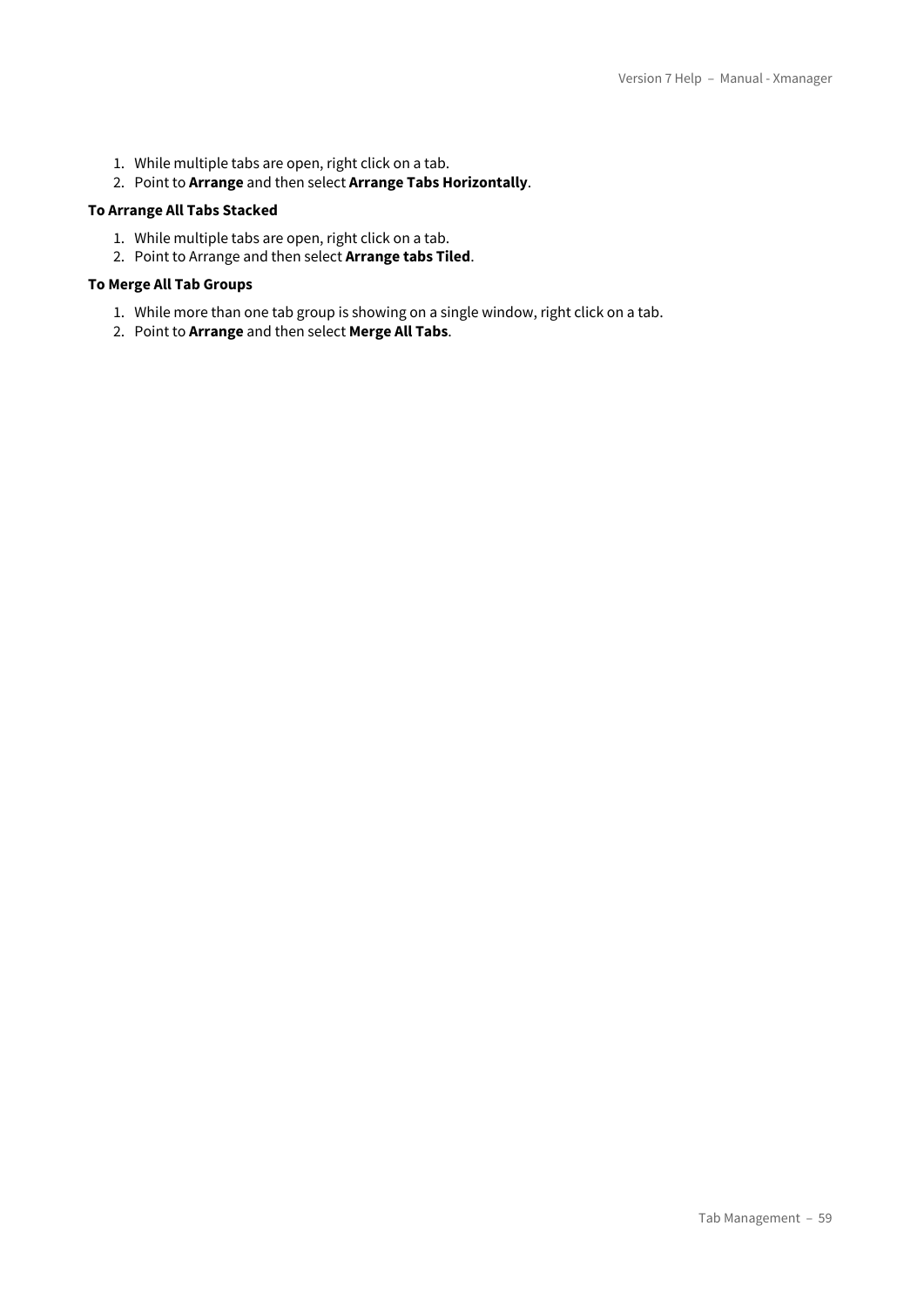# <span id="page-59-0"></span>10 Copy, Save, and Print in X Applications

Automatically copy character strings between an X application and the Windows Clipboard using **Xmanager**. Additionally, when using the local window manager, X application images can be copied to the Windows Clipboard, saved as bitmap files, and printed by a printer.

#### **To Set Automatic Copy and Paste:**

- 1. Run **Xconfig**.
- 2. Double-click a profile. The **Profile Properties** dialog box is displayed.
- 3. Click the [Advanced] tab.
- 4. Select [Copy and Paste Automatically] from the [Settings] list.
- 5. Click [OK].

#### **To Copy Character Strings from Xterm to the Windows Notepad:**

- 1. Select a character string to copy from the **xterm** window with the left mouse button.
- 2. Start Notepad.
- 3. Select [Paste] from the [Edit] menu.

#### **To Copy Character Strings from Windows Notepad to Xterm:**

- 1. Select a character string to copy from Notepad with the left mouse button.
- 2. Select [Copy] from the [Edit] menu.
- 3. Run **xterm**.
- 4. Click the middle mouse button or left and right buttons simultaneously in the **xterm** window.

#### **To Copy the X Application Window to Clipboard:**

1. Point to [Copy] in the title bar system menu and select [Window] or [Content]. The Window image is copied to the clipboard.

**Note**

This function can be used when the local window manager is in operation under Multiple Window Mode.

#### **To Save the X Application Window as a Bitmap File:**

- 1. Point to [Save] in the title bar system menu and select [Window] or [Content]. The **Save As** dialog box is displayed.
- 2. Enter an appropriate file name in [File Name].
- 3. Click [OK].
- **Note**

This function can be used when the local window manager is in operation under Multiple Window Mode.

#### **To Print X Application Window:**

- 1. Point to [Print] in system menu on title bar and click [Window] or [Content]. The **Print** dialog box is displayed.
- 2. Click [Print].

**Note**

This function can be used when the local window manager is in operation under Multiple Window Mode.